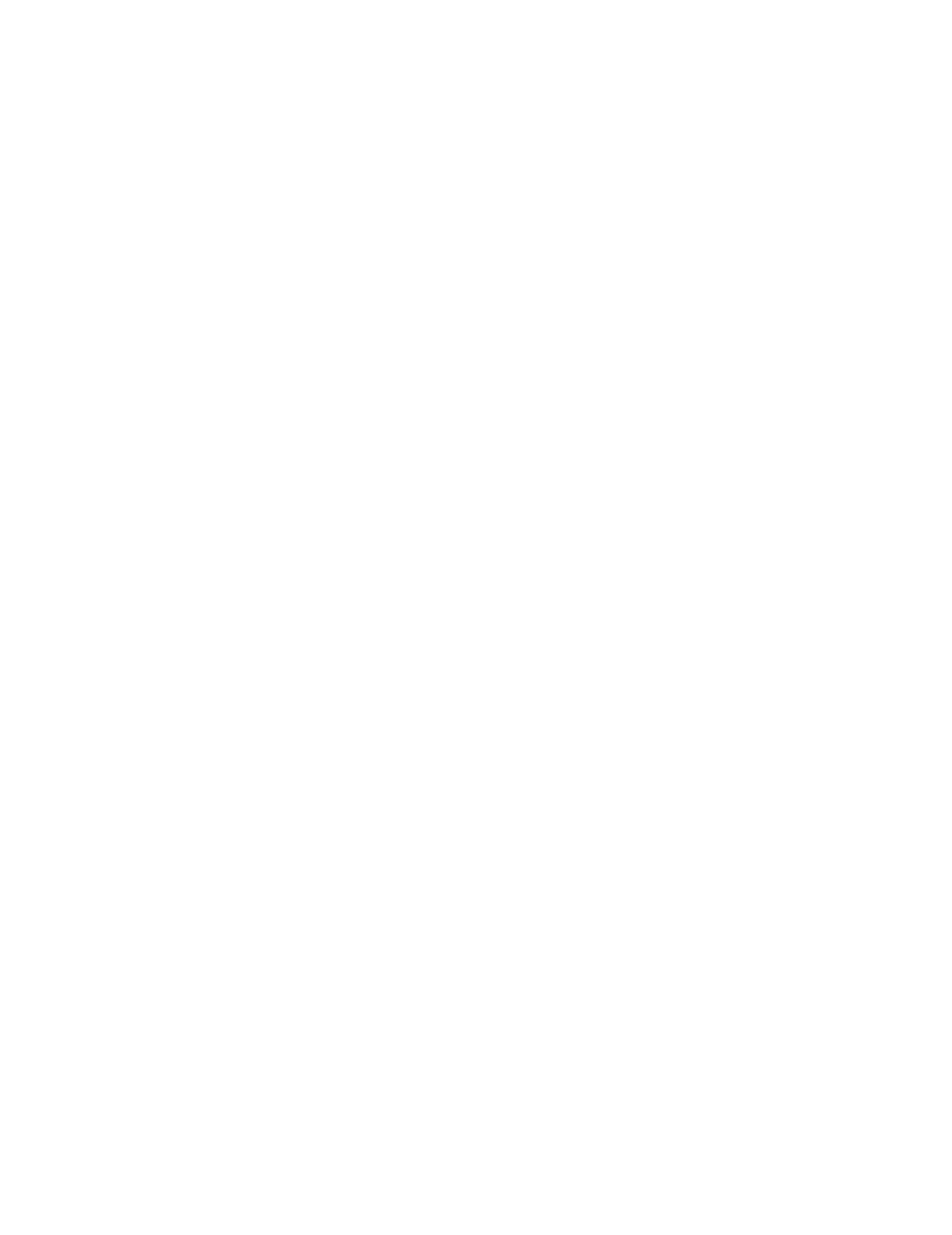# **Strength in Numbers**

*by Diane Thériault, RDH*

VER THE PAST 40 YEARS, DENTAL<br>hygienists in Canada have had the<br>privilege of being recognized as pr<br>health care providers. We often take for hygienists in Canada have had the privilege of being recognized as professional oral health care providers. We often take for granted the respect and confidence bestowed upon us by the public

and other stakeholders in field of oral health care, but this respect and confidence has been fostered by the hard work of our professional association, the Canadian Dental Hygienists Association (CDHA).

*Strength in numbers and increasing membership will give CDHA a stronger voice that will help us control our destiny.*

Over the years, CDHA has partnered with various associations, organizations, and companies in order to increase our profile in the eyes of the general public, other health care professionals, and government decision makers. Through these activities of CDHA, dental hygienists are recognized as knowledgeable and skilled professionals who can be relied upon to maintain the oral health of Canadians. Furthermore, CDHA has collaborated with most provincial associations in their struggles to remove all barriers to quality preventive oral care services for Canadians. The fruit of this hard work is seeing the dental hygiene profession self-regulated in five provinces and many barriers to dental hygienists being able to work in various practice settings removed.

We cannot rest on our laurels and assume that the future of the dental hygiene profession will always be bright and full of promise. A case in point: various provincial associations are facing challenges to their self-governance status and/or are experiencing considerable difficulties in making required changes to provincial legislation with regards to scope of practice. That is why all dental hygienists throughout Canada must stand together to make certain that our profession moves forward and continues its march to autonomy in dental hygiene education, licensure, and practice. After all, by virtue of our education, expertise, and experience, we are better qualified to regulate the profession of dental hygiene than a board composed primarily of our employer- dentists. As the only national association for dental hygiene in Canada, CDHA

**Strength in Numbers** *…continued on page 235* **La force du nombre** *…suite page 232*

# **La force du nombre**

*par Diane Thériault, RDH*

U COURS DES QUARANTE DERNIÈRES ANNÉES,<br>les hygiénistes dentaires au Canada ont eu<br>le privilège d'être reconnus comme fournis-<br>seurs de soins de santé bucco-dentaire. Nous les hygiénistes dentaires au Canada ont eu le privilège d'être reconnus comme fournisseurs de soins de santé bucco-dentaire. Nous tenons souvent pour acquis le respect et la confiance que nous accordent le public et les autres intervenants dans le domaine de la santé bucco-dentaire. Mais les efforts déployés par notre association professionnelle, l'Association canadienne des hygiénistes dentaires (ACHD), ont tout de même favorisé ce respect et cette confiance.

Au fil des ans, l'ACHD s'est associée à diverses associations, organisations et entreprises afin d'accroître sa visibilité auprès du grand public, des autres professionnels de la santé et des décideurs publics. Grâce à ces activités de l'ACHD, les hygiénistes dentaires sont reconnus comme des professionnels qualifiés, qui s'y connaissent et sur qui l'on peut compter pour préserver la santé bucco-dentaire des Canadiennes et des Canadiens. En outre, l'ACHD a collaboré avec la plupart des associations provinciales dans leurs luttes en vue de supprimer tous les obstacles à la qualité des services préventifs de santé bucco-dentaire destinés à la population canadienne. Ce dur labeur a porté fruit : la profession d'hygiéniste dentaire est autoréglementée dans cinq provinces et de nombreux obstacles qui empêchent les hygiénistes dentaires d'exercer leur travail dans divers cadres de pratique sont éliminés.

*La force du nombre et l'accroissement de l'effectif de l'Association affermiront la voix de l'ACHD, ce qui nous aidera à maîtriser notre destinée.*

Nous ne pouvons pas nous reposer sur nos lauriers et supposer que l'avenir de la profession d'hygiéniste dentaire sera toujours brillant et prometteur. En voici un bon exemple : diverses associations provinciales ont des difficultés à surmonter au chapitre de l'autorégulation ou éprouvent beaucoup de mal à obtenir les changements nécessaires aux lois provinciales en ce qui concerne l'étendue de leur pratique. C'est pourquoi tous les hygiénistes dentaires du Canada doivent faire front commun pour s'assurer que leur profession va de l'avant et poursuit son cheminement vers l'autonomie sur le plan de l'enseignement de l'hygiène dentaire, de l'octroi de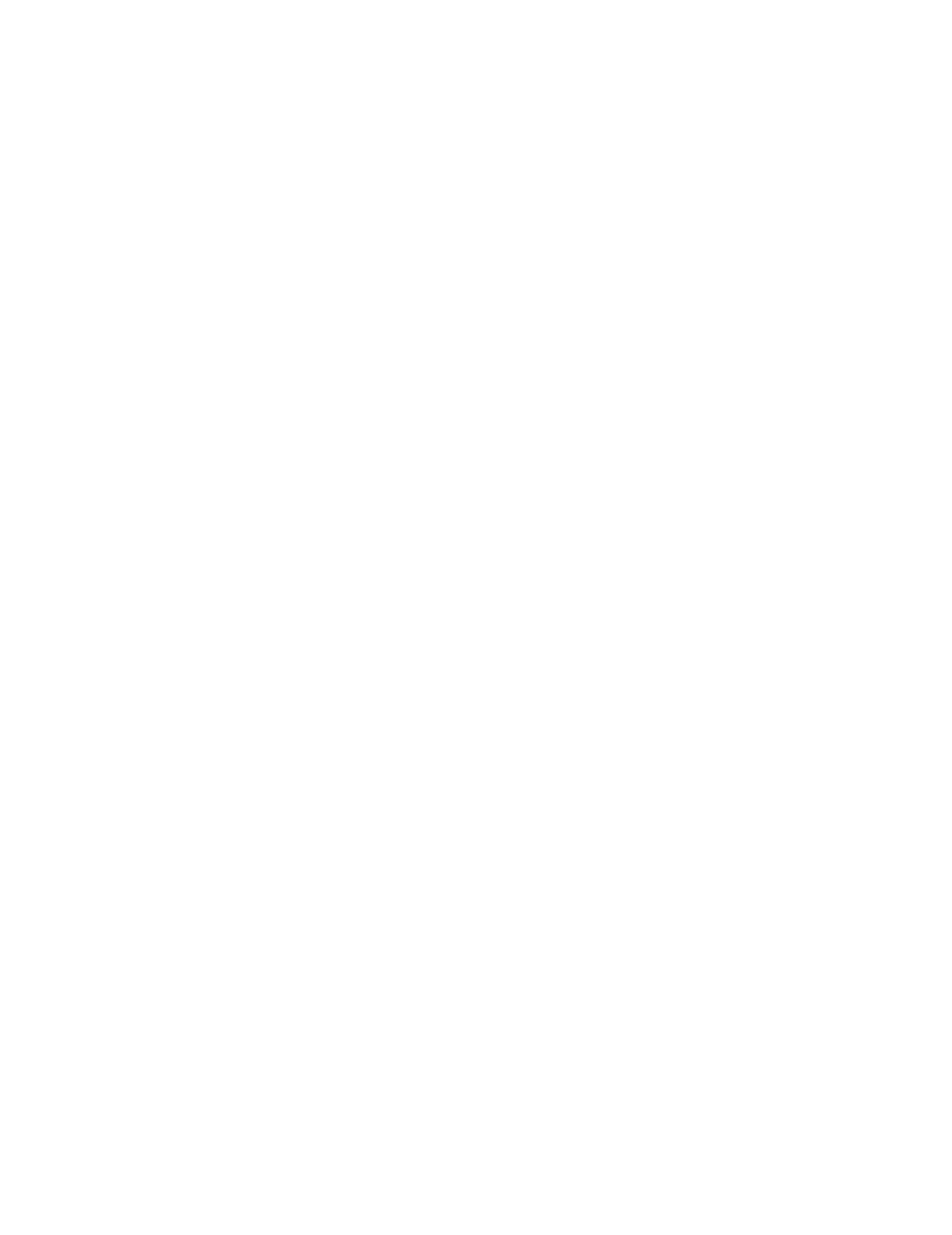CDHA BOARD OF DIRECTORS<br>
Diane Thériault New Brunswick - President<br>
Lynn Smith British Columbia<br>
Susan Voot<br>
Susan Voot Diane Thériault *New Brunswick – President* Patty Wickstrom *Alberta – Past President* Lynn Smith *British Columbia* Susan Vogt *Saskatchewan* Carol Ann Yakiwchuk *Manitoba* Evie Jesin *Ontario* Anna Maria Cuzzolini *Quebec* Alison Macdougall *Prince Edwa*<br>Wanda Fedora *Nova Scotia* Wanda Fedora *Nova Scotia* Palmer Nelson *Newfoundland and Labrador*  $Dental$  *Hygiene Educators Canada* Dominique Derome *Dental Hygiene Regulatory Authorities* RESEARCH ADVISORY COMMITTEE Susanne Sunell *(Scientific Editor)* Marilyn Goulding<br>Salme Lavigne Sandra Cobban<br>Bonnie Craig Barbara Long<br>Audrey Penner Shafik Dharamsi<br>Indu Dhir Gladys Stewart Dianne Gallagher MANAGING EDITOR Patricia Buchanan TRANSLATION AND REVISION Version Plus Louise Saint-André GRAPHIC DESIGN AND PRODUCTION Mike Donnelly Published six times a year, January/February, March/April, May/June, July/August, September/October, November/ December, by the Canadian Dental Hygienists Association, 96 Centrepointe Drive, Ottawa, ON K2G 6B1. Tel: (613) 224-5515 Canada Post #40063062. CANADIAN POSTMASTER Notice of change of address and undeliverables should be sent to: Canadian Dental Hygienists Association 96 Centrepointe Drive, Ottawa, ON K2G 6B1 ADVERTISING Keith Health Care Inc. 1599 Hurontario Street, Suite 104 Mississauga, ON L5G 4S1 (905) 278-6700 1 800 661-5004 SUBSCRIPTIONS \$86.75 plus GST for libraries and educational institutions in Canada; \$135 plus GST otherwise in Canada; C\$145 elsewhere. Fifty cents per issue is allocated from membership fees for journal production. All statements are those of the authors and do not necessarily represent the CDHA, its Board, or its staff. CDHA 2005 **6176 CN ISSN 1712-171X** *(Print)* **ISSN 1712-1728** *(Online)* GST Registration No. R106845233 CDHA OFFICE STAFF *Executive Director:* Susan A. Ziebarth *Health Policy Communications Specialist:* Judy Lux *Director of Strategic Partnerships:* Monica Helgoth *Membership and Conference Coordinator:* Martine Proulx *Executive Assistant:* Frances Patterson *Library Services:* Nancy Roberts *Administrative Assistant:* Lythecia Blanchard CDHA CORPORATE SPONSORS Oral-B Procter and Gamble All CDHA members are invited to call the CDHA's Member Line toll-free, with their questions/inquiries Monday to Friday, 8:30 a.m. - 5:00 p.m. ET: **Toll free: 1 800 267-5235, Fax: (613) 224-7283 Internet: http://www.cdha.ca E-mail: info@cdha.ca** The Canadian Dental Hygienists Association journal, the *Canadian Journal of Dental Hygiene,* is the official publication of the CDHA. The CDHA invites submissions of original research, discussion papers, and statements of opinion pertinent to the dental hygiene profession. All manuscripts are refereed anonymously. Contributions to the journal do not necessarily represent the views of the CDHA, nor can the CDHA guarantee the authenticity of the reported research. Copyright 2005. All materials subject to this copyright may be photocopied or copied from the website for non-commercial purposes of scientific or educational advancement.



### EVIDENCE FOR PRACTICE

| Implications of Cognitive Style for Dental Hygiene Education<br>by Cindy Isaak-Ploegman, MEd, BA, RDH, and Christian |  |
|----------------------------------------------------------------------------------------------------------------------|--|
| A Profile of Non-Practising Dental Hygienists Residing                                                               |  |
| in British Columbia                                                                                                  |  |
| by Deby Gullekson, DipDH, BDSc(DH), and Bonnie J. Craig,                                                             |  |
|                                                                                                                      |  |
|                                                                                                                      |  |

## OBSERVATIONS

## **Long-Term Disability (LTD) Claims** *by Robert Rivard, BA, BCL/LLB . . . . . . . . . . . . . . . . . . . . . . . . . . .* 224

## DEPARTMENTS

| Strength in Numbers / La force du nombre  195             |
|-----------------------------------------------------------|
|                                                           |
|                                                           |
|                                                           |
|                                                           |
| The Library Column (1999) 1999 March 2014 1999 March 2014 |
|                                                           |
|                                                           |
|                                                           |
|                                                           |
|                                                           |
|                                                           |

*Please see our advertisements on pages 198, 233 and 239*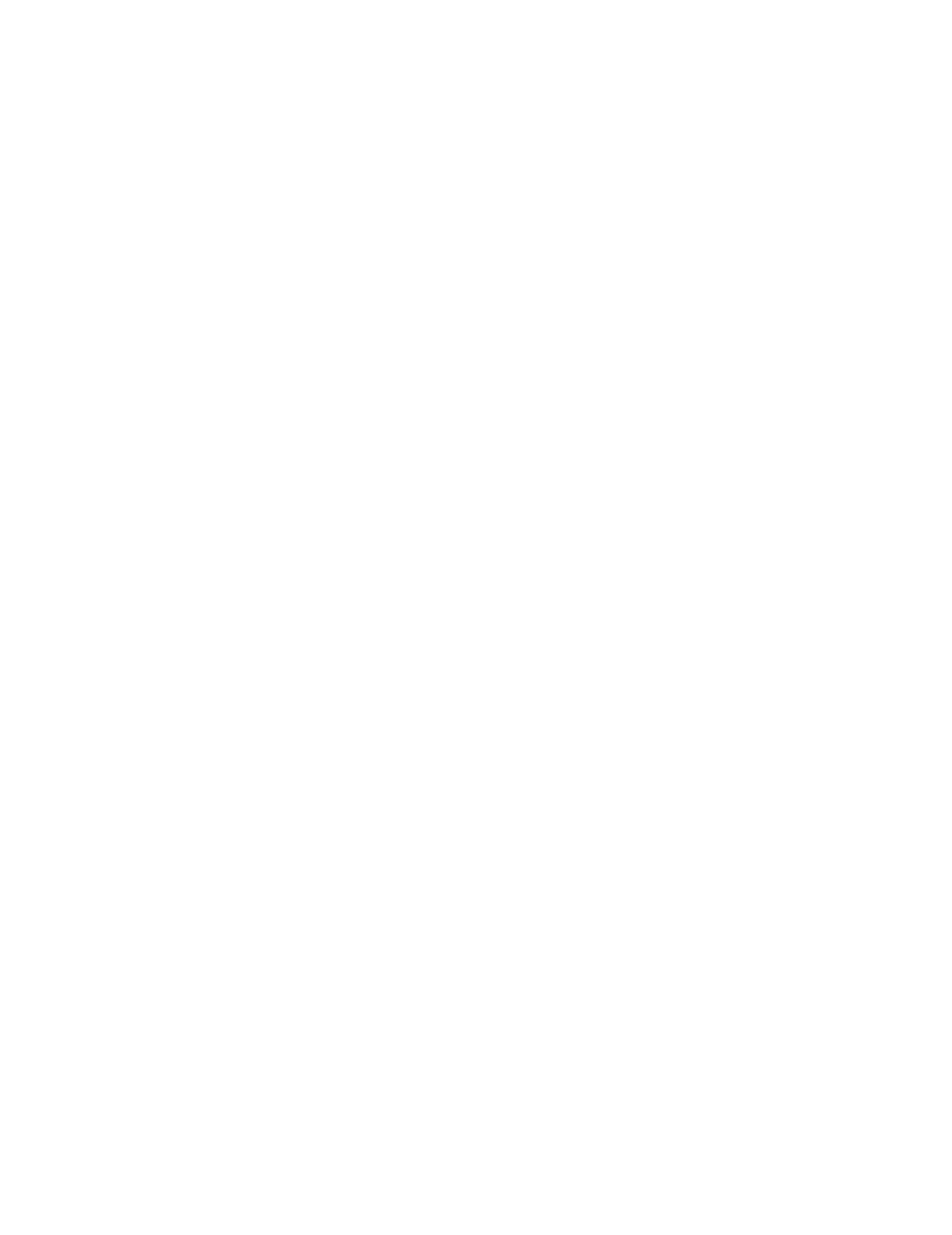# **The Choice Is Clear**

*by Susan Ziebarth, BSc, MHA, CHE*

*Our choice is clear,* 



*we may share your choice, declare meaning and rhythm and grace in each daily act.* – from "Dodona" by Hilda Doolittle (1886–1961)

FALL IN CANADA IS FOR MANY OF US LIKE THE BEGINNING of a new year. We have had our summer respite and are now preparing for new school years, new wardrobes, new hockey seasons, and new television shows. ALL IN CANADA IS FOR MANY OF US LIKE THE BEGINNING of a new year. We have had our summer respite and are now preparing for new school years, new In the life of your professional association, it is also the beginning of a new year. For most of our members, this is a time of choice: Will I be a member of CDHA this year? We are optimistic that the choice to renew is clear.

# *Will I be a member of CDHA this year? We are optimistic that the choice to renew is clear.*

What are some of the factors you consider when making a choice to join your professional association? In a study on librarians,<sup>1</sup> Sue Kamm found that most members joined to have the opportunity to network with colleagues, influence their professional goals, and remain current with the field through their professional journals. She notes that most members of library associations, much like CDHA's membership, pay their own dues and therefore look for a return on investment and relevance to their work. Ms. Kamm describes the importance of quality, the opportunity to contribute to the profession, and a strong advocacy mission as all being relevant to the librarian population studied. Our interactions with you have confirmed this research study's findings.

Arian Ward is an award-winning strategic leader. He indicates that knowledge sharing, learning, and conversa-

**The Choice Is Clear** *…continued on page 213* **Le choix est clair** *…suite page 222*

- 2. Ward A. "Getting strategic value from constellations of communities. Strategy & leadership. 2000;28(2):4.
- 3. Wenger E. Communities of practice. New York: Cambridge University Press; 1998. As cited in: Ward A. "Getting strategic value from constellations of communities."

# **Le choix est clair**

*par Susan Ziebarth, B.Sc., M.H.A., C.H.E.*

*Notre choix est clair, nous pouvons peut-être partager votre choix, attribuer une signification, un rythme et de la grâce à chaque geste quotidien.* – Extrait de « Dodona », par Hilda Doolittle

(1886-1961) [Traduction.]

U CANADA, L'AUTOMNE REPRÉSENTE POUR BON<br>nombre d'entre nous le début d'une nouvelle année.<br>Nous avons eu un répit pendant l'été et nous nous<br>préparons maintenant à une nouvelle année scolaire à nombre d'entre nous le début d'une nouvelle année. Nous avons eu un répit pendant l'été et nous nous préparons maintenant à une nouvelle année scolaire, à une nouvelle garde-robe, à une nouvelle saison de hockey ainsi qu'à de nouvelles émissions de télévision. Dans la vie de votre association professionnelle, l'automne marque aussi le début d'une nouvelle année. Pour la majorité de nos membres, c'est le moment de choisir : vais-je faire partie de l'ACHD cette année? Pour notre part, nous sommes optimistes et pensons que le choix de renouveler votre adhésion est clair.

*Vais-je faire partie de l'ACHD cette année? Pour notre part, nous sommes optimistes et pensons que le choix de renouveler votre adhésion est clair.*

Quels sont les facteurs qui entrent en ligne de compte au moment de choisir de faire partie d'une association professionnelle? Dans une étude à propos des bibliothécaires1, Sue Kamm constate que la plupart des membres ont adhéré à leur association pour avoir la possibilité d'entretenir des liens avec des collègues, d'exercer une influence sur leurs objectifs professionnels et de se tenir à jour dans leur domaine grâce à leurs revues profession-

<sup>1.</sup> Kamm S. To join or not to join: how librarians make membership decisions about their associations. Library Trends. 1997;46(2): 295-306.

<sup>1.</sup> S. Kamm, « To join or not to join: how librarians make membership decisions about their associations », *Library Trends*, vol. 46 (2), 1997, p. 295-306.

<sup>2.</sup> A. Ward, « Getting strategic value from constellations of communities », *Strategy & leadership*, vol. 28(2), 2000, p. 4.

<sup>3.</sup> E. Wenger, *Communities of practice*, New York, Cambridge University Press, 1998, cité dans Ward, « Getting strategic value… ».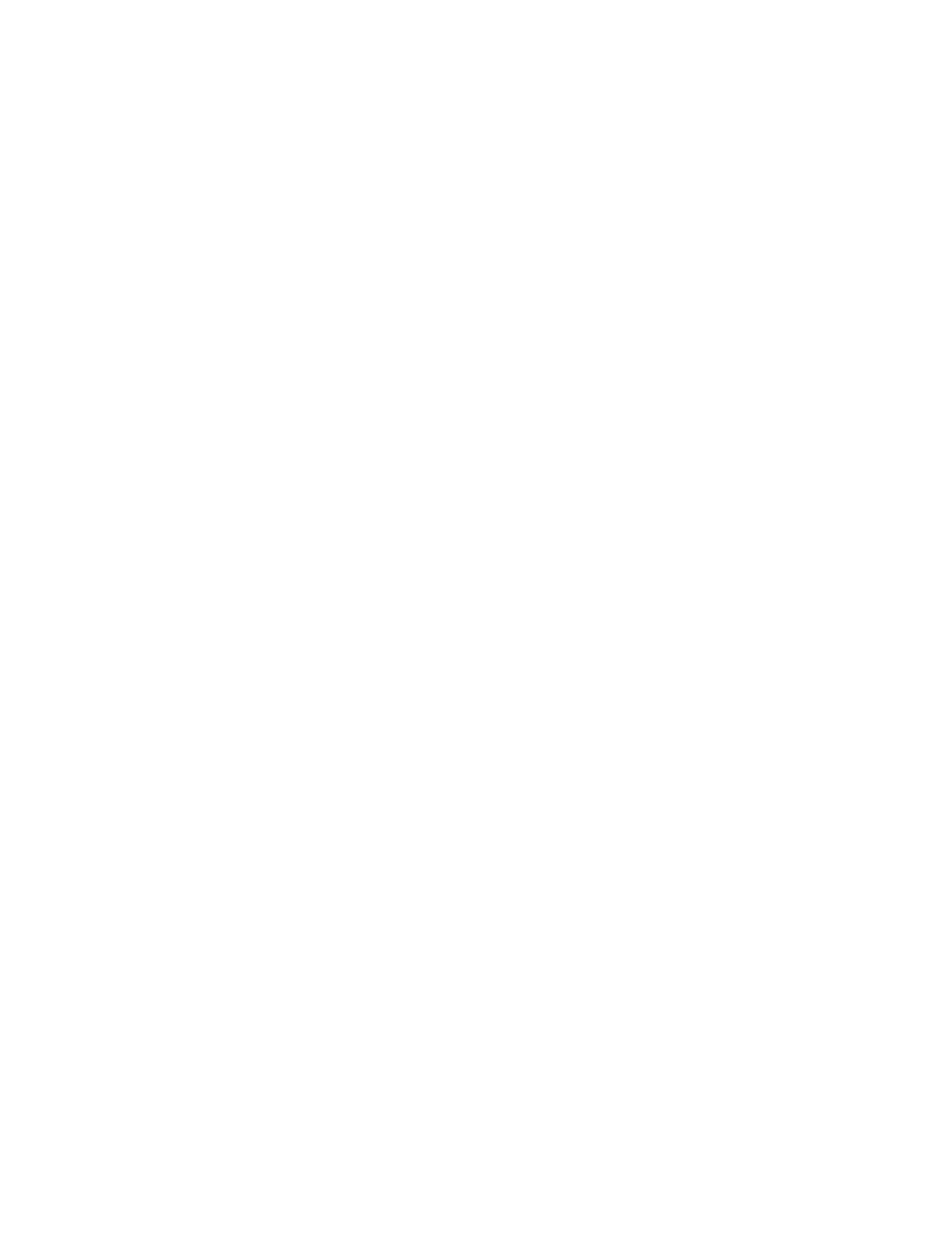## **NOTICE OF ANNUAL GENERAL MEETING OF MEMBERS OF THE CANADIAN DENTAL HYGIENISTS ASSOCIATION (CDHA)**

NOTICE is hereby given that the annual meeting of the members of **CANADIAN DENTAL HYGIENISTS ASSOCIATION** will be held at CDHA, 96 Centrepointe Drive, Ottawa, Ontario, on Saturday the 29th day of October, 2005, at the hour of 9:00 in the morning to:

- I. receive the financial statement of the corporation for the fiscal period ended April 30, 2005, and the report of the auditors thereon;
- II. appoint auditors; and
- III. transact such further and other business as may properly brought before the meeting or any adjournment thereof.

Copies of the financial statements and the auditors' report are available for review at the corporation's head office during normal business hours.

> DATED the 15<sup>th</sup> day of September, 2005. BY THE ORDER OF THE BOARD OF DIRECTORS

Juan A. AptaHt

## **AVIS DE CONVOCATION DE L'ASSEMBLÉE GÉNÉRALE ANNUELLE DES MEMBRES DE L'ASSOCIATION CANADIENNE DES HYGIÉNISTES DENTAIRES (ACHD)**

AVIS est par les présentes donné que l'assemblée annuelle des membres de **L'ASSOCIATION CANADIENNE DES HYGIÉNISTES DENTAIRES** aura lieu à l'ACHD au 96, promenade Centrepointe, à Ottawa (Ontario) le samedi 29 octobre 2005, à neuf heures. En voici l'ordre du jour:

- I. recevoir l'état financier de l'Association pour l'exercice ayant pris fin le 30 avril 2005 et le rapport des vérificateurs à ce sujet;
- II. nommer les vérificateurs et;
- III. régler toute autre question dûment soulevée à l'assemblée annuelle ou à toute nouvelle assemblée convoquée en cas d'ajournement de l'assemblée annuelle.

Des exemplaires des états financiers et du rapport des vérificateurs peuvent être examinés au siège social de l'Association pendant les heures d'affaires ordinaires.

> FAIT le 15 septembre 2005. PAR DÉCRET DU CONSEIL D'ADMINISTRATION

Jusan A. Jabaith

**CORRECTION:** Credit was inadvertently omitted from the article "HIV/AIDS and the Dental Hygienist" in the July-August 2005 issue of *CJDH*. This article is based on an article written by CDHA and the Canadian Public Health Association that was published on the Canadian Health Network's web site at <www.canadian-health-network.ca> under "HIV/AIDS." Sponsors for the article include the Canadian Health Network, the Canadian Public Health Association, and the Canadian Dental Hygienists Association. We sincerely apologize for this omission.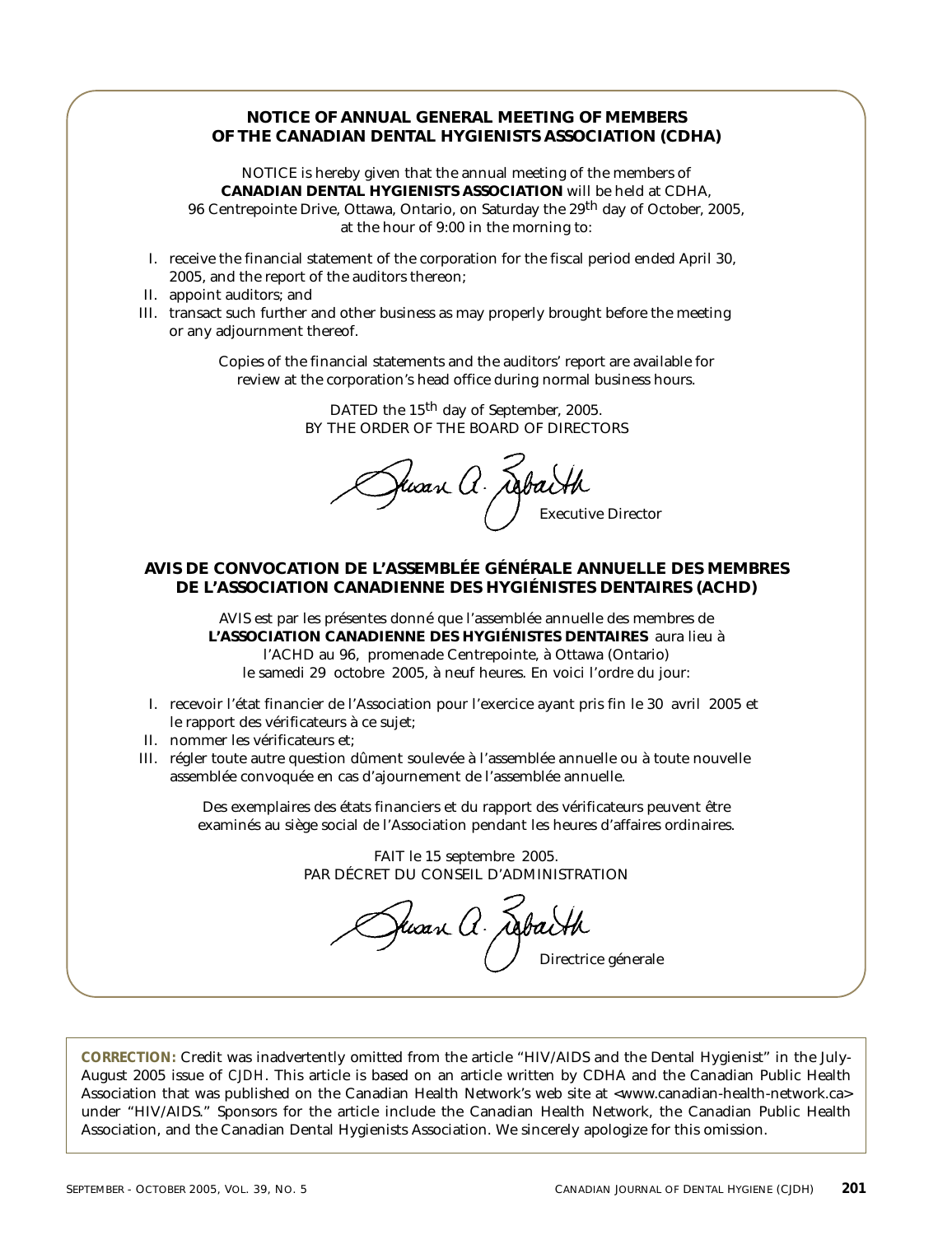## **ANNUAL GENERAL MEETING OF MEMBERS OF THE CANADIAN DENTAL HYGIENISTS ASSOCIATION (CDHA)**

# **Proxy**

The undersigned hereby appoints Diane Thériault or, failing her, Patty Wickstrom, or instead of the foregoing\*

as proxyholder of the undersigned with full power of substitution to attend and vote at the Annual General Meeting of the members of the Canadian Dental Hygienists Association on October 29, 2005 and at any adjournment thereof (each a "Meeting") with the same powers as if the undersigned were personally present. This proxy revokes any and all previous proxies executed by the member in respect of the relevant Meeting.

\_\_\_\_\_\_\_\_\_\_\_\_\_\_\_\_\_\_\_\_\_\_\_\_\_\_\_\_\_\_\_\_\_\_\_\_\_\_\_\_\_\_\_\_\_\_\_\_\_\_\_\_\_\_\_\_\_\_\_\_\_\_\_\_\_\_\_\_\_\_\_\_\_\_\_\_\_\_\_\_\_\_\_\_\_\_\_\_

| <b>Signature of Voting Member</b> | Date (please print) |
|-----------------------------------|---------------------|
|-----------------------------------|---------------------|

Voting Members Name (please print) \_\_\_\_\_\_\_\_\_\_\_\_\_\_\_\_\_\_\_\_\_\_\_\_\_\_\_\_\_\_\_\_\_\_\_\_\_\_\_\_\_\_\_\_\_\_\_\_\_\_\_\_\_\_\_\_\_\_\_\_\_\_\_\_\_\_\_\_\_\_

\* A Voting Member has the right to appoint a person (who must be another Voting Member of the Canadian Dental Hygienists Association)

To be valid this proxy must be signed by the Voting Member; and received at the Canadian Dental Hygienists Association, 96 Centrepointe Drive, Ottawa, Ontario, K2G 6B1 (by mail or facsimile to 613-224-7283) not later than 9 am ET October 27, 2005; and shall be valid only for the meeting for which it was specifically given or for any adjournment thereof.

## **ASSEMBLÉE GÉNÉRALE ANNUELLE DES MEMBRES DE L'ASSOCIATION CANADIENNE DES HYGIÉNISTES DENTAIRES (ACHD)**

# **Formulaire de procuration**

La personne soussignée nomme par la présente Diane Thériault, ou, à défaut, Patty Wickstrom, ou, à la place des personnes susmentionnées\*,

 $\Box$ 

comme fondée ou fondé de pouvoir avec pleins pouvoirs de substitution pour assister et voter en son nom à l'assemblée générale annuelle des membres de l'Association canadienne des hygiénistes dentaires, le 29 octobre 2005, ainsi qu'à toute reprise en cas d'ajournement de cette assemblée (chacune constituant une « réunion »), avec les mêmes pouvoirs que si la personne soussignée y assistait personnellement. La présente procuration révoque toute autre procuration donnée antérieurement par le membre relativement à l'assemblée en question.

Signature du membre votant \_\_\_\_\_\_\_\_\_\_\_\_\_\_\_\_\_\_\_\_\_\_\_\_\_\_\_\_\_\_\_\_\_\_\_\_\_\_\_\_ Date (en lettres moulées) \_\_\_\_\_\_\_\_\_\_\_\_\_

Nom du membre votant (en lettres moulées)

\* Tout membre votant a le droit de désigner une personne (qui doit être un autre membre votant de l'Association canadienne des hygiénistes dentaires).

Pour être valide, cette procuration doit être signée par le membre votant; elle doit être reçue aux bureaux de l'Association canadienne des hygiénistes dentaires, 96, promenade Centrepointe, Ottawa (Ontario), K2G 6B1 (par la poste ou par télécopieur, au 613-224-7283) le 27 octobre 2005 à 9 h HE, au plus tard; en outre, elle n'est valide que pour la réunion pour laquelle elle a été expressément donnée ou pour toute reprise en cas d'ajournement.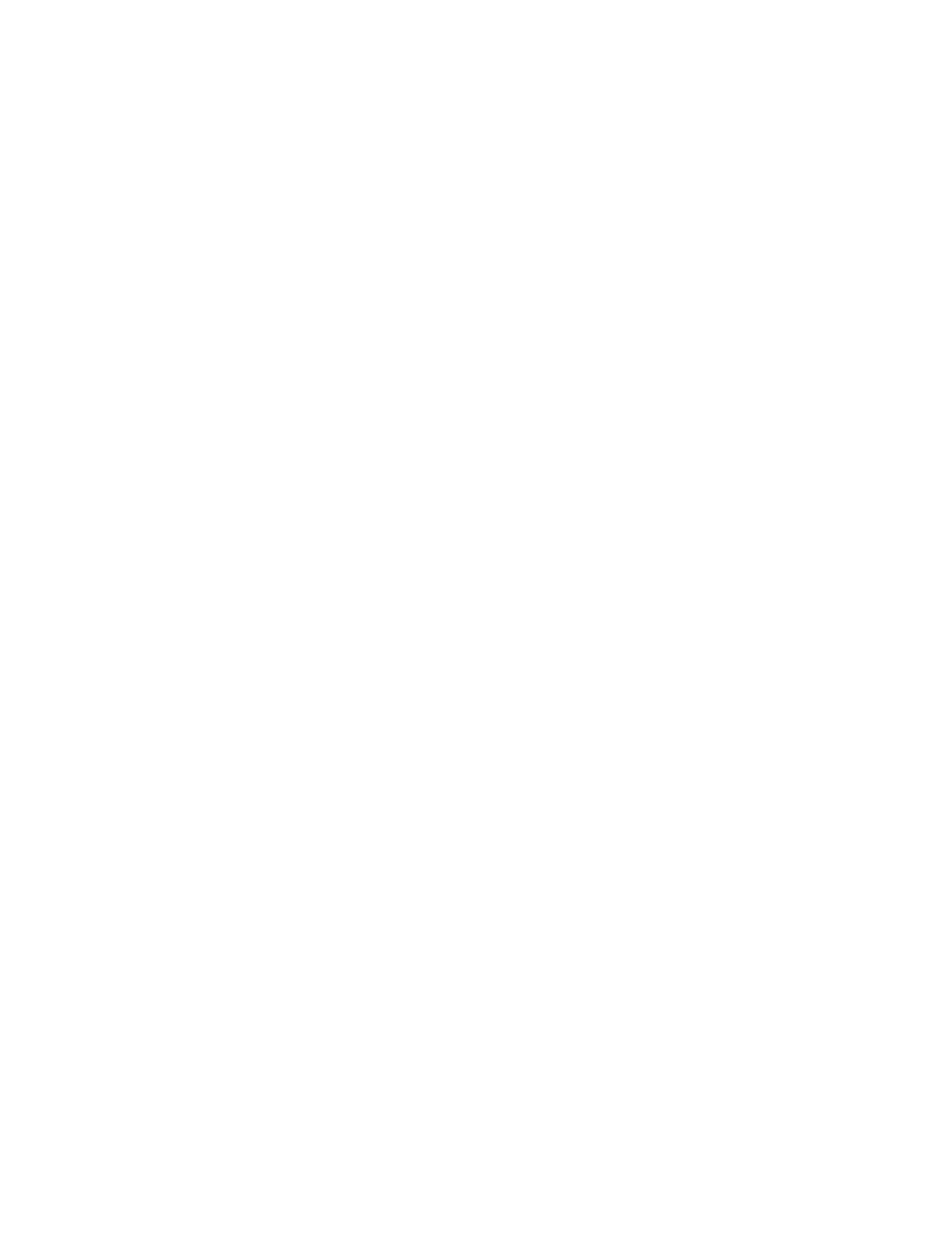# **Implications of Cognitive Style for Dental Hygiene Education**

*by Cindy M. Isaak-Ploegman, MEd, BA, RDH,\* and Christian Chinien, PhD, Ed.†*

*This paper is based on a presentation at the CDHA Annual Professional Conference, June 2005, in Ottawa, Ontario*

#### **ABSTRACT**

An analytical survey was performed using the integrative review methodology to examine any implications that the cognitive style construct field dependence/independence may have for dental hygiene education. One finding of the review was that field independent students consistently outperform field dependent students. This difference in achievement across field independence was measured predominantly by multiple-choice test scores. The literature examined also revealed potential implications of field independence for teaching, learning, and student/teacher interactions. Results also indicate that the cognitive construct field dependence/independence has considerable implications for the roles dental hygiene educators assume as curriculum designers, lecturers, clinical course coordinators, and clinical instructors. Consequently, the results of this integrative review were organized to provide dental hygiene educators with an effective way of seeing how they can adapt their programs or courses to accommodate students of varying levels of field independence. These instructional adaptations can be carried out during course planning as well as during implementation stages.

**Keywords:** field dependence, field theory (psychology), field dependence/independence, cognitive style

#### **RÉSUMÉ**

La technique de l'analyse intégrative a permis d'examiner les incidences que pouvait avoir le style cognitif – la dépendance ou l'indépendance du champ – sur l'enseignement de l'hygiène dentaire. Il se dégage de cette analyse que les étudiants à l'esprit analytique dépassent systématiquement ceux qui sont dépendants du champ. La documentation examinée révèle également les effets possibles de l'indépendance du champ sur l'enseignement, l'apprentissage et les rapports étudiant-enseignant. Les résultats indiquent également que le style cognitif (la dépendance ou l'indépendance du champ) a des incidences considérables sur chacun des trois rôles que joue l'enseignant en hygiène dentaire, soit l'enseignement magistral, l'enseignement clinique et l'encadrement clinique. C'est pourquoi nous présentons les résultats de cette analyse intégrative de façon à procurer aux enseignants en hygiène dentaire un moyen efficace d'adapter leurs programmes ou leurs cours en fonction d'étudiants de divers niveaux d'indépendance du champ, selon le rôle qu'ils jouent dans leurs programmes ou leurs cours. Ces adaptations pédagogiques peuvent être apportées tant au stade de la préparation de cours qu'à celui de la mise en application.

**Mots clés :** dépendance du champ, théorie des champs (psychologie), dépendance ou indépendance du champ, style cognitif

#### **THE CONSTRUCT OF FIELD INDEPENDENCE / DEPENDENCE**

The study of cognitive style is the "how" (the manner in which behaviour occurs) and not the "what" (intellectual ability) of thought processes.<sup>1</sup> It is how students acquire and process information. There are severhe study of cognitive style is the "how" (the manner in which behaviour occurs) and not the "what" (intellectual ability) of thought processes.<sup>1</sup> It is how al dimensions of cognitive style,2 but the dimension with many educational implications is that of field independence/dependence (FI/FD).3,4 Research focusing on the cognitive style dimension of field independence/dependence began during World War II to investigate why some army pilots consistently flew out of fog upside down, while others were able to remain right side up.2 This phenomenon generated interest in studying why some people are able to separate themselves from their environment and perceive what is really occurring, while others seem to be embedded in their environment.2 Herman Witkin, a psychologist, measured subjects' ability to align their bodies with a true vertical bar. In experiments, he adjusted their environment by angling the room or their chair. In spite of the interference, some people determine the true vertical, while others do not.<sup>2</sup>

Differences between students' level of field independence represent differences in their restructuring ability. Students' level of field independence is measured by their ability to successfully extract an embedded figure from a complex design. This construct of restructuring may include the ability to (1) break up an organized field so that the discreet background is separate from its parts;

Dental Hygiene Instructor, School of Dental Hygiene, University of Manitoba. <isaakplo@ms.umanitoba.ca>

<sup>†</sup> Professor, Department of Adult and Vocational Education, Faculty of Education, University of Manitoba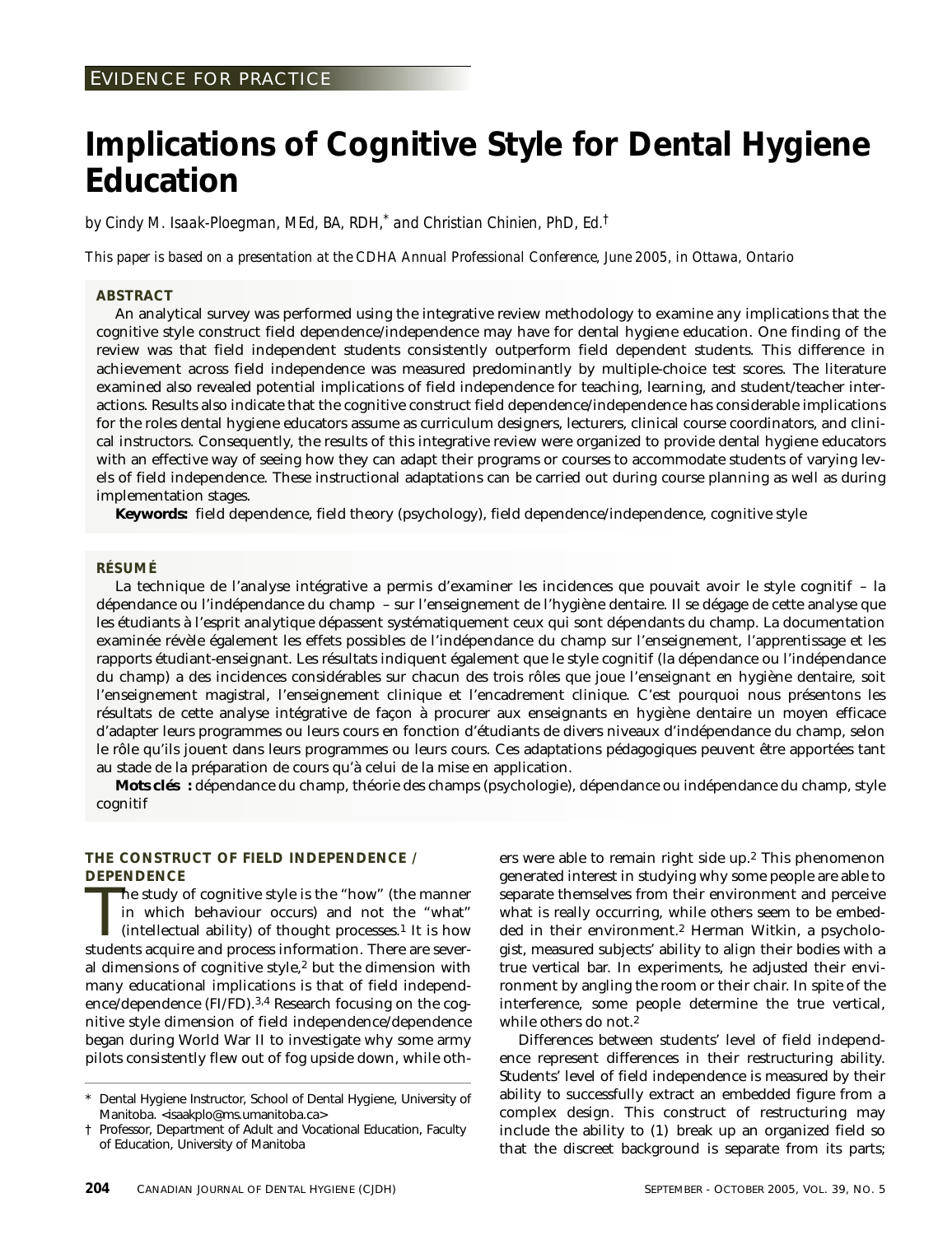(2) provide organization to a field lacking in it; and (3) organize a different field than the initial one provided.5

The Hidden Figures Test (HFT) measures the level of field independence/dependence.6 This is a timed, pencil and paper test that requires the subject to disembed a simple figure from a complex figure. This ability to disembed is measured on a continuum with the two poles of extreme field independence or field dependence. A score between 1 and 16 on the HFT would correspond to a field dependent individual's ability to successfully disembed that number of figures in 24 minutes. A score of between 17 and 32 would be representative of a field independent individual. However, designated representative scores are dependent on the researcher. Copies of this HFT, along with a licence required to administer the test, may be acquired from the Educational Testing Services based in Princeton, New Jersey.

The construct of FD/FI is stable over time.<sup>3,7</sup> Research of boys of ages 10, 14, 17, and 24 years old found the predictability of their levels of field independence was highly correlated.8 Vitols9 studied adult learners, comparing their level of field independence over their adult years from traditional student age (18–22 years) to re-entry college age (23–63 years), and confirmed that there are no significant changes to adult learners' cognitive styles over time.

Women tend to be more field dependent than men, but gender differences can differ with respect to field independence, because gender roles are dependent on culture.3,10 An individual's level of field dependence/independence (FD/FI) can also vary depending on their cultural background.11 Kühnen's study of subjects from individualistic societies of the United States and Germany showed them to be relatively very field independent when compared with those from collectivist societies of Malaysia and Russia.11 This is explained by the fact that Malaysian and Russian cultures represent "tighter" societies where a subject's sense of self is more embedded with their social environment and hence residents are more field dependent.11

Van Blerkom12 and Watkins and Astilla13 believed that differences in cognitive style (field independence/dependence) account for more of the difference in performance between students than intelligence. Bertini10 provided the following summary of educational implications of FD/FI: "how students learn material, the use of mediators in learning, the effects of reinforcement, …how teachers teach, how teachers and students interact, career differentiation, educational-vocational interests, educationalvocational choices and achievement.10,p.93 Another educational implication is the inability of a field dependent student to pick up, aside from the most obvious one, other relevant stimuli needed for learning.14

The purpose of this paper is to examine differences in academic performance that may exist between FD and FI students and to suggest possible instructional design interventions or adaptations that can be adopted to accommodate possible individual differences due to the level of field-dependent and field-independent cognitive styles.

# *Cognitive style is… how students acquire and process information.*

#### **METHOD**

An integrative review of literature was the methodology implemented. An integrative review of literature includes examining a particular topic for any contradictions, themes, or implications and reporting the resulting recommendations to educational practitioners.15 A review was conducted on ERIC and PsycInfo databases using the search terms "field dependence," "field theory (psychology)," or "field dependence and field independence" near each other in the article or as major or minor descriptor terms dated in material from the period 1950 until September 2002. A search was completed of Dissertation Abstracts using "education" as the subject heading and the keywords of "field dependence" and "adult" as the subject. An advanced search was also made of Ebsco Host "field dependence and field independence" from 1985 until September 2002. A total of 115 articles, books, and dissertations written in English by educators, education administrators, or psychologists were analyzed whose study subjects were adults between the ages of 18 and 60 years. Studies included which offered insight into the construct of field independence in which the subjects were children or adolescence, are indicated. The articles were selected based on their availability, relevance, and soundness of the research design.

#### **RESULTS AND ANALYSIS**

**Differential learning gain** 

The review of the literature indicated that field independent students consistently outperform field dependent students in academic achievement, regardless of the subject matter content.16-28 The literature, however, also indicates that this gap in differential learning gain may be bridged with a few minor changes in teaching strategies and students' learning strategies. These recommended changes in instruction to accommodate cognitive style come from the characteristics associated with the two poles of the dimension of FD/FI.

#### **Characteristics associated with field independence/ dependence**

The results of the analytical survey reveal specific characteristics associated with a students' level of field independence. Witkin and Goodenough report that the level of a person's field independence affects his/her ability to function more autonomously in the interpersonal domain.5 Field dependent individuals rely more on information from others to arrive at their own views than do field independent people in circumstances where the available information is ambiguous. Other researchers characterize field independent people as showing initiative, taking responsibility, thinking for themselves, and being self-reliant.3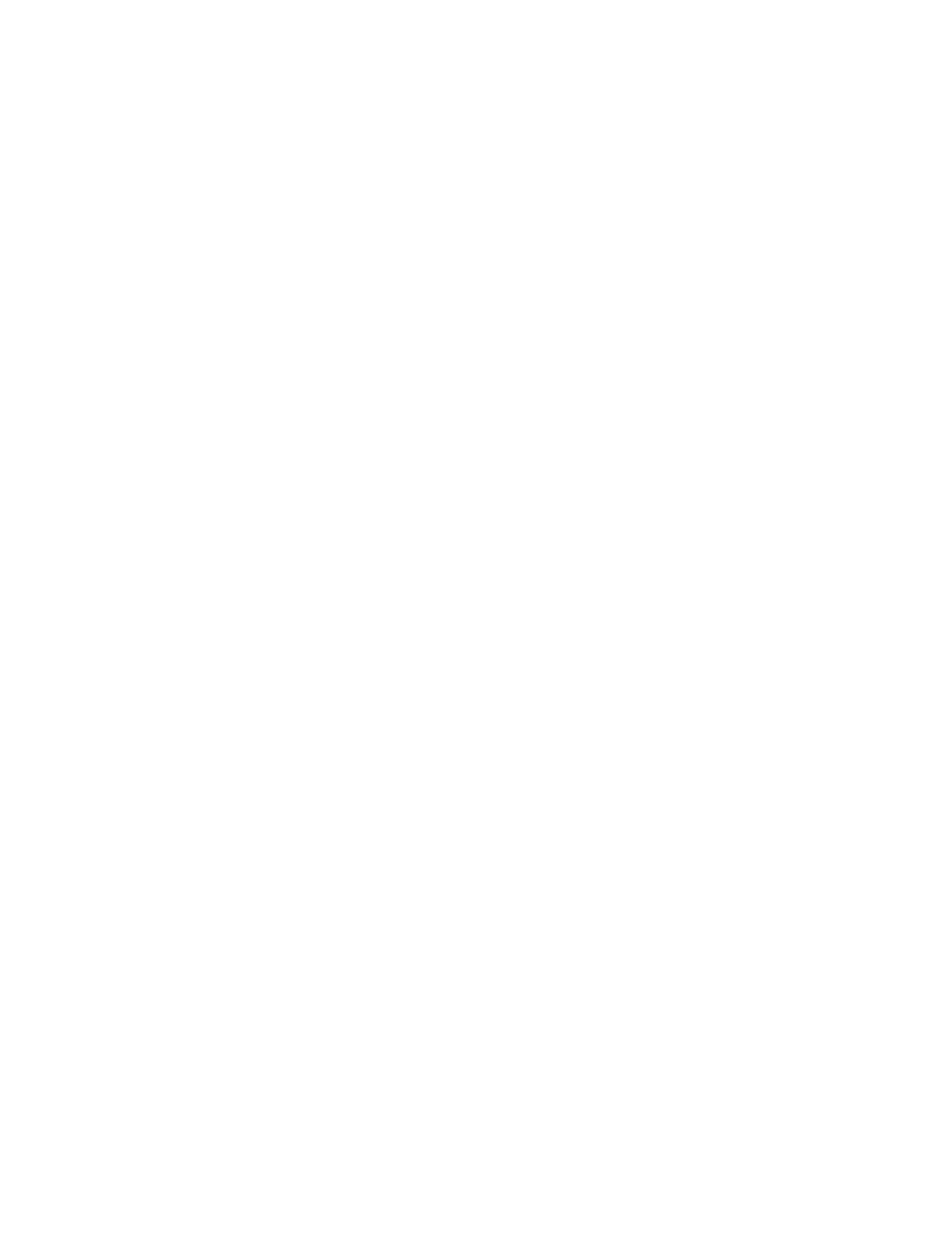## *Structure elements*

Field dependent learners are also less able to learn material that requires them to provide structure and organization. In contrast, Witkin, Goodenough, Moore, and Cox suggest that field independent learners will benefit more from learning situations requiring them to develop their own learning strategies.3 Grimes notes that one disadvantage of distance dental hygiene education is that students have more responsibility.29 Research shows a positive relationship between students' achievement in distance education courses and their level of field independence.30-32 Similarly, given that field independent learners have internal frames of reference, they are more able to have selfdefined reinforcements and goals than field dependent learners who are mostly externally guided.<sup>3</sup> Because of this inner directedness, field independent learners are more able to learn under conditions requiring intrinsic motivation. An example of a learning situation requiring intrinsic motivation is distance modes of education. Moore suggests that the greater the psychological and communication gap between instructors and students in distance education settings, the more self-directedness is required of the student.33

*Educational implications –* Educators can help field dependent students organize themselves to learn successfully by providing them with structure in the form of lecture outlines, structure charts, summaries, and with instructions on how to organize and analyze topics.34-38 Conversely, Newell suggests that dental hygiene educators need to allow field independent learners to define their own learning goals.14

#### *Social orientation*

Field dependent subjects prefer contact with others to solitary situations. They also pick vocations and educational choices that are more socially oriented. On the other hand, field independent students are drawn to vocations, which require analyzing and structuring skills.3 Raskin did not discover any connection between the choice of a major at college entry and a students' level of field independence. Raskin did find, however, that field independence was significantly associated with the choice of major at college graduation and at graduate school entrance.4 The most field independent students eventually majored or specialized in math and sciences. Education students were the most field dependent. It should be noted that the education students in this case were all women. They also found that the reason students drop their initial choice of major was not related to unsatisfactory grades.

Within one vocational area, there can be a variety of skills required that appeal to both FD and FI individuals. One example is psychology where the experimental work may appeal more to field independent people and the clinical tasks to field dependent individuals. In nursing, for example, competent psychiatric nursing students were more field dependent, whereas competent surgical nurses were field independent.39

Field dependent people prefer physical closeness in their social interactions and are more likely to share their feelings than field independent subjects.3 Field dependent subjects are characterized as "warm, affectionate, tactful, accommodating, nonevaluative, accepting of others, and not likely to express hostility."5, p. 44 In contrast, Witkin characterizes field independent subjects as "demanding, inconsiderate, manipulating others as a means of achieving personal ends, cold and distant in relations with others." (5, p. 44)

Field dependent group members tend to be better able at managing conflict resolution.40 Witkin and Goodenough claim that field dependent subjects are more competent at compiling information about other people and interacting with them.5 Consequently, they are more effective interpersonally and get along with people better than field independent people. This difference, posited by Witkin and Goodenough,<sup>5</sup> is derived from the need of field dependent people to rely on external referents (people, in the case of social interaction). Architects are more field independent than writers, who rely on interpersonal relations to accurately portray people.41

*Educational implications –* Bertini speculates the implications that cognitive style has for teaching stem from the level of social orientation and sense of identity a field independent/dependent teacher or student possesses.10 Field independent students are more autonomous in social settings.42 Field dependent people rely more on visual cues and on people in general.43 Field dependent persons tend to learn and remember materials involving social content better than field independent learners.3

Research suggests that since field dependent students are more socially aware, they would benefit more from learning in interactive learning settings than field independent students. Grimes reports that one disadvantage of distance education settings is the decrease in student contact and discussion.29 Dental hygiene educators can create interactive learning settings to include any collaborative learning opportunities such as peer group discussions, chat rooms, or jigsaw peer teaching groups.34,44,45 Personalizing course content through personal stories and anecdotes can also help to humanize instruction for field dependent learners.21,46 Newell suggests that dental hygiene educators help field dependent learners relate to the social content of information by bringing it to focal attention.14 Newell also suggests that educators should be careful when using negative feedback with field dependent learners as they are more sensitive to negative social reinforcement.14

#### *Teaching strategies*

Research indicates that field dependent teachers favour the use of discussion in teaching and allow students to play a more important role in structuring the learning environment. In contrast, field independent teachers use questioning and more of a discovery or lecture approach.3 The discovery or lecture approach gives greater control to the instructor for organizing and providing information to students. Field dependent teachers feel class discussion is more conducive to learning than lecture or discovery approaches. This not only maximizes the social interac-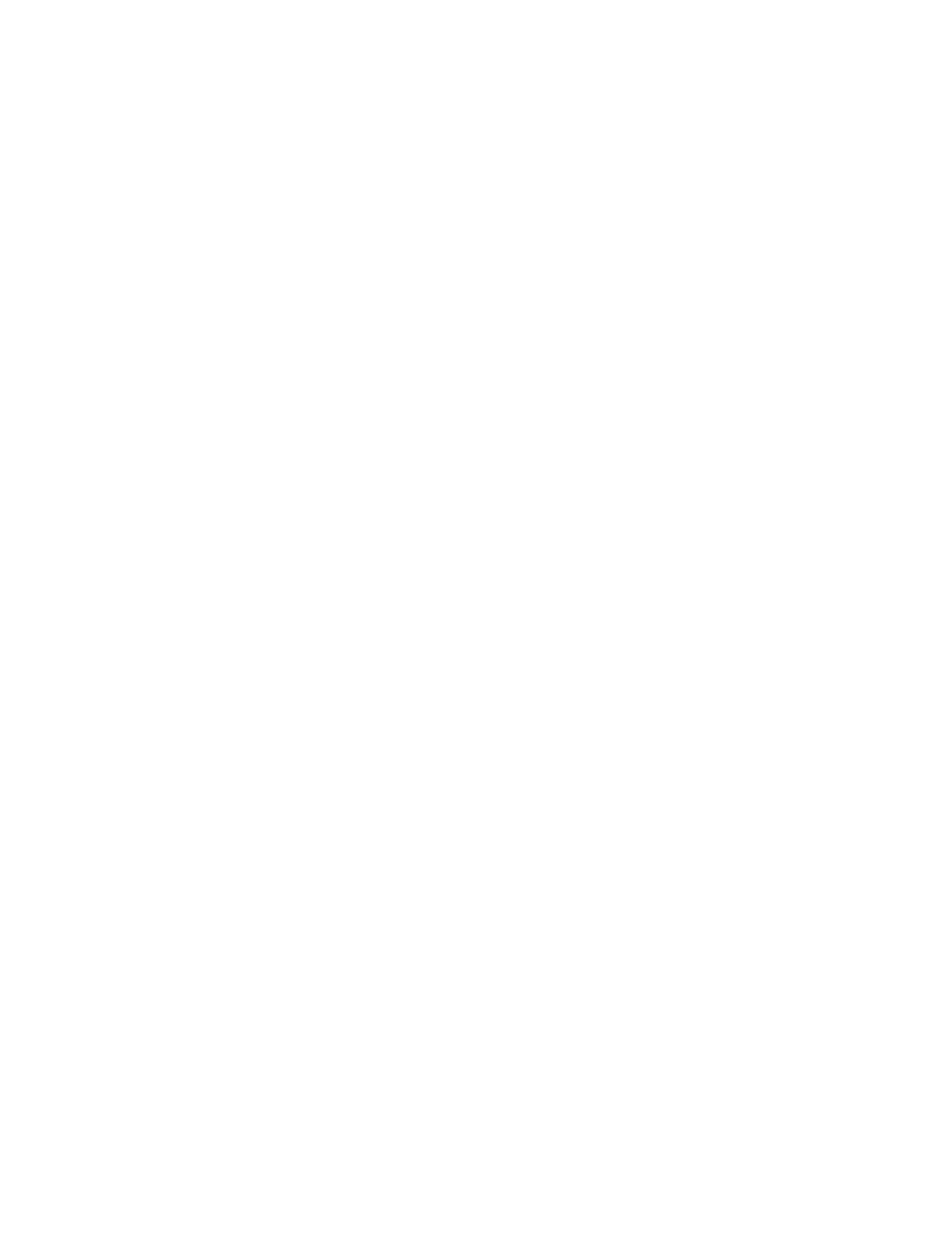tion but also allows the student to participate in structuring the class direction. Mahlios found that field independent teachers initiate more academic interactions with their students in the class as a whole, and field dependent teachers interact more with students individually and in small groups.47 Field independent teachers ask questions that are more academic in nature and analytical, while field dependent teachers ask significantly more factual, descriptive questions. Field independent teachers also encourage students to apply principles and provide more corrective feedback.

*Educational implications –* One implication from this evidence-based information is that field independent teachers can try to accommodate the needs of field dependent students for socialization by consciously introducing more group discussions into their teaching strategies and by interacting more with students one-on-one. On the other hand, field dependent teachers can adapt their instruction to include more analysis-level questioning and provide more corrective feedback to students. This adaptation would likely be beneficial for both field independent and field dependent students. Miller suggests that instructors have assignments due within short periods of each other in order to closely monitor their students' academic progress.48 This will help to decrease the differential learning gain across cognitive style.

#### *Learning strategies*

Berger and Goldberger found field independent students were more task oriented than field dependent students and more able to focus their attention on relevant aspects of the task.49 They also found that field independent learners are more able to remember detail, make lettersound associations, memorize spelling lists, and learn rules. Comprehension has also been proven to be easier for the field independent learner, especially in paragraph meaning, word recognition, and locating main ideas. Rasinski concluded that field dependent learners were more able to summarize, compare, and remember concepts by visualizing them in their entirety.50 Witkin, Goodenough, Moore, and Cox also discuss how field dependent learners use a spectator approach to learning versus a hypothesis approach, which the field independent learner utilizes.3

*Educational implications* – Research findings establishing how field independent/dependent students learn suggest that instructors should try to present learning material in a global manner by stressing the whole, then the parts51 and eliminate any potential distractions in order to accommodate field dependent learners.50 Research also suggests that field dependent learners should be trained to use a hypothesis approach to problem solving. Additionally, instructors should become more aware of ways to help students vary their learning strategies to overcome differences in achievement due to their cognitive style dimension.3

#### *Learning task*

Field independent learners are more able to perform tasks that require breaking an existing structure or taking several parts and regrouping them separately when compared to field dependent learners.10 Field dependent students usually have difficulties when dealing with problems that involve using a critical element in a different context.3 Field independent students, on the other hand, are able to overcome the field or context within which the problem was presented. Ronning, McCurdy and Ballinger found that field independent junior high school students outperformed field dependent students in solving science problems.52 Students were given science problems to solve and their verbal responses were videotaped during individual "think-aloud" sessions. The students' problem-solving ability was scored qualitatively and based on their correct solution to the problem.

*Educational implications* – To accommodate field dependent students' difficulty in disembedding a problem from its field, Niaz suggests diminishing the field factor in learning tasks.53 He suggests that the correct response on a test question not correspond to the question requiring a student to engage in disembedding. If care were not taken to prevent this, there would be a link between student's level of field dependence and their level of achievement. Providing instruction about a variety of problem-solving strategies can assist field dependent learners, especially in learning tasks that involve ill-defined problem solving activities.54 An example is Newell's suggestion to incorporate a wider range of cues or to focus the field dependent students' attention on relevant cues.14 Educators should take care when using pictures, diagrams, and graphs in order to diminish the effect the background may have on distracting students from the important information on tests or learning packages.

#### **Field independence and dental hygiene educators**

Suddick, Yancey, Devine, and Wilson conducted a study to determine if a person's level of field dependence/independence is a predictor of clinical grades and performance in dental education.55 Their results revealed that a student who tends to be more field independent may have an advantage in the dental school's clinical curriculum. Linder also found that dental students were, as a whole, field independent and those in the upper third of the class by course grades were the most field independent.56 He also found that right-handed students were predominantly field independent while field dependent students tended to be left-handed. Since the clinical skills of dental hygiene and dental clinical education are similar, the above studies reveal the potential for implications of cognitive style research in the context of dental hygiene education.

This literature review reveals a need for dental hygiene educators to bridge the gap in differential learning gain across cognitive style. Table 1 shows the adaptations that dental hygiene educators may make to their teaching strategies to reduce the differential learning gain between field dependent and field independent students. These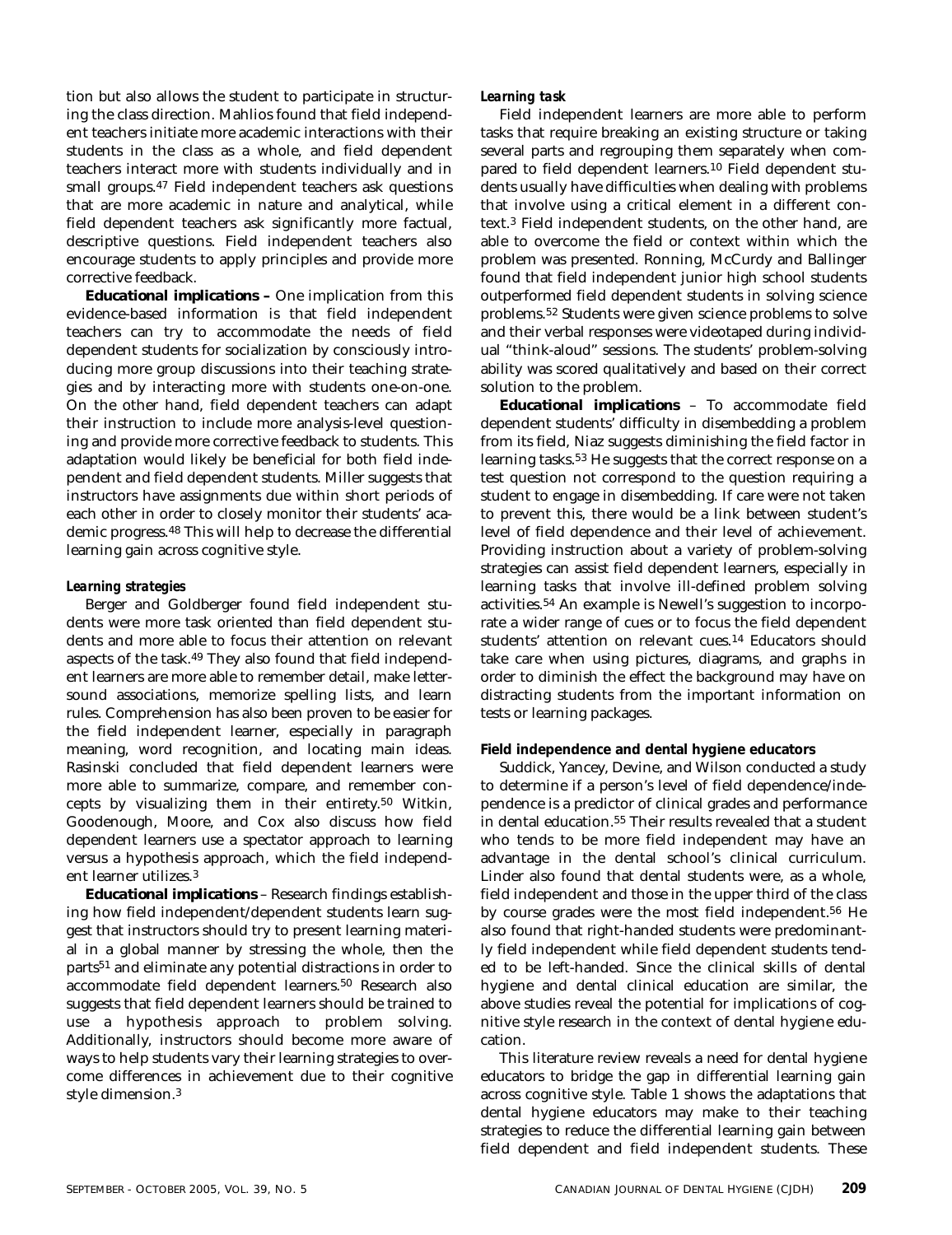| Teaching approaches, recommended adaptations                                                                                                                                                                                                                                                                                 | FI<br>students | <b>FD</b><br>students |
|------------------------------------------------------------------------------------------------------------------------------------------------------------------------------------------------------------------------------------------------------------------------------------------------------------------------------|----------------|-----------------------|
| Modeling cognitive style flexibility:<br>• Field independent teachers: try to interact more with students one-on-one or in small groups<br>• Field dependent teachers: try to ask more analytical level questions, teach applying principles,<br>and provide corrective feedback. <sup>47</sup>                              | x              | х                     |
| Challenge students to use a style not their own by having them use a variety of cognitive skills to<br>do the same task. <sup>57</sup>                                                                                                                                                                                       | x              | х                     |
| Model cognitive style flexibility by having open-ended labs, and assignments, self-pacing, and<br>advance organizers for theoretical dialogue opportunities. <sup>58</sup>                                                                                                                                                   |                | х                     |
| Design students' programs to ensure they develop skills conducive to both poles of field<br>independence. <sup>59</sup>                                                                                                                                                                                                      | x              | х                     |
| Model cognitive flexibility by teaching a variety of problem-solving approaches. <sup>54</sup>                                                                                                                                                                                                                               |                | x                     |
| Encourage field independent students to interact with field dependent students to gain social skills.<br>Encourage field dependent students to work with field independent students to become more<br>task- and achievement-oriented. <sup>5</sup>                                                                           | x              | х                     |
| Stress the whole, then the parts, when giving instructions. <sup>51</sup>                                                                                                                                                                                                                                                    |                | х                     |
| Provide directions for hypothesis approaches. <sup>3</sup>                                                                                                                                                                                                                                                                   |                | х                     |
| Diminish perceptual field factors in the learning task. <sup>53</sup>                                                                                                                                                                                                                                                        |                | x                     |
| Use both factual and inferential questioning. <sup>60</sup>                                                                                                                                                                                                                                                                  | X              | x                     |
| Try to have a constructivist approach to education. <sup>61</sup> In the constructivist approach to teaching,<br>meaning is made by the student based on previous or current knowledge structure. <sup>62</sup> For example,<br>use group discussions prior to clinic sessions to solve an upcoming challenging clinic case. |                | х                     |
| Introduce panel discussions, Discussion Web, peer teaching, reciprocal teaching, and<br>simulations. 34, 44, 45                                                                                                                                                                                                              |                | х                     |
| Give signals for note taking. <sup>63</sup>                                                                                                                                                                                                                                                                                  |                | X                     |
| Use personal examples, events, stories, and anecdotes in instructional material to "socialize"<br>course content for field dependent students. 21,46                                                                                                                                                                         |                | x                     |
| Reduce interfering conditions. <sup>50</sup> For example, reduce excessive distractions in instructional course<br>such as excessive clip-art or busy PowerPoint templates.                                                                                                                                                  |                | х                     |
| Revise instructional material by obtaining both field dependent and field independent students'<br>input. <sup>64</sup>                                                                                                                                                                                                      |                | х                     |
| Use subliminal captions in television learning. <sup>65</sup>                                                                                                                                                                                                                                                                |                | х                     |
| Use computer animation to teach science concepts. <sup>66</sup>                                                                                                                                                                                                                                                              |                | x                     |
| Stress to students that it is not necessarily time-on-task but the quality of time that matters. <sup>47</sup>                                                                                                                                                                                                               | x              | х                     |
| Prescribe learning material that is already organized. <sup>14</sup>                                                                                                                                                                                                                                                         |                | х                     |
| Reduce the amount of information to be learned, provide frequent feedback, provide students with<br>a plan for studying specific material, and avoid using the expository method of teaching. <sup>14</sup>                                                                                                                  |                | x                     |
| Provide inherent organization and structure in the form of lecture outlines, structure charts,<br>summaries, and instructions on how to organize and analyze topics. 34-38                                                                                                                                                   |                | x                     |
| Incorporate aids to facilitate a wider range of cues and focus students' attention on relevant ones. <sup>14</sup>                                                                                                                                                                                                           |                | х                     |
| Evaluation, recommended adaptations                                                                                                                                                                                                                                                                                          | FI<br>students | <b>FD</b><br>students |
| Have the correct response not be the one suggested by the field factor. <sup>53</sup>                                                                                                                                                                                                                                        |                | x                     |
| Monitor students by having assignments due within short periods of each other to ensure self-<br>pacing occurs. <sup>48</sup>                                                                                                                                                                                                |                | x                     |
| Carefully administer negative social reinforcement (feedback). <sup>14</sup>                                                                                                                                                                                                                                                 |                | х                     |
| "Evaluate your evaluation" to prevent biasing your evaluation more positively for a student who<br>may match your own cognitive style.67,68,69                                                                                                                                                                               | x              | x                     |
| Provide a variety of assignments to choose from: take-home exams; group and individual projects;<br>multiple-choice, fill-in-the-blank, matching, short answer, and essay questions. <sup>51</sup>                                                                                                                           |                | x                     |

**Table 1.** Adaptations to dental hygiene instruction to accommodate field independence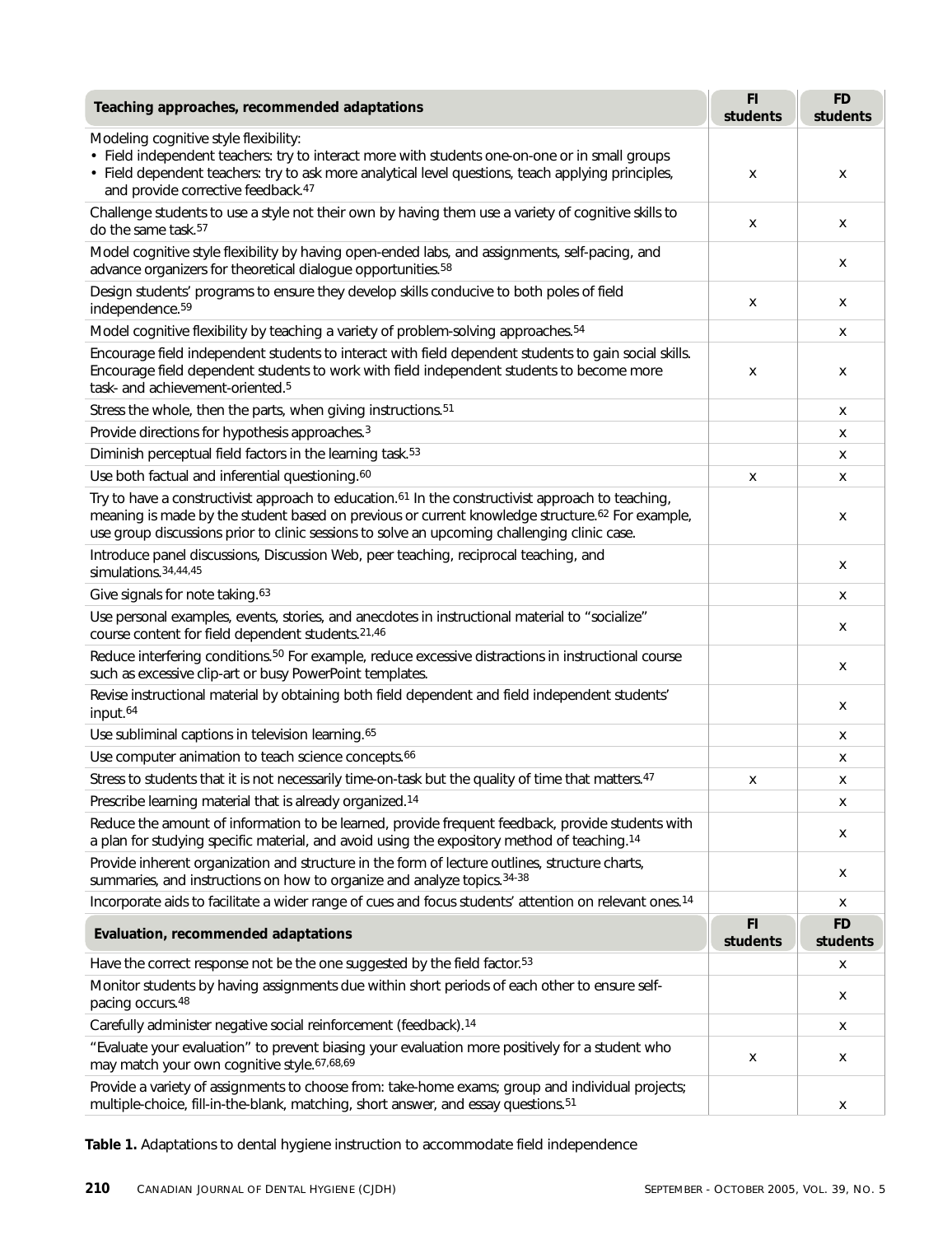adaptations include minor revisions to teaching approaches, student support, and evaluation. An "x" indicates the relevance of the adaptation to students of differing levels of field independence.

In dental hygiene education, a curriculum designer or lecturer would have the most influence in adapting instruction to accommodate the needs of FD and FI learners since they are involved in the didactic portions of coursework and the planning of assessment tools. Clinic course coordinators have a little more influence in these processes because they instruct students on creating realistic goals for achieving clinical competence during short intervals. Clinical instructors still play an important role in a students' clinical progress and have opportunities to bridge the gap in differential learning gain by adapting their teaching approach.

#### **DISCUSSION**

#### **Style flexing**

After examining the characteristics of a "typical" field independent and dependent student, it became obvious that it would be highly desirable for a dental hygienist to have the qualities associated with both poles of the continuum of the cognitive style dimension field dependence/independence. Dental hygiene students are evaluated on whether they have an organized approach to their clinic sessions and projects. They also need to possess the appropriate social skills: to get information from their clients with respect to their medical and dental histories; to put their clients at ease; and to maintain communication throughout their treatment. Although dental hygienists are mostly involved in independent work activities, they also need to be able to collaborate and work cordially with fellow dental health care team members.

Adapting instruction to reduce the differential learning gain between field dependent and field independent learners will be of benefit only for a short-term objective. Murray states that it would be unfair to teach students only according to their cognitive styles if the world of work calls for proficiency in both cognitive style dimensions.59 Because cognitive style flexibility is a requirement of a competent dental hygienist, it is important for dental hygiene educators to promote the development of cognitive style flexibility in course planning and delivery.

Suggestions for further research include determining the level of field independence of dental hygiene students across Canada, especially for those students requiring remediation. Research could also be carried out to validate the recommended adaptations outlined in table 1 through primary educational research for dental hygiene students; the current analytical survey included research that involved subjects from a variety of subject matter domains and contexts.

As the literature examined was set specifically in educational contexts, this project's data can not be generalized to adapting oral health care instructions for clients of varying levels of field independence. This, however, is another potential area for future research.

#### **CONCLUSION**

The analytical survey offers the explanation that the cognitive style dimension of field independence/dependence impacts student learning and suggests strategies for addressing varying levels of field independence.

#### **REFERENCES**

- 1. Messick S. Individuality in learning*.* San Francisco: Jossey-Bass; 1976.
- 2. Kirby P. Cognitive style, learning style and transfer skill acquisition. Columbus (OH): National Center for Research in Vocational Education; 1979.
- 3. Witkin HA, Moore CA, Goodenough DR, Cox PW. Fielddependent and field-independent cognitive styles and their educational implications. Rev Educ Res. 1977;47(1):1-65.
- 4. Raskin E. Counseling implications of field dependence-independence in an educational setting. In: Bertini M, Pizzamiglio L, Wapner S, editors. Field dependence in psychological theory, research, and application. Hillsdale (NJ): Erlbaum; 1986. p. 107-113.
- 5. Witkin HA, Goodenough DR. Cognitive styles, essence and origins: field dependence and field independence. New York: International Universities Press; 1981.
- 6. Ekstrom RB, French JW, Harman H H, Dermen D. Manual for kit of factor referenced cognitive tests. Princeton (NJ): Educational Testing Service; 1976.
- 7. Cross KP. Accent on learning. San Francisco: Jossey-Bass; 1976.
- 8. Witkin HA, Goodenough DR, Karp SA. Stability of cognitive style from childhood to young adulthood. J Pers Soc Psychol. 1967;7(3):291-300.
- 9. Vitols RM. Learning style preferences of traditional age versus re-entry age female undergraduates. Doctoral dissertation, Claremont Graduate University, 1985. Diss Abstr Int. A 46/09.
- 10. Bertini M. Some implications of field dependence for education. In: Bertini M, Pizzamiglio L, Wapner S, editors. Field dependence in psychological theory, research, and application. Hillsdale (NJ): Erlbaum; 1986. p. 93-110.
- 11. Kühnen U, Hannover B, Roeder U, Ali Shah A, Schubert B, Upmeyer A, Zakaria S. Cross-cultural variations in identifying embedded figures: Comparisons from the United States, Germany, Russia, and Malaysia. J Cross-Cult Psychol. 2001;32*(*3):365-72.
- 12. Van Blerkom ML. Field dependence, sex role self-perceptions, and mathematics achievement in college students: a closer examination. Contemp Educ Psychol. 1988;13:339-47.
- 13. Watkins D, Astilla E. Relationship between field-independence, intelligence, and school achievement for Filipinio girls. Percept Mot Skills. 1980;51:593-94.
- 14. Newell K. Field dependence-independence: a review of the literature and implications for dental hygiene education. Educ Dir Dent Hyg. 1986;11(1):13-17.
- 15. Marsh CJ. Integrative inquiry: the research synthesis. In: Short EC, editor. Forms of curriculum inquiry. Albany (NY): SUNY Press; 1991. p. 271-83.
- 16. Cooperman EW. Field differentiation and intelligence. J Psychol. 1980;105(1):29-33.
- 17. Copeland BD. The relationship of cognitive style to academic achievement of university art appreciation students. Coll Stud J. 1983;17*(*2):157-62.
- 18. Couch RA, Moore DM. The effects of imagery rehearsal strategy and cognitive style on the learning of different levels of instructional objectives. Int J Instr Media. 1992;19*(*1):53-62.
- 19. Czarnecki KG. Adult performance on the test of general educational development as a function of field dependent-independent cognitive style. Doctoral dissertation, Rutgers, 1980. Diss Abstr Int. 1980;A 41/09.
- 20. Griffin R, Franklin G. Can college academic performance be predicted using a measure of cognitive style? J Educ Technol Syst. 1995-96;24(4):375-79.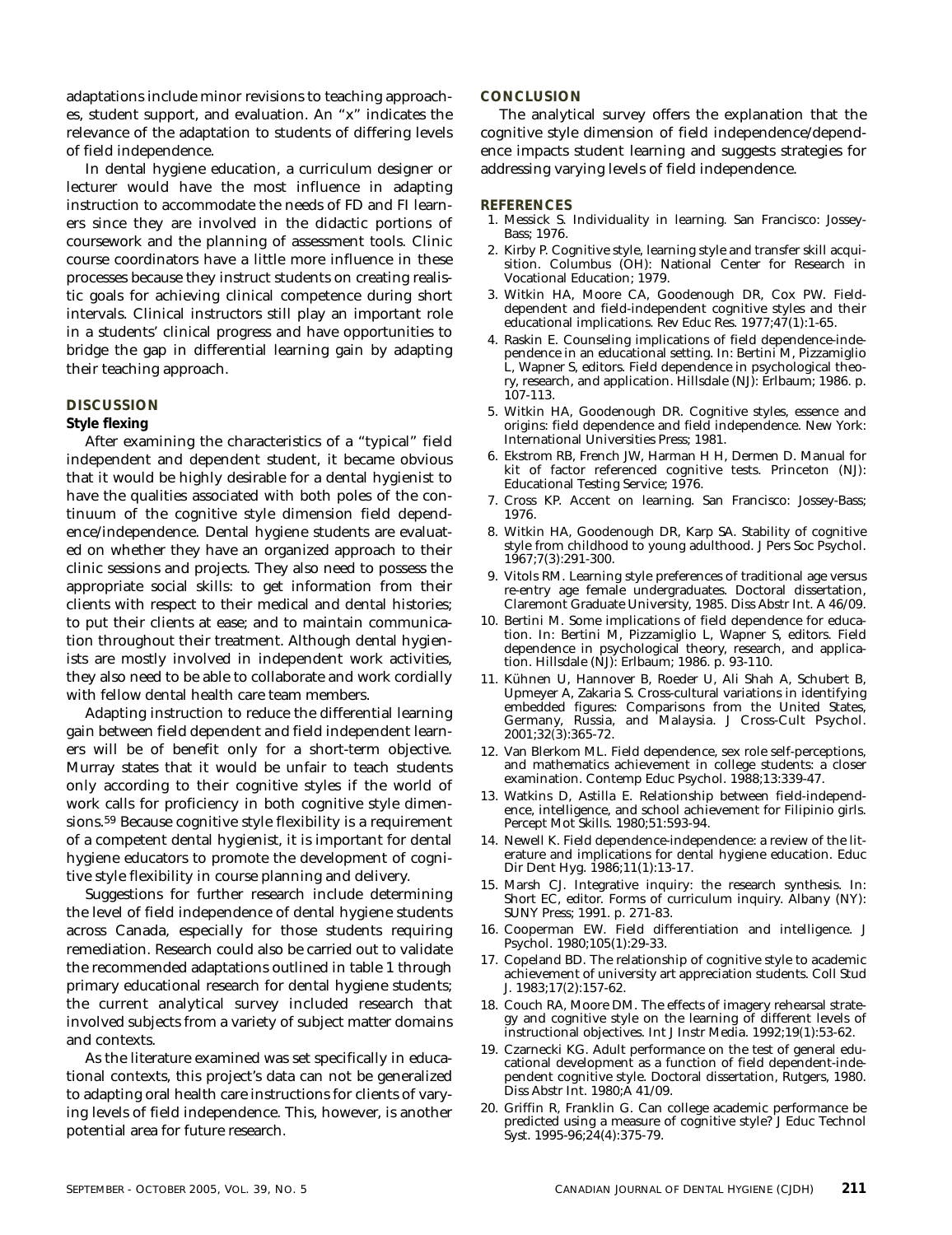- 21. Guster D. Cognitive style and drafting performance. JVER. 1986;11(1):25-40.
- 22. Lin CH, Davidson-Shivers GV. Effects of linking structure and cognitive style on students' performance and attitude in a computer-based hypertext environment. J Educ Comput Res. 1996;15*(*4):317-29.
- 23. McCabe GP, McCabe SAS. Estimation and testing of pocket means using multiple linear regression techniques. Mult Linear Regression Viewpoints. 1980;10(2):1-17.
- 24. Mezoff B. Cognitive style and interpersonal behavior: a review with implications for human relations training. Group Org Stud. 1982;7(1):13-34.
- 25. Rittschof KA, Griffin MM, Custer WL. Learner differences for affecting schemata for thematic maps. Int J Instr Media. 1998;25(2):179-99.
- 26. Robertson RJ, Alfano P. Field dependence as a limiting factor in solving a complex learning problem. Percept Mot Skills. 1985;61(1):276-78.
- 27. Rupert DF. The relationship between cognitive style and achievement of adult learners in a home study general educational development test preparation program. Doctoral dissertation, State University of New York at Albany; 1987. Diss Abstr Int. A 48/03.
- 28. Walker SN. The relationship of field dependence-independence to learning approach and achievement of associate degree nursing students. Doctoral dissertation, Northern Illinois University; 1981. Diss Abstr Int. A 42/06.
- 29. Grimes EB. Use of distance education in dental hygiene programs. J Dent Educ. 2002;66(10):1136-45.
- 30. Post PE. The effect of field independence/field dependence on computer-assisted instruction achievement. J Ind Te Educ. 1987;25(1):60-67.
- 31. Boyce KE. Delivering continuing professional education at a distance: the correlation of field dependence/independence and learning using the World Wide Web. Doctoral dissertation, University of Oklahoma. Diss Abstr Int. 1999;60:1419- 5A.
- 32. Weller HG, Repman J , Lan W, Rooze G. Improving the effectiveness of learning through hypermedia-based instruction: the importance of learner characteristics. Comp Hum Beh. 1995;11:451-65.
- 33. Moore MG. Editorial: distance education theory. Amer J Dist Educ. 1991;5(3):1-6.
- 34. Reiff JC. At-risk middle level students or field dependent learners*?* Clear H. 1996;69(4):231-35.
- 35. Davis JK, Frank BM. Learning and memory of field independent-dependent individuals. J Res Pers. 1979;13:469-79.
- 36. Kiewra KA, Frank BM. Cognitive style: effects of structure at acquisition on testing. Contemp Educ Psychol. 1986;11:253- 63.
- 37. Ward TJ, Clark III HT. The effect of field dependence and outline condition on learning high- and low-structure information from a lecture. Res Higher Educ. 1987;27(3):259-72.
- 38. Bishop-Clark C. Cognitive style and its effect on the stages of programming. J Res Comput Educ. 1995;27(4):373-387.
- 39. Quinlan DM, Blatt SJ. Field articulation and performance under stress: differential predictions in surgical and psychiatric nursing training. J Consult Clin Psychol. 1972; 39(3):517.
- 40. Oltman PK, Goodenough DR, Witkin HA, Freedman N, Friedman F. Psychological differentiation as a factor in conflict resolution. J Pers Soc Psychol. 1975;32(4):730-36.
- 41. MacKinnon DW. The personality correlates of creativity: a study of American architects. In: Nielsen G, editor.<br>Proceedings of the 14<sup>th</sup> International Congress of Applied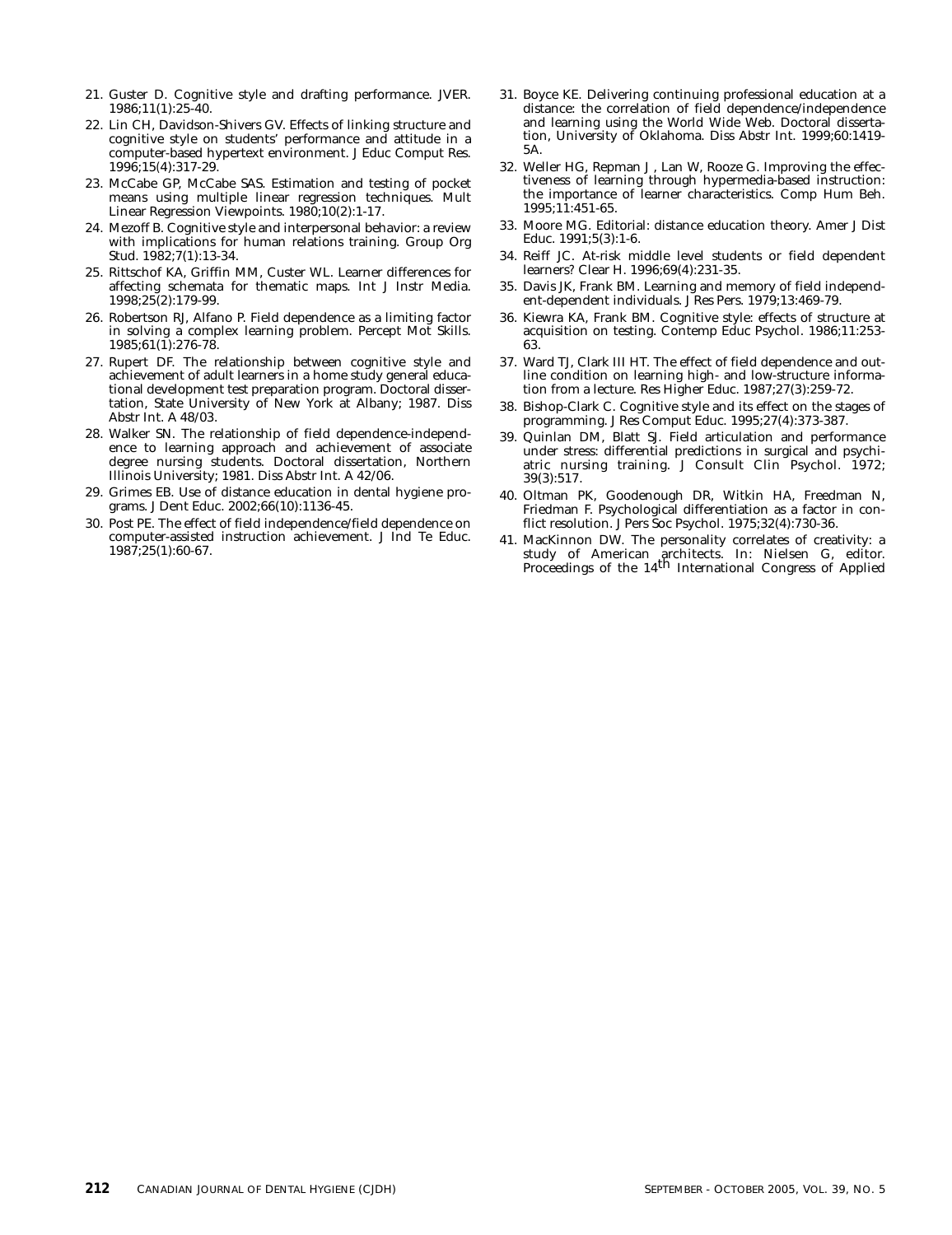Psychology. Vol. 2: Personality Research. Copenhagen: Munksgaard; 1962. p. 11-39.

- 42. Goodenough DR. History of field dependence construct. In: Bertini M, Pizzamiglio L, Wapner S, editors. Field dependence in psychological theory, research, and application. Hillsdale (NJ): Erlbaum; 1986. p. 5-14.
- 43. Witkin HA, Goodenough DR, Karp SK, Dyk RB, Faterson H F. Psychological differentiation; studies of development. New York: Wiley; 1962.
- 44. Gilstrap B, Bierman C, McKnight T. Improving instruction in middle schools. Bloomington (IN): Phi Delta Kappa Education Foundation; 1992.
- 45. Muth D, Alverman D. Teaching and learning in the middle grades. Boston: Allyn & Bacon; 1992.
- 46. Kuykendall C*.* From rage to hope: strategies for reclaiming black and Hispanic students. Bloomington (IN): National Educational Service; 1992.
- 47. Mahlios MC. Instructional design and cognitive styles of teachers in elementary schools. Percept Mot Skills. 1981;52:335-38.
- 48. Miller G. Learning strategy and learner characteristic variables related to achievement in agriculture courses delivered by videotape. J Agric Educ. 1998;39(4):37-44.
- 49. Berger E, Goldberger L. Field dependence and short-term memory. Percept Mot Skills. 1979;49(3):87-96.
- 50. Rasinski T. Field dependent/independent cognitive style research revisited; do field dependent readers read differently than field independent readers. Read Psychol. 1984;5*(*3- 4):303-22.
- 51. Liu Y, Ginther D. Cognitive styles and distance education [online]. Online Journal of Distance Learning Administration.<br>1999;2(3). [Cited 2003 Feb 17.] Available from: 1999;2(3). [Cited 2003 Feb 17.] Available from: www.westga.edu/~distance/liu23.html.
- 52. Ronning RR, McCurdy D, Ballinger R. Individual differences: a third component in problem-solving instruction. J Res Sci Teach. 1984;21(1):71-82.
- 53. Niaz M. The role of cognitive style and its influence on proportional reasoning. J Res Sci Teach. 1989;26(3):221-35.
- 54. Cummings AL, Murray H, Martin J. Protocol analysis of the social problem solving of teachers. Am Educ Res J. 1989;26*(*1):25-43.
- 55. Suddick RP, Yancey JM, Devine S, Wilson S. Field dependenceindependence and dental students' clinical performance. J Dent Educ. 1982;46(4):227-32.
- 56. Linder E. The relationship of cognitive style to academic performance among dental students. Paper presented at the annual meeting of the Eastern Educational Research Association; 1991 Feb; Boston, MA.
- 57. Pithers B. An aspect of vocational teachers' cognitive style: field dependence-field independence. Aust New Zealand J Vocational Educ Res. 2001;9*(*2):47-60.
- 58. Anderson DK, Reed WM. The effects of Internet instruction, prior computer experience, and learning style on teachers' Internet attitudes and knowledge. J Educ Comput Res. 1998;19(3):227-46.
- 59. Murray GL. Improving advising through the use of cognitive style. NACADA Journal. 1984;4(1):17-22.
- 60. Adejumo D. Effect of cognitive style on strategies for comprehension of prose. Percept Mot Skills. 1983;56(3):859-63.
- 61. Gibbs DC. The effect of a constructivist learning environment for field-dependent and field-independent students on semantic and syntactic achievement in introductory computer programming. Doctoral dissertation, University of Wisconsin; 2000. Diss Abstr Int. 2000;60(9-A):3257.
- 62. Merriam SB, Caffarella RS. Learning in adulthood. San Francisco: Jossey-Bass; 1999.
- 63. Rickards JP, Fajen BR, Sullivan JF, Gillespie G. Signaling, notetaking and field independence/dependence in text comprehension and recall. J Educ Psychol. 1997;89*(*3) 508-17.
- 64. Chinien C. Examination of cognitive style field dependence/field independence as a learner selection criterion in formative evaluation. Can J Educ Comm. 1990;19(1):19-39.
- 65. Moore DM, Moore JF. Subliminal perception and cognitive style in a concept learning task taught via television. Br J Educ Tech. 1984;15(3):182-91.
- 66. Lee S. The effects of computer animation and cognitive style on the understanding and retention of scientific explanation. Doctoral dissertation, Virginia Polytechnic Institute and State University; 1997. Diss Abstr Int. 57(10-A):4248.
- 67. DiStefano JJ. Interpersonal perceptions of field-independent and field-dependent teachers and students. Doctoral dissertation, Cornell University; 1969. Diss Abstr Int. 1970;31:463-A. (UMI No. 70-11, 225).
- 68. Mahlios M.C. Effects of pair formation on the performance of student teachers. Action in Teacher Educ. 1982;4(2):65-70.
- 69. Saracho O. The relationship between the teachers' cognitive style and their perceptions of their students' academic achievements. Educ Res Quart. 1980;5(3):40-49.

tion weave communities together to form "powerful strategic fabric."2 Over the last several years, CDHA has focused its efforts on engaging our members in what we call the "4 C's": coordination, collaboration, communication, and community. Using interactive web-based tools, we have sought to connect with you to "share your choices" and perform our work on your behalf with "meaning and rhythm and grace." We have also met face to face with many of you at stakeholder workshops, conferences, and meetings or spoken or corresponded with you. These interactions have enabled us to move forward on advocacy and expand our membership benefits to include on-line continuing education, a professional development tracking tool, and discounts for many products including the new *DVD Journal of Dental Hygiene,* uniforms, hotel rooms, computers, and cell phones. You can also receive enhanced performance through group participation in our

**The Choice Is Clear** *(continued from page 199)* RRSP program, mortgage program, disability and home and auto insurance.

> Etienne Wenger describes the concept of a constellation of communities. "The term constellation refers to a grouping of stellar objects that are seen as a configuration even though they may not be particularly close to one another, of the same kind, or of the same size."3 This is an apt metaphor for CDHA and its provincial and local society partner associations as we move forward in this membership year, building on past successes to provide you with strong local and provincial resources. Watch for more information on these exciting projects throughout the fall.

> One librarian respondent in the above-mentioned research said that she chose to belong to her national association due to "sheer professionalism." We believe that with

Helpful career information… Unparalleled professional support… Incredible member discounts… The **choice** is **clear!**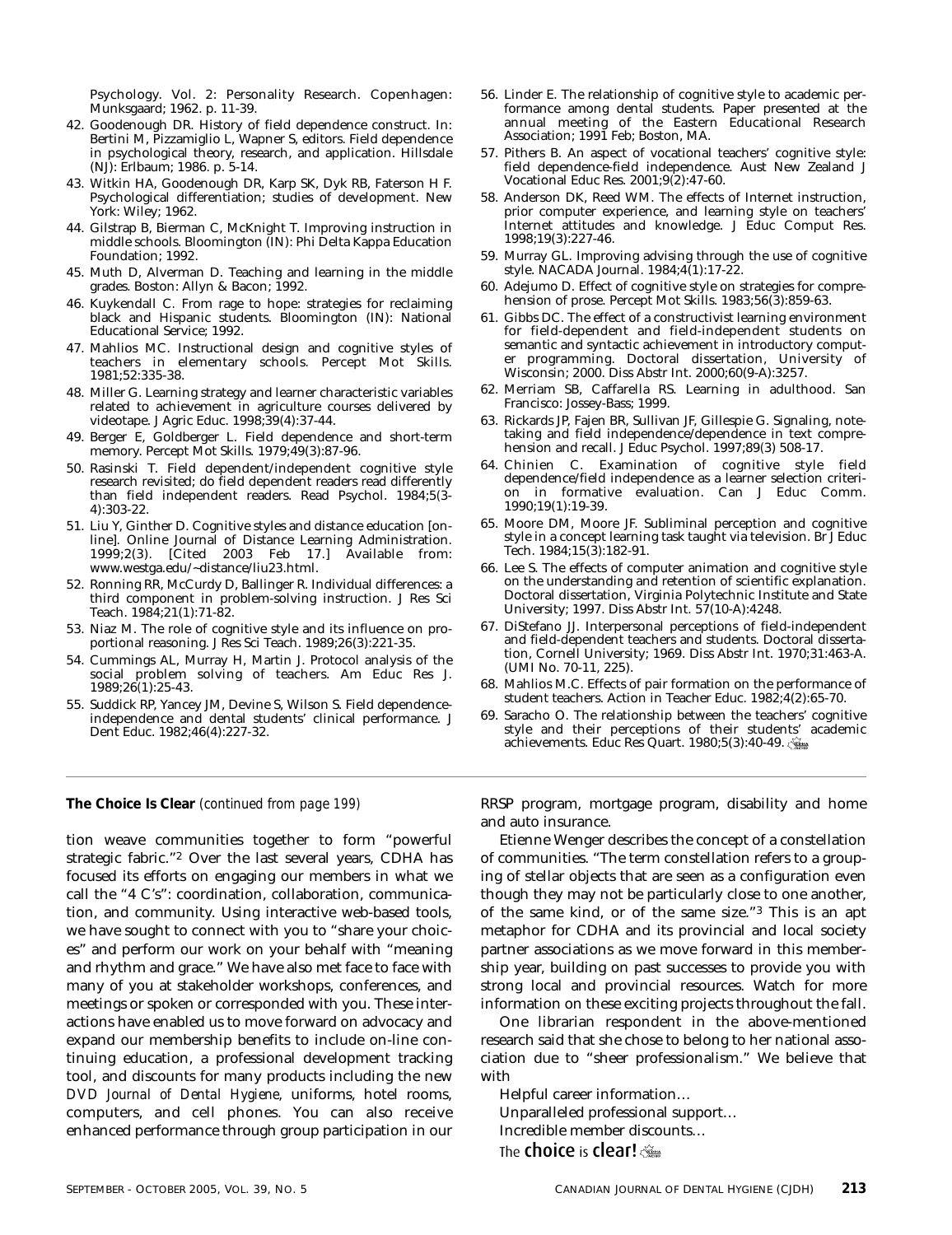# **A Profile of Non-Practising Dental Hygienists Residing in British Columbia**

*by Deby Gullekson,§ DipDH, BDSc (DH), and Bonnie J. Craig,† DipDH, MEd*

## **ABSTRACT**

An investigation was carried out to profile non-practising dental hygienists living in British Columbia. A questionnaire was sent to all eligible and consenting registered dental hygienists residing in the province who, at the time of writing, held non-practising registration with the College of Dental Hygienists of British Columbia (CDHBC). The written questionnaire gathered demographic information and measured career satisfaction. The results of the questionnaire were evaluated to determine the areas on which the dental hygiene profession should focus in order to encourage dental hygienists to remain in the profession. No research has been carried out so far in British Columbia with this target population.

The overall response rate was 66%. Results showed that most respondents lived in the Lower Mainland or on Vancouver Island, were female, between 30 and 39 years old, married or in common-law relationships. Those with children had an average of 2.1 in either the 0–10-year-old age group or the 20+ year group. The majority had obtained a diploma in dental hygiene and had worked in clinical practice for more than 10 years. Most were employees who worked between 17 and 40 hours per week. The primary reason for the non-practising status was physical disability (all types combined). Other major reasons for non-practising status were child care, maternity leave, or stress leave. The majority of respondents had seriously considered a career change. Most were unsure if they would return to practice, but about one-third did not intend to return permanently to the dental hygiene field. Most had been inactive for at least one year. Most respondents believed that dental hygienists' scope of practice should be increased and were interested in restorative dentistry as an expanded function.

Dental hygienists were generally satisfied with their career choice. The areas that caused the greatest career dissatisfaction were the physical demands, lack of career advancement, and lack of benefits. Other areas scoring relatively high in dissatisfaction were the cost of registration, supervision issues, continuing education cost, mentoring, marketing expectations, chemical exposure, physical demands, radiation exposure, level of creativity, and level of variation in daily routine.

**Key words:** Career choice, career mobility, dental hygienists, employment

#### **INTRODUCTION**

ENTAL HYGIENISTS PLAY AN IMPORTANT ROLE IN ORAL<br>health care and these preventive professionals are<br>generally satisfied with their career choice and<br>enjoy their work However there are dental hydienists reghealth care and these preventive professionals are generally satisfied with their career choice and enjoy their work. However, there are dental hygienists registered with the College of Dental Hygienists of British Columbia (CDHBC) in a non-practising category. This study looks at these non-practising dental hygienists to discover their demographic characteristics and why they have decided to leave practice, either temporarily or permanently. This study's findings may assist in the retention of registered dental hygienists, thereby decreasing the cost to society for training more dental hygienists or for retraining dental hygienists who chose another career path.\*

A limited number of studies exist on dental hygienists' career satisfaction and attrition rates. Attrition is here defined as dental hygienists leaving the profession permanently. Not only is the number limited but many of the references are not that recent.

Patricia Johnson did an exhaustive study of dental hygiene practice in Canada in 2001.1 Across Canada, dental hygienists participating in the workforce increased from 79.6% in 1977 to 92.6% in 2001 (p. 383). Johnson

<sup>§</sup> At the time of writing, student in the BDSc(DH) program at the University of British Columbia

<sup>†</sup> Associate Professor, Faculty of Dentistry, University of British Columbia

<sup>\*</sup> *Note from the Registrar, College of Dental Hygienists of British Columbia (CDHBC):* The following paper details an investigation that took place in order to better understand the profile of non-practising registrants in British Columbia. At the time of the investigation, the CDHBC was reviewing and renewing its continuing competency program. The College had proposed the inclusion of a certain number of clinical practice hours as a requirement for full registration in British Columbia. Although this requirement never made it past the consultation process, many registrants believed that the College had implemented the change. Therefore, the College would like readers to be aware that some of the feedback collected in this investigation reflects the beliefs of registrants, rather than the regulatory requirements for registration in British Columbia. In addition, readers should be aware that the College has made and continues to make efforts to support the return of non-practising dental hygienists to the profession. The regulation of safe and ethical dental hygiene practice in British Columbia is the primary concern and focus of the CDHBC.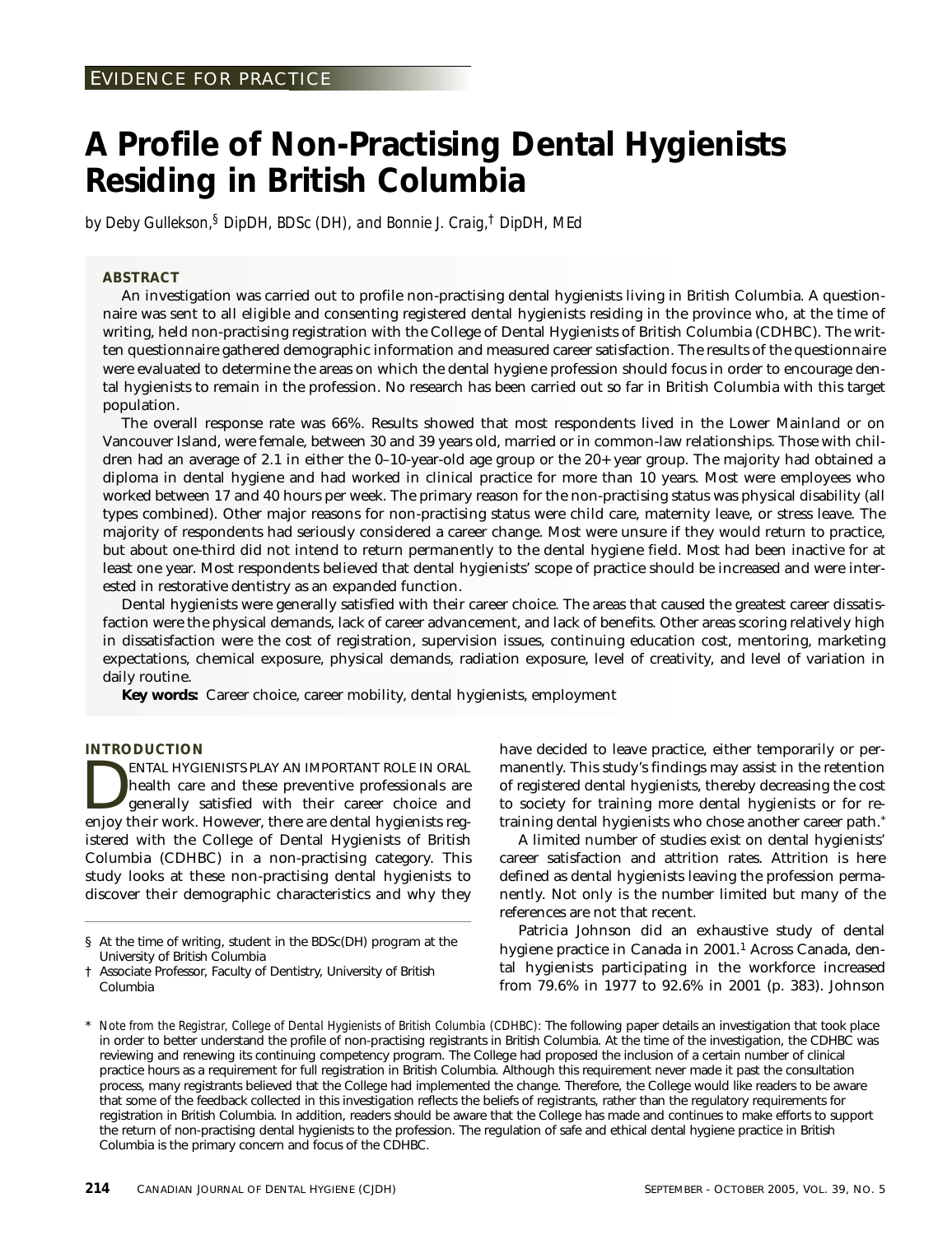notes that the "pool of inactive dental hygienists…[was] an estimated 7.0% of the population, a decrease from 8.0% in 1987 and 14.7% in 1977."(p. 393) Satisfaction with wage income was moderate but dental hygienists were less satisfied with job security and employment benefits.(p. 108). "The vast majority [of dental hygienists ] does not receive standard employment benefits, especially if they work in a private dental office (as 9 out of 10 did in 2001)" (p. 394).

Johns and colleagues carried out a study in 2001 on career satisfaction and retention of dental hygienists in Texas.2 The survey population consisted of dental hygienists with an active licence to practise in Texas. Seventyeight per cent of respondents were currently working, 18% were not working, and 4% did not respond to this employment question (p. 139). Those who had left practice identified the most common reasons for leaving (in order of importance) as "family responsibility, boredom, lack of benefits, inadequate salary, and lack of participation in decision making." Seventy per cent cited family responsibility as the main reason for leaving (p. 140). Interestingly, for 50% of those who stayed in active practice, salary was the main motivator for remaining in the field (p. 140).

Another study looking at dental hygiene retention was carried out in 1996 by Calley and associates who looked at dental hygienists who had remained in the same private office practice for five years or more.3 Of the licensed dental hygienists in the sample population, 85.7% were prac-

tising. Of these, nearly two-thirds (63.3%) had remained in the same practice location for at least five years. The dental hygienists identified six main factors that influenced their decision not to change jobs or to leave the profession entirely: "(1) quality/safe work environment, (2) time management for high-quality dental hygiene services, (3) effective employer office policies/procedures and personnel management, (4) employer support of professional career, (5) supportive work environment, and (6) variety in scope of practice."3

A study in the United States, based on per-1991 information, estimated the attrition rate to be between 4% and 9.8%.4 Miller carried out a study in 1991 to investigate this and found a 3.5% rate.4 The most common reasons for leaving were family responsibilities or continuing education in another field. Other reasons were lack of employment opportunities, licensure difficulty, and disinterest or dissatisfaction in dental hygiene. Many other factors may contribute to dental hygienists leaving the work force regulatory, social, ethical, physiological, psychological, economic. The five major reasons were boredom, inadequate salary, lack of benefits, concern with infectious disease, and lack of decision-making opportunities. Miller also developed a profile for dental hygienists most likely to leave the field: female (99%); Caucasian (98%); older than 38 years (56%); married (78%); diploma graduate (64%); 7–16 years of experience (52%); employed by a dentist  $(85\%)$ ; non-practising from 0 to 2 years.<sup>4</sup>

#### **RÉSUMÉ**

Une enquête a été effectuée afin de dresser le profil des hygiénistes dentaires vivant en Colombie-Britannique sans y exercer leur profession. Un questionnaire a été envoyé à tous les hygiénistes dentaires autorisés, admissibles et consentants, qui vivent dans la province mais qui, au moment de la rédaction, étaient inscrits auprès du College of Dental Hygienists of British Columbia (CDHBC) comme n'exerçant pas leur profession. Ce questionnaire écrit a permis de recueillir des renseignements démographiques et de mesurer la satisfaction sur le plan professionnel. Les résultats obtenus ont été évalués afin de déterminer les domaines sur lesquels la profession d'hygiéniste dentaire devrait se concentrer afin d'inciter les hygiénistes dentaires à ne pas quitter la profession. Jusqu'à présent, cette population cible n'avait fait l'objet d'aucune recherche en Colombie-Britannique.

Dans l'ensemble, le taux de réponse s'établit à 66 %. D'après les résultats, la plupart des répondants habitent le Lower Mainland ou l'île de Vancouver, sont des femmes, ont entre 30 et 39 ans et sont mariés ou en union de fait. Les répondants qui ont des enfants ont en moyenne 2,1 enfants de 0 à 10 ans ou de 20 ans et plus. La majorité d'entre eux ont obtenu un diplôme en hygiène dentaire et ont travaillé en pratique clinique pendant plus de dix ans. La plupart étaient employés et travaillaient 17 à 40 heures par semaine. L'incapacité physique (tous types combinés) est la raison principale pour laquelle ils n'exercent pas leur profession. Les autres raisons importantes sont la garde d'enfants, un congé de maternité ou un congé lié au stress. La majorité des répondants ont songé sérieusement à changer de carrière. La plupart ne savaient pas s'ils reprendraient l'exercice de la profession; le tiers n'avait pas l'intention de retourner travailler à temps plein dans le domaine de l'hygiène dentaire. Presque tous étaient inactifs depuis au moins une année. Une grande partie des répondants estime que le champ de pratique des hygiénistes dentaires devrait être élargi et manifeste de l'intérêt pour la dentisterie de restauration comme nouvelle avenue.

En général, les hygiénistes dentaires se montrent satisfaits de leur choix de carrière. Les aspects qui leur causent le plus d'insatisfaction sont les exigences physiques, l'absence d'avancement dans la carrière et l'absence d'avantages sociaux. Les autres éléments d'insatisfaction qui obtiennent un score relativement élevé sont le coût de l'enregistrement, les questions relatives à la supervision, le coût de la formation continue, l'encadrement, les attentes sur le plan du marketing, l'exposition aux produits chimiques, les exigences physiques, l'exposition aux radiations, le niveau de créativité ainsi que le degré de variation dans les activités quotidiennes.

**Mots clés :** Choix de carrière, mobilité professionnelle, hygiénistes dentaires, emploi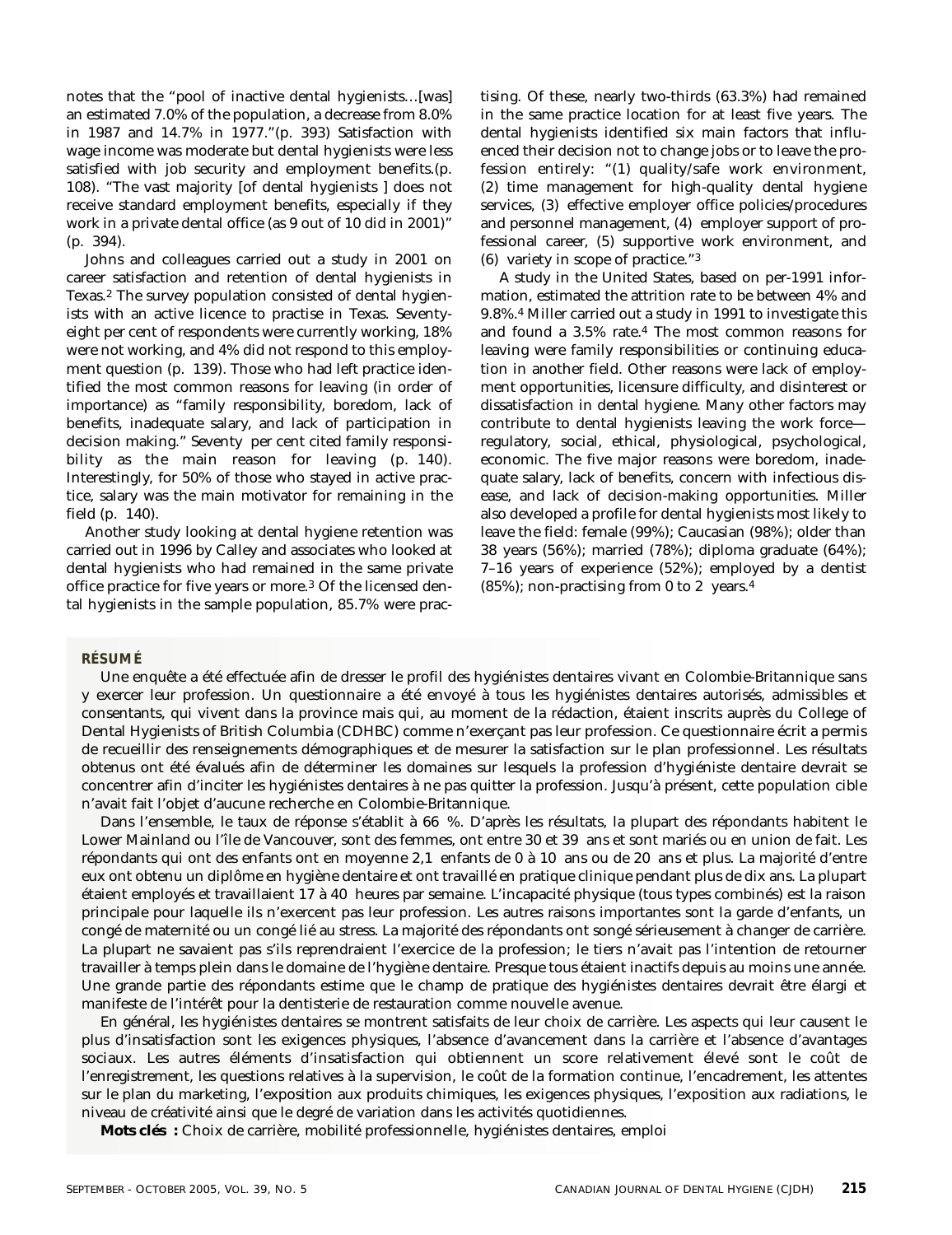# *The three primary reasons for not practising dental hygiene were maternity leave…, child care…, and stress leave…*

Another study by Boyer in 1994 examined career retention and found that attrition was not an issue within the first six years of graduation.<sup>5</sup> Those who had left the profession permanently cited a wide range of reasons that correlated with findings in other studies. Family responsibilities were the primary reason for not practising while other reasons for considering leaving—or actually leaving—were economic and psychological (stress, burnout, bored, etc.).5

Dental hygienists generally are satisfied with their career choice.6-9 Boyer, in the 1994 study, reviewed 31 articles on job satisfaction and found that most dental hygienists liked working with people, providing a service, and working independently.5 They were least satisfied with repetition, lack of variety, physical and emotional demands, and lack of advancement.5

Body in 1988 also reviewed career satisfaction.10 She found dental hygienists' dissatisfaction with their career was correlated with variety of work, lack of advancement opportunity, individual personal value system, and education level. She discovered that dental hygienists, particularly those with a baccalaureate education, felt underutilized and overeducated due to limitations in clinical responsibility. There were contrasting conclusions about whether expanding the dental hygienist's scope of practice increased career satisfaction. She concluded that dental hygienists were underutilized regardless of expanded duties and suggested possibly decreasing the scope of practice but expanding the education within the scope.10

Of course, caution must be used in interpreting some of these studies as most were done in the United States. When research for the present paper was carried out, dental hygienists in the United States were paid less than in Canada and had a higher rate of unemployment.4-6,9,10 Baccalaureate dental hygienists were paid more than those with a diploma and it has been documented that they had different career expectations.<sup>4-6,9,10</sup> The information elicited depends greatly on the format of the questionnaire and the questions asked. These of course vary with individual studies.

It can be difficult to ascertain the reasons for choosing non-practising status. Sometimes it may be obvious; at other times, it may be unclear why people choose to leave a profession. Every profession loses practitioners, some at higher rates than others. The decision to leave may be arrived at gradually as the result of many factors, rather than being taken abruptly. This has been shown in the literature.4,5,10 In the field of dental hygiene, this slow withdrawal may be accomplished by holding non-practising registration. This entails paying a reduced fee to the College of Dental Hygienists of British Columbia (CDHBC) to remain registered; this does not, however, allow registrants to work unless they change their registration category.11 At this point, we cannot assume that holding nonpractising registration means a registrant has left the profession permanently and that they may not be recruited back into the field.

This study investigates non-practising dental hygienists in British Columbia to discover the reasons why they choose not to practise and to suggest some areas for improvement so they will be encouraged to re-enter the field.

## **MATERIALS AND METHODS**

A written questionnaire was designed to measure career satisfaction and to develop a profile of dental hygienists holding non-practising registration. From this, the significance of the profile will be determined. The results of the questionnaire were evaluated to determine areas the dental hygiene profession may need to focus on in order to encourage and support dental hygienists to remain active in the profession. The questionnaire included 5 openended questions, 16 closed questions, and 1 question focusing on career satisfaction. A Likert scale was used to measure responses.

As of September 2002, the total of all registrants in British Columbia registered with the CDHBC was 1,974; of these, 128 held non-practising registration. Of those in the non-practising category, 36 resided in British Columbia at the time of the study.\*,12 After ethical approval, the questionnaire was sent to 32 of these 36 dental hygienists who resided in the province and who currently held non-practising registration with the CDHBC. (Four registrants did not want to receive mailings from sources other than CDHBC so could not be included in the study.13) As the study looked only at non-practising dental hygienists who lived in British Columbia, we did not send questionnaires to other dental hygienists living outside the province and who held non-practising registration with CDHBC.

The research was designed as a blinded, cross-sectional case study that was exploratory in nature. No hypothesis was planned. Sampling was not considered necessary as at the time of the study, we believed the entire population had the opportunity to be included in the study. Respondents were given two weeks to return the questionnaire. Data was analyzed using SPSS 10.0. Frequency counts and a chi-square analysis were done although statistical significance was not calculated.

#### **RESULTS**

The overall response rate was 66%. One questionnaire, however, was incomplete and this dropped the completed response rate to 63%. Results showed that most respondents lived in the Lower Mainland (43%) or on Vancouver Island (33%). The rest were either in the Okanagan (19%) or Cariboo North (5%). The majority of respondents were 30–39 years old (52%) with the next-largest age group

<sup>\*</sup> The current registrar of CDHBC notes that at the time this study was conducted, the College did not provide the author with the correct number, which is 47.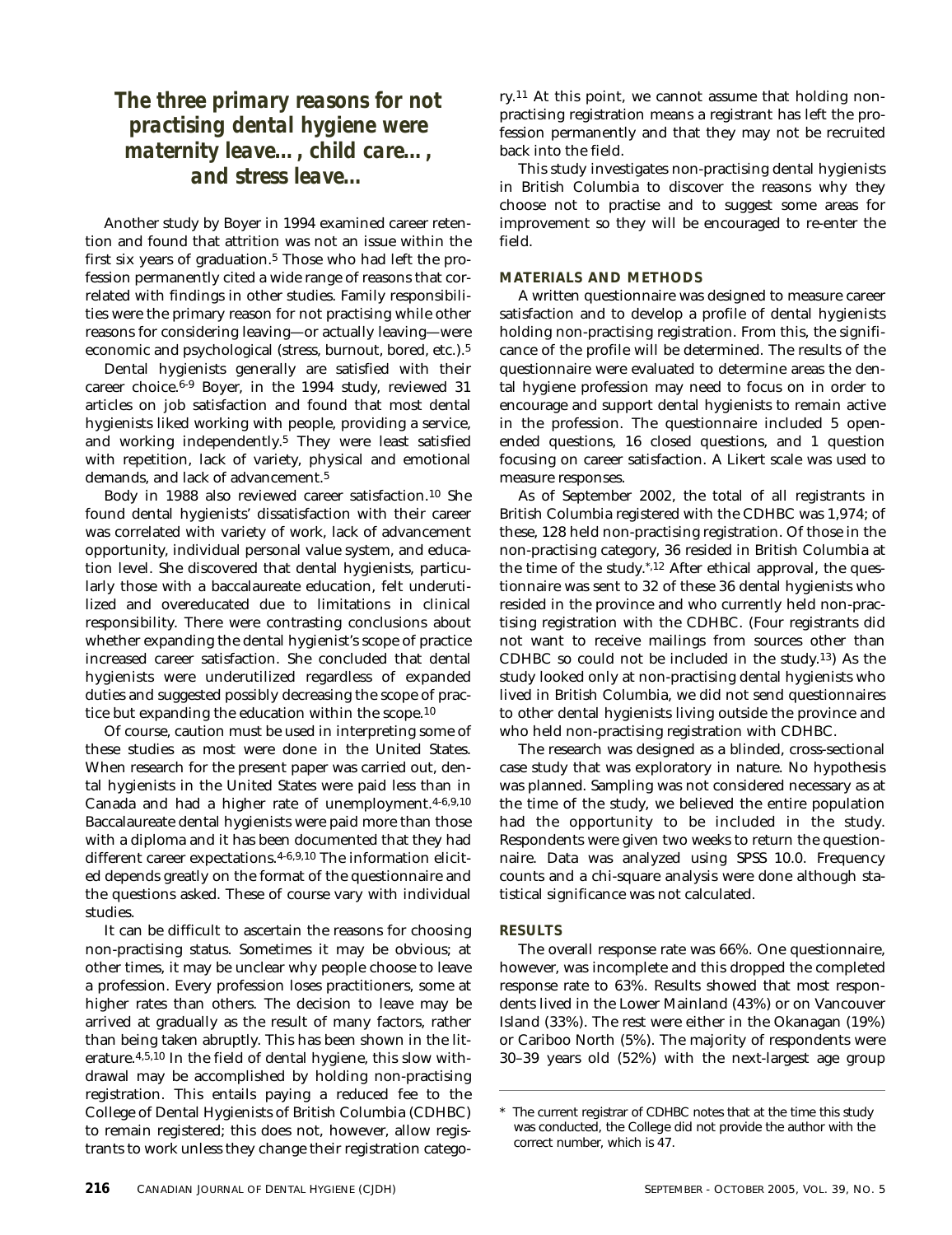|                         | N  | %    |
|-------------------------|----|------|
| Region                  |    |      |
| Cariboo North           | 1  | 4.8  |
| Vancouver Island/ Coast | 7  | 33.3 |
| <b>Lower Mainland</b>   | 9  | 42.9 |
| Okanagan                | 4  | 19.0 |
|                         |    |      |
| Age                     |    |      |
| 20-29 years             | 1  | 4.8  |
| 30-39 years             | 11 | 52.4 |
| 40-49 years             | 3  | 14.3 |
| 50-59 years             | 5  | 23.8 |
| $60+$ years             | 1  | 4.8  |
|                         |    |      |
| Gender                  |    |      |
| Male                    | 0  | 0    |
| Female                  | 21 | 100  |
|                         |    |      |
| <b>Marital status</b>   |    |      |
| Single                  | 1  | 4.8  |
| Married/common-law      | 18 | 85.7 |
| Divorced/Sep/Widow      | 2  | 9.5  |
| Children                |    |      |
| No                      | 5  | 23.8 |
| Yes                     | 16 | 76.2 |
|                         |    |      |
| <b>Paid hours</b>       |    |      |
| 0–16 hours              | 2  | 10   |
| 17-24 hours             | 6  | 30   |
| 25–32 hours             | 6  | 30   |
| 33-40 hours             | 6  | 30   |
|                         |    |      |

|                        | Ν             |      |
|------------------------|---------------|------|
| <b>Education level</b> |               |      |
| Diploma                | 14            | 66.7 |
| BDSc in dental hygiene | 2             | 9.5  |
| Bachelor, other field  | $\mathcal{P}$ | 9.5  |
| Masters                | 3             | 14.3 |
|                        |               |      |

Ć

| <u>Years since g</u> raduation |   |      |
|--------------------------------|---|------|
| 0-4 years                      | 2 | 9.5  |
| 5-9 years                      | 3 | 14.3 |
| $10-14$ years                  | 6 | 28.6 |
| $15-19$ years                  | 3 | 14.3 |
| 20-24 years                    | 4 | 19.0 |
| $30+$ years                    | 3 | 14.3 |
|                                |   |      |

| Area of practice         |    |      |
|--------------------------|----|------|
| <b>Clinical practice</b> | 16 | 76.2 |
| Education                |    | 4 R  |
| Research                 | 1  | 4 R  |
| Community health         | 2  | 95   |
| Student                  |    |      |

| Type of employment            |               |      |
|-------------------------------|---------------|------|
| Self-employed                 | $\mathcal{P}$ | 9.5  |
| Employee                      | 18            | 85.7 |
| Volunteer                     | 1             | 4.8  |
|                               |               |      |
| Length of time non-practising |               |      |
| 7mos-1 year                   | 4             | 19.0 |
| 1– 1 $\frac{1}{2}$ years      | 1             | 4.8  |
| $1\frac{1}{2}$ – 2 years      | 5             | 23.8 |

**2** <sup>1</sup> ⁄2 **– 3 years** 7 **33.3**  $3 + \text{years}$  4 19.0

|                   | N | ℅    |
|-------------------|---|------|
| How many children |   |      |
| 1                 | 6 | 37.5 |
| 2                 | 4 | 25.0 |
| $\overline{3}$    | 5 | 31.3 |
| $\overline{4}$    | 1 | 6.3  |
|                   |   |      |
| Ages of children  |   |      |
| 0-1 years         | 7 | 21.2 |
| $2.5 \text{ m}$   | ⇁ | າາ າ |

Ó

(

| 2-5 years     | $\prime$ | 21.2 |
|---------------|----------|------|
| 6-10 years    | 6        | 18.2 |
| 11-15 years   | 2        | 6.1  |
| $16-20$ years | 3        | 9.1  |
| $20+$ years   | я        | 24.2 |
|               |          |      |

| Considered career change |    |    |
|--------------------------|----|----|
| Yes                      | 12 | 60 |
| N٥                       | 8  | 40 |
|                          |    |    |

| Increase scope |    |      |
|----------------|----|------|
| Yes            | 14 | 66.7 |
| N٥             | 3  | 14.3 |
| Undecided      | ર  | 14.3 |
|                |    |      |

| <b>Ideal</b> number of days |   |    |
|-----------------------------|---|----|
| 0 days                      | 1 | 5  |
| 1 day                       | 2 | 10 |
| 2 days                      |   | 20 |
| 3 days                      | 5 | 30 |
| 4 days                      |   | 5  |

*N*=21. Analysis does not always result in 100% total due to 1 incomplete survey that was partially included.

**Table 1.** Profile of non-practising CDHBC registrants residing in British Columbia

being the 50–59 year old group (24%). The remainder fell into the 40–49 year age group (14%) or in either the 60+ or 20-29 year old group with 5% each. All were female. The group consisted overwhelmingly of married/common law females (86%), with only 10% widowed/separated/ divorced, and 5% single (see table 1).

The respondents were more likely to have children (76%) than not (24%). There was an average of 2.1 children for women who had children. The number of children per family varied: 38% had one child; 25% had two; 31% had three; and 6% had four. The age ranges of these children were as follows: 20+ years (24%); 0–1 and 2–5 years old (21% each); 6–10 years (18%); 16–20 years (9%); and 10–15 years (6%). The majority of respondents had obtained a diploma in dental hygiene (67%); 10% had a BDSc in Dental Hygiene; 10% had a bachelor's degree in another field (psychology, health education); and 14% had a masters degree (in education, forestry and educational psychology/counselling). None had obtained a doctorate.

Most respondents had graduated 10–14 years previously (29%), followed by 20–24 years ago (19%). The other groupings for "years since graduation," 5–9 year, 15–19 year, or 30+ years, each accounted for 14%. The remaining 10% were in the 0–4 year group.

In the past, most of the registrants had worked in clinical practice (76%) with the others either in community dental health (10%), education, research, or continuing their studies (5% each). The vast majority of dental hygienists were employees (85.76%) with only 9.5% selfemployed and 4.8% working as unpaid volunteers. Most worked between 17–24, 25–32, or 33–40 hours per week (30% each category). The remaining 10% worked 8–16 hours per week.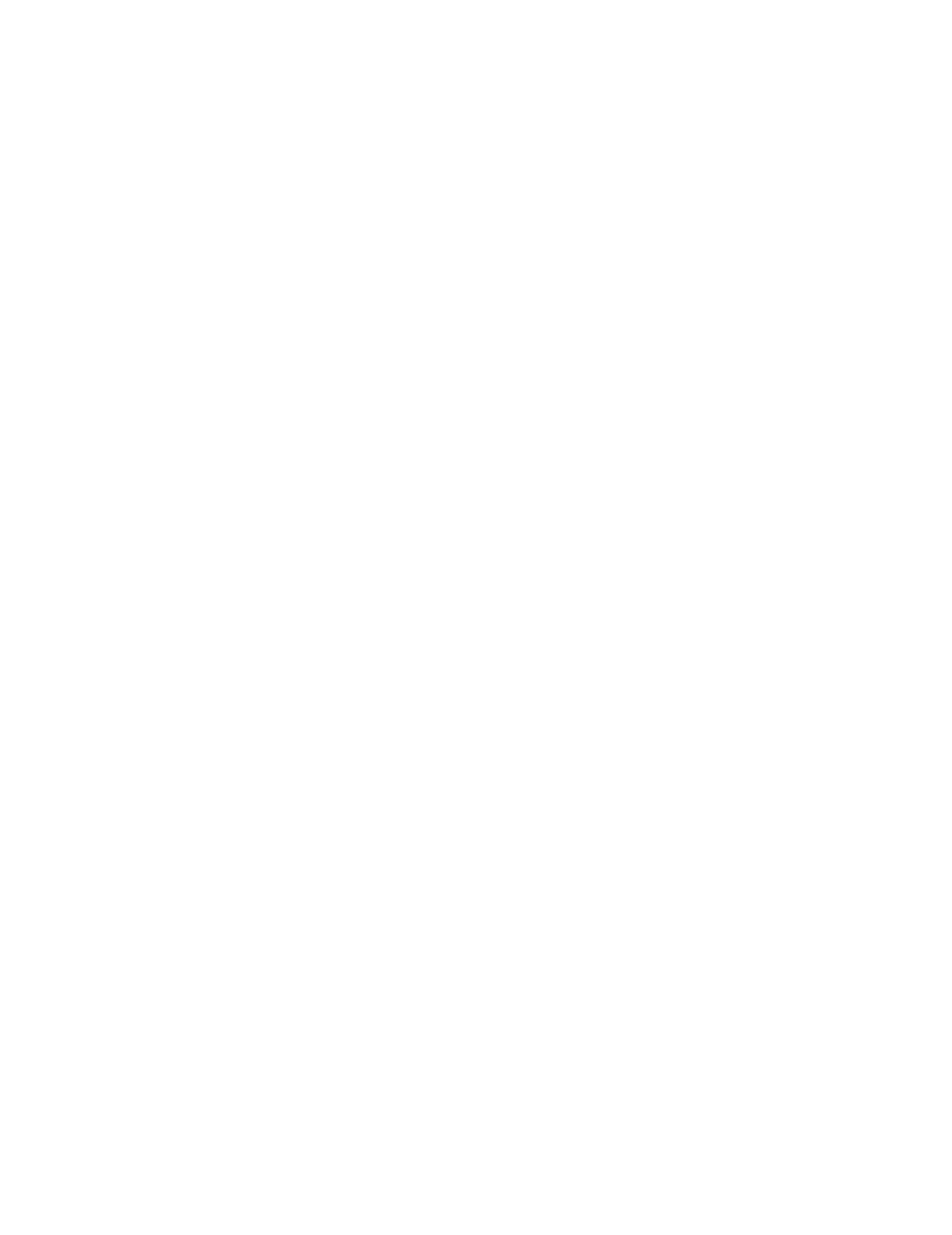



**Figure 2.** All reasons for non-practising *N*=21 with 38 responses

The three primary reasons for not practising dental hygiene were maternity leave (19%), child care (14%), and stress leave (14%). These were followed by retirement (9.5%), change in careers (9.5%), inability to find suitable work (9.5%), physical disability related to work (4.8%), physical disability unrelated to work (9.5%), or a physical disability where it was uncertain if it was related to work or not (9.5%) Thus physical disability of all types accounted for nearly 24% of the reasons for leaving practice, a combined figure greater than the single number one reason maternity leave (see figure 1).

When looking at all the reasons people gave for not being employed in dental hygiene, the following statistics emerged (see figure 2): 16% were on stress leave; 14% were looking after children; 14% were on maternity leave; 11% had a change of careers; 8% retired, were unable to find suitable work, or had a unrelated physical disability; 5% had a physical disability either related to or unsure if related to work; 3% moved, furthered education in fields other than dental hygiene, had family commitments, or were

unable to achieve a collaborative relationship with dentists.

The majority of people (60%) had seriously considered a career change with many different careers being examined (own private franchise, business development/e-commerce, accounting/MBA, farming, consulting, teacher's aide, information technology professional, small business owner, dental reception, law, audiology, real estate agent). Most respondents were unsure if they would return to practice (43%) with 33% having decided not to return to dental hygiene (see figure 3). The reasons given by these two groups for not practising were varied and often consisted of more than one reason. The remaining 24% were inactive temporarily due to maternity/childcare responsibilities.

Most respondents had been inactive for more than 1½  $\,$ years: 33% had not practised for 2½–3 years; 24% for 1½–2 years; 19% for both categories of more than 3 years, or 7 months to  $1\,$  year; and  $5\%$  for  $1\text{--}1\%$  years. Many reasons perceived as barriers—were given for not returning to the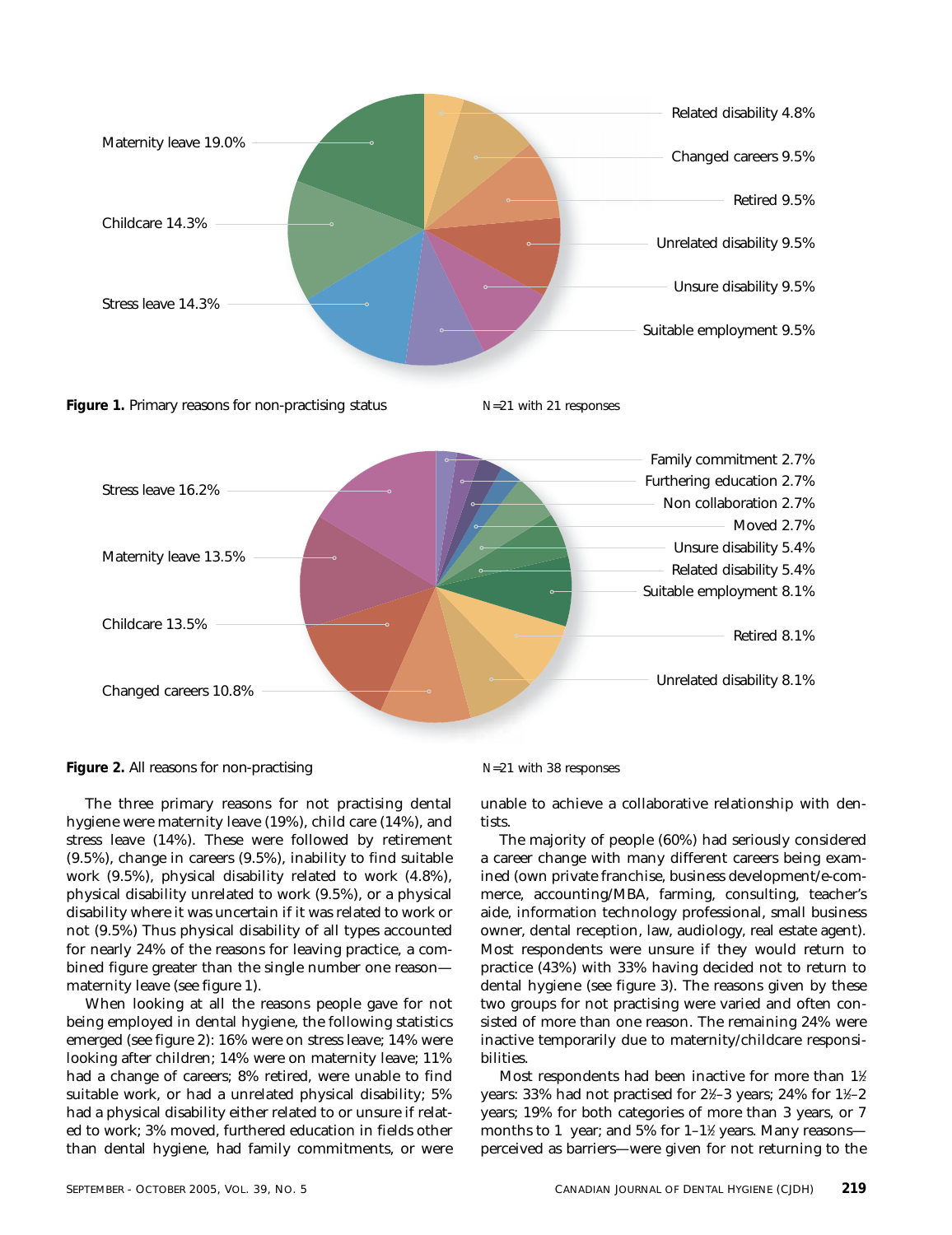

**Figure 3.** Non-practising status

workforce. Most common were physical disability, physical demands of the job, childcare/daycare issues, the 500 practice hours required,\* and lack of community dental health jobs. Other reasons included lack of required continuing education hours, lack of confidence with local anesthetic, need to travel to find suitable work, board exams, latex/chemical allergies, non-collaborative working relationships with dentist employers, and family commitments.

Most registrants (70%) believed the scope of practice should be increased with 15% either undecided or against. For those who believed it should be increased, most felt that restorative dentistry should be considered. Many of these hygienists had been trained previously in this area. Other ideas for increasing scope included following the example of the nurse practitioner model, expanded duties in the long-term care field, removing the 365-day rule, treatment planning focus, increasing leadership roles in public health and management of dental hygiene clinics, more variety overall, rehabilitation research and disability management, Botox injections, acupuncture, and an increased focus on the areas in which dental hygienists are already educated (that in itself would expand the scope of practice). For those who were uncertain about returning or who are not practising only temporarily, a workweek of 2–3 days was considered ideal: 10% chose one day a week; 20% chose two; 30%, a three-day week; and 5%, a four-day workweek.

In general, non-practising registrants were satisfied with their choice of career (see table 2). The section on career satisfaction was broken down into six main areas: regulatory, social, ethical, physiological, psychological, and economic. An arbitrary cut-off point was set at 50% in order to analyze career satisfaction. The data was further analyzed two ways: the areas of least satisfaction (20% to 49% of respondents dissatisfied) and areas of most dissatisfaction (50% or more of respondents dissatisfied). When analyzing areas of most dissatisfaction, physical demands, lack of career advancement and benefits scored the highest. When analyzing the areas of least satisfaction, the following were included: cost of registration, supervision issues, continuing education costs, mentoring, marketing expectations, chemical exposure, radiation exposure, level of creativity, and level of variation in daily routine.

#### **DISCUSSION**

Significance testing is appropriate in a sample survey when utilizing a random sample of a population.<sup>14</sup> This study was considered a population census; therefore performing tests for statistical significance was not deemed necessary. A comparison analysis utilizing counts and/or percentages was considered adequate.14,15

A comparison group would have provided more information in assessing differences and similarities between practising and non-practising registrants. It is recommended that further research be performed with this group. It is therefore very important that the information from this group of non-practising registrants not be generalized to reflect the opinions of practising dental hygienists or of other non-practising registrants who do not reside in British Columbia.

One limitation of the study is the response rate (66%) with one incomplete survey that reduces the response rate to 63%. The entire population consisted of only 36 registrants with non-practising status: four of those did not want mailings other than from CDHBC. Due to the small number in the group (20 completed and one incomplete questionnaire), all answers had a fairly significant impact on the outcome. If 100% of the questionnaires were returned, this study would have greater significance; however, the study does give us some important information about this group. Keeping this limitation in mind, some stronger indications about issues can be considered important, particularly those questions with high levels of agreement, whether positive or negative. An in-person interview, not possible due to geographic challenges, could have provided more information for statistical analysis with less chance for misinterpretation of questions.

One of the questions measured career satisfaction, but in retrospect, it was really designed for those dental hygienists who had been in clinical practice rather than in other areas of dental hygiene practice. The answers may have been skewed to some extent when including those dental hygienists who had worked in community dental health or as educators; these dental hygienists made up 14% of the group. However, as these non-practising registrants were part of the group, the answers were included for analysis. Dental hygienists in the public/community health or education areas of practice also stated they had difficulty finding appropriate work—this was described as a barrier to re-entry or a reason for not being employed in the field. Those working in public/community health or education also had a tendency to be more satisfied with

<sup>\*</sup> This was a misconception of the respondents; this requirement had been discussed by the CDHBC but not put into force.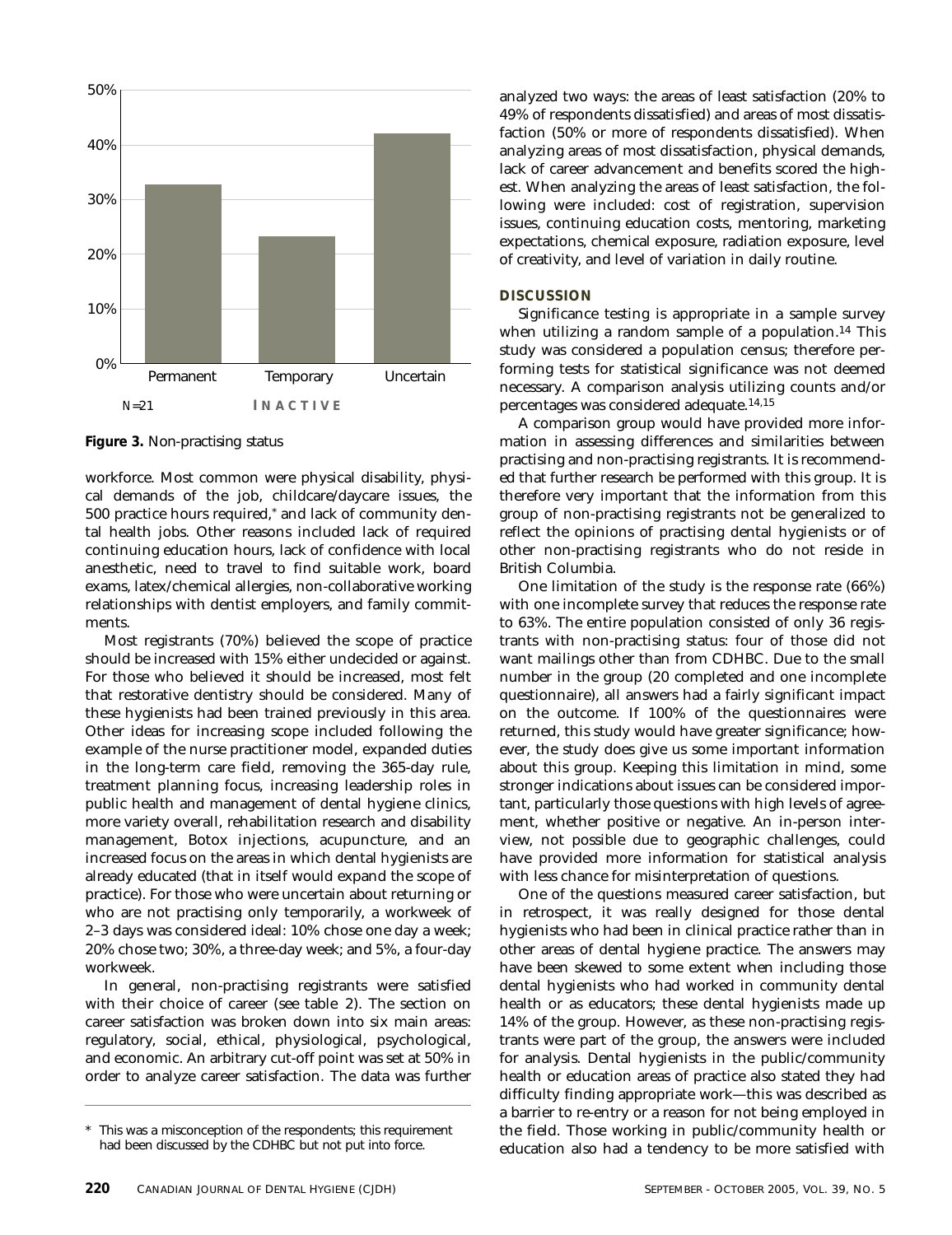|                                       | S      | U      | D      |
|---------------------------------------|--------|--------|--------|
| <b>Regulatory issues</b>              | $(\%)$ | $(\%)$ | $(\%)$ |
| Cost of registration                  | 45     | 20     | 35     |
| Cost of liability insurance           | 85     | 5      | 10     |
| Supervision issues (LA, 365-day rule) | 50     | 15     | 35     |
| Continuing education cost             | 40     | 15     | 45     |
| Continuing education hours required   | 65     | 10     | 25     |
|                                       |        |        |        |
| <b>Social issues</b>                  |        |        |        |
| Opportunity to make decisions         | 80     | 5      | 15     |
| Office staff interactions             | 75     | 15     | 10     |
| Networking                            | 60     | 25     | 15     |
| Mentoring                             | 45     | 30     | 25     |
| <b>BCDHA</b> support                  | 60     | 35     | 5      |
|                                       |        |        |        |
| <b>Ethical issues</b>                 |        |        |        |
| Ethical relations with employer       | 70     | 20     | 10     |
| Time allotted (scheduling)            | 65     | 10     | 25     |
| Ability to perform scope of practice  | 70     | 5      | 25     |
| Clinical abilities of employer        | 60     | 25     | 15     |
| Diagnosis of employer (over/under)    | 70     | 20     | 10     |
| Marketing expectations                | 50     | 40     | 10     |

|                                     | S      | U      | D      |
|-------------------------------------|--------|--------|--------|
| Physiological issues                | $(\%)$ | $(\%)$ | $(\%)$ |
| Chemical exposure                   | 45     | 25     | 30     |
| Physical demands                    | 35     | 5      | 60     |
| Radiation exposure                  | 50     | 30     | 20     |
| Infectious disease exposure         | 55     | 20     | 25     |
|                                     |        |        |        |
| <b>Psychological issues</b>         |        |        |        |
| Patient's behaviour in office       | 90     | 10     | 0      |
| Patient compliance                  | 65     | 20     | 15     |
| Value placed on you by patients     | 95     | 5      | 0      |
| Value placed on you by employer     | 75     | 10     | 15     |
| Collegial respect from dentists     | 60     | 15     | 25     |
| Level of creativity in job          | 35     | 40     | 25     |
| Career advancement opportunity      | 25     | 25     | 50     |
| Level of variation in daily routine | 50     | 10     | 40     |
| Personal reward (not financial)     | 60     | 15     | 25     |
|                                     |        |        |        |
| <b>Economics</b>                    |        |        |        |
| Salary                              | 95     | 5      | 0      |
| <b>Benefits</b>                     | 35     | 15     | 50     |
| Job security                        | 85     | 10     | 5      |

*N*=20 Data is grouped combining very satisfied and satisfied together and dissatisfied Table 2. Career satisfaction<br>and extremely dissatisfied together; S=satisfied, U=unsure, D=dissatisfied

the variation, creativity and benefits provided by their work than those in clinical practice.

The survey respondents may not have distinguished between job satisfaction and career satisfaction. This is an important. Although asked to think of career satisfaction when answering, this may not have been the case. As there were not many responses in the extremely satisfied or extremely dissatisfied ends of the scale, these answers have been combined with "satisfied" and "dissatisfied" respectively.

For length of time registrants had held non-practising registration, one of the response choices ("greater than 3 years") had not been included on the survey instrument. Many of the respondents marked their answers to reflect greater than 3 years, but some may not have considered this option. As well, some questions had only "yes" and "no" answers and some respondents chose to write "uncertain" on their questionnaires. A separate category for both of these issues was included for statistical analysis, but results may have been different if those categories had been included in the questionnaire originally.

The results of this study agree with many others that have been done in determining that family responsibilities (maternity leave, childcare) were overwhelmingly the main reason registrants are not practising.4,5,7 Some studies have determined that psychological factors such as burnout are reasons people leave the field.5,8,10 As well, lack of variety, career advancement, and benefits have also

been found as a reason for dissatisfaction in career.8,10,12 Even in this group that is not currently practising or has already left the profession, a high degree of career satisfaction exists. The results from this study agree with other studies done with dental hygienists in this area.<sup>6-10</sup>

There were some misconceptions discovered with nonpractising dental hygienists related to requirements to reenter practice. Some registrants perceived barriers that did not in fact exist, particularly in the regulatory area.11,13 It would appear that some non-practising registrants are not aware of by-laws and requirements to switch back to practising status. This may be one area to focus on in order to persuade dental hygienists in this category to re-enter practice.

#### **CONCLUSIONS**

Most hygienists were satisfied with their career choice. The primary reasons for non-practising registration were maternity leave, childcare, or stress leave. The main areas of dissatisfaction with a career in dental hygiene were related to physical demands, lack of career advancement, and lack of benefits. Areas that registrants rated lower on the satisfaction scale should be areas the profession focuses on in order to prevent them from becoming future areas of discontent. These include cost of registration, supervision issues, continuing education costs, lack of mentoring, marketing expectations of dentist employers, chemical exposure, radiation exposure, level of creativity, and level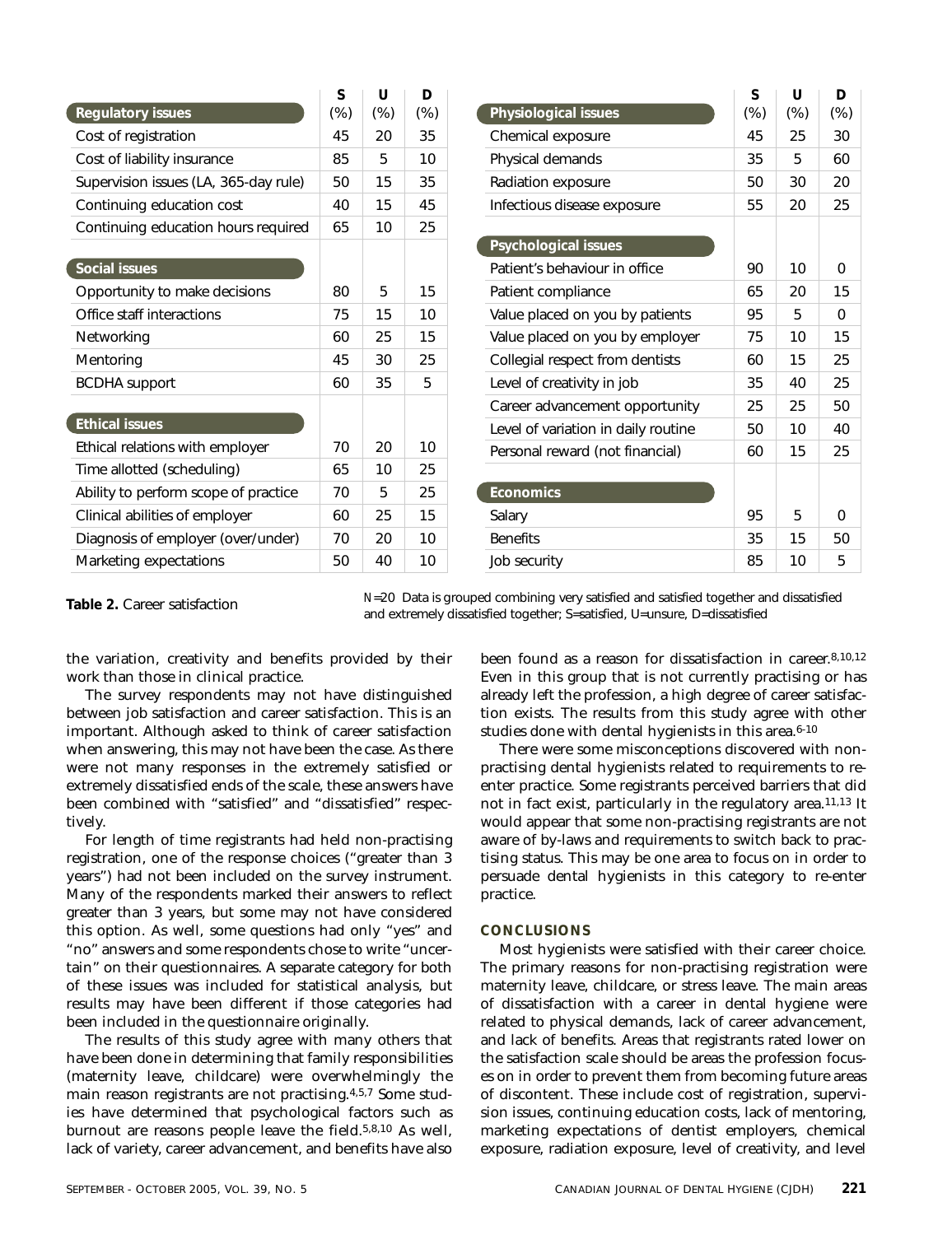of variation in daily routine. Further investigation into stress leave and burnout should be carried out to investigate its relevance to registrants' non-practising status and to determine its significance to practising dental hygienists. As well, further research should be done to determine career satisfaction for practising registrants (working both full- and part-time) to see if findings agree with this paper.

As the dental hygiene profession evolves and changes, new issues will develop in the profession and in the relationship dental hygienists have with their dentist colleagues. Input from practising dental hygienists is strongly encouraged as the profession advances. Although there are some areas that create some dissatisfaction, there is also a high degree of overall career satisfaction in dental hygiene.

#### **ACKNOWLEDGMENTS**

The author would like to thank Bonnie Craig, mentor and co-investigator on this project, for her time and effort. There was no funding for this study. Research was undertaken as part of a requirement for a Bachelor of Dental Science in Dental Hygiene degree at University of British Columbia.

#### **REFERENCES**

1. Johnson PM. Dental hygiene practice in Canada 2001. Report No. 3 – Findings. Ottawa: Canadian Dental Hygienists Association; 2002.

#### **Le choix est clair** *(suite de la page 199)*

nelles. L'auteure fait remarquer que la plupart des membres d'associations de bibliothécaires, comme les membres de l'ACHD, paient leur cotisation de leur poche et s'attendent par conséquent à un rendement sur leur investissement et à ce que celui-ci soit pertinent pour leur travail. Selon elle, l'importance de la qualité, la possibilité de contribuer à la profession et une solide mission de défense de leurs intérêts sont tous des facteurs pertinents pour la population de bibliothécaires visée par son étude. Nos rapports avec vous confirment les conclusions de cette étude.

Arian Ward est un leader stratégique primé. Selon lui, le partage des connaissances, l'apprentissage et les conversations contribuent à la formation de l'esprit de corps et produisent « un tissu stratégique puissant2 ». Ces dernières années, l'ACHD s'est employée à mobiliser ses membres en faveur de ce qu'elle appelle les quatre « C » : la coordination, la collaboration, la communication et la collectivité. Au moyen d'outils interactifs diffusés sur le Web, nous avons cherché à communiquer avec vous pour « partager vos choix » et accomplir notre travail en votre nom en lui donnant « une signification, un rythme et de la grâce ». Nous avons également rencontré personnellement bon nombre d'entre vous lors d'ateliers, de conférences et de réunions pour intéressés; nous avons aussi eu des entretiens ou échangé des lettres avec vous. À la faveur de ces interactions, nous avons progressé dans la défense de nos intérêts et multiplié les avantages de

- 2. Johns GH, Gutmann ME, DeWald JP, Nunn ME. Career retention in the dental hygiene workforce in Texas. J Dent Hyg. 2001;75(2):135-48.
- 3. Calley KH, Bowen DM, Darby ML, Miller DL. Factors influencing dental hygiene retention in private practice. J Dent Hyg. 1996;70(4):151-60.
- 4. Miller DL. An investigation into attrition of dental hygienists from the work force. J Dent Hyg. 1991;65(1):25-31.
- 5. Boyer ME. Factors related to career retention among dental hygienists. J Dent Hyg. 1994;68(2):68-74.]
- 6. Owens BS, Martinoff JT. Profile of a dental hygienist. Dent Hyg (Chic.). 1978;52(9):433-35.
- 7. Sodano VL, Javian S. Attrition from dental hygiene: fact or fiction? Dent Hyg (Chic.). 1980;54(12):562-65.
- 8. Boyer ME. Job satisfaction among dental hygienists. J Dent Hyg. 1990;64(5):235-38.
- 9. Johnston DW, O'Shea RM, Lewis DW. Career commitment and satisfaction among American and Canadian dental hygienists. J Dent Hyg. 1992;66:210-15.
- 10. Body KL. Dental hygiene job and career satisfaction. A review of the literature. Dent Hyg (Chic.). 1988;62(4):170-75.
- 11. College of Dental Hygienists of British Columbia. Registrants' handbook. Victoria (BC): CDHBC; 2002.
- 12. Hubbard F. Correspondence with Acting Registrar (CDHBC); September 2002.
- 13. Harwood N. Correspondence with Registrar (CDHBC); March 2003.
- 14. Hossain S. Conversation with statistician at University of British Columbia; February 2003.
- 15. Gray G, Guppy N. Successful surveys: research methods and practice. 2nd ed. Toronto (ON): Harcourt Brace Canada; 1999.

l'adhésion à l'Association. Ceux-ci comprennent désormais la formation continue en ligne, un outil de suivi du perfectionnement professionnel en ligne ainsi que des rabais sur de nombreux produits – uniformes, chambres d'hôtel, ordinateurs et téléphones cellulaires, sans compter le nouveau *DVD Journal of Dental Hygiene.* Vous pouvez également profiter d'un rendement accru en participant à nos programmes de groupe : REÉR, prêts hypothécaires, assurance invalidité, assurance habitation et assurance automobile.

Etienne Wenger décrit la notion de constellation de collectivités. « Le terme constellation, dit-il, fait référence à un regroupement d'objets stellaires qui sont perçus comme une configuration, même s'il se peut qu'ils ne soient pas particulièrement rapprochés les uns des autres, du même genre ou de la même taille3. » Voilà une métaphore juste pour l'ACHD et ses partenaires, les associations provinciales et locales, alors que nous avançons dans l'année de cotisation, mettant à profit nos succès passés pour vous offrir de solides ressources provinciales et locales. Soyez à l'affût de plus amples renseignements sur ces projets stimulants tout au long de l'automne.

Une bibliothécaire qui a participé à l'étude susmentionnée a déclaré qu'elle avait choisi de faire partie de l'association en raison de « son professionnalisme pur et simple ». À notre avis, avec

de l'information utile pour la carrière… un soutien professionnel incomparable… des rabais incroyables destinés aux membres… le choix est clair!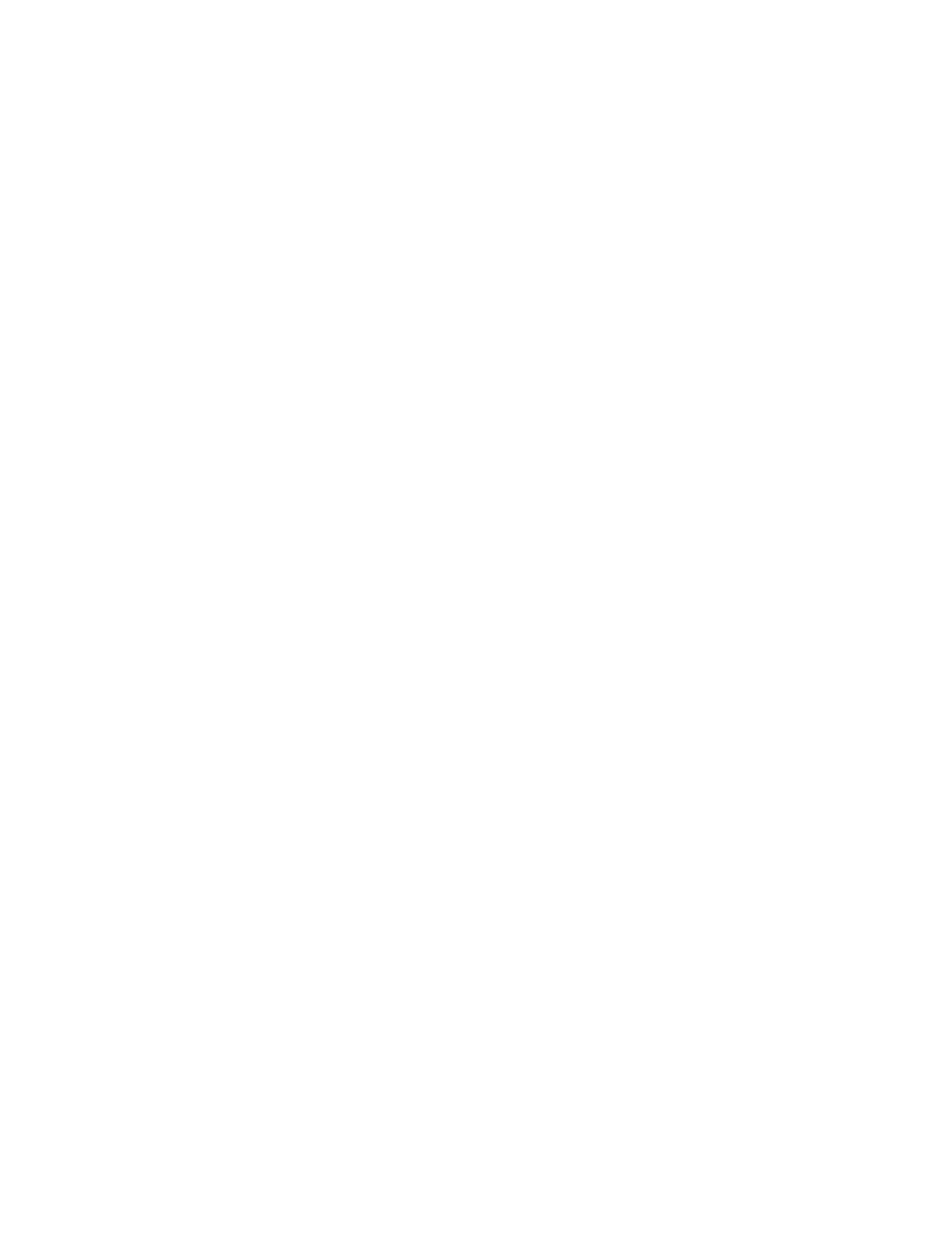# **Long-Term Disability (LTD) Claims**

*by Robert Rivard, BA, BCL/LLB\** 

NUMBER OF AREAS IN THE FIELD OF LONG-TERM DIS-<br>ability claims are important and arise repeatedly.<br>This article reviews some of these areas briefly in<br>order to raise awareness of their existence ability claims are important and arise repeatedly. This article reviews some of these areas briefly in order to raise awareness of their existence.

- **A. Dealing with the insurance company**
- 1. Get the insurance policy or booklet from your employer to determine whether you are covered under the policy or not. Your entitlement to long-term disability (LTD) is governed by the policy that was in place at the time you became entitled to make a claim. If the insurance company is sold or the company changes the contract with your employer, that does not change what governs your entitlement to LTD.
- 2. You must be sure to provide all the documents requested by the insurance company from your doctor. There will be quite a few documents but all are important and must be submitted to the company.
- 3. You should deal with the company in writing as much as possible. When there are telephone calls, confirm *in writing* who said what. So if you have a brief phone call with Mary Joe at XWZ Insurance Company, make extensive notes and follow the call with a letter to Mary Joe that basically recounts who said what in the conversation so that it is documented. At the very least, make notes while you are on the telephone or immediate afterwards, marking down as much detail as possible. Having records of conversations can prevent misunderstandings.
- **B. Dealing with physicians**
- 1. It is important that your family doctor refer you to the appropriate specialists for your condition as insurance companies use their own medical specialists to review your claim. I cannot overstate the importance of specialists in this matter. Physicians are the most important people in this process. You should be sure to have regularly scheduled visits with at least your family doctor/general practitioner every two months even if there is no significant change. Some policies' provisions require you to be under regular medical care. Therefore, if you do not see your doctor for six months, even though there is nothing he or she can do for you, you may not be complying with the policy requirements and this may negate your claim.

*Your entitlement to long-term disability (LTD) is governed by the policy that was in place at the time you became entitled to make a claim.*

- 2. As medical specialists can have different opinions about a case, there is no harm in sounding a specialist out either in conversation with your family doctor before the referral or when you first meet the specialist—to determine whether they are favourably disposed to your situation. This can be important if the specialist employed by the insurance company disagrees with your specialist's opinion.
- 3. It is very important to articulate all the problems you are having including, for example, moving around, sleeping, lifting, and any fine or gross motor problems. *Every single problem* should be mentioned to your doctor. If you do not mention the problems, they cannot be charted in your medical history. And if problems are not charted, your physicians will not be able to discuss them with the insurance company or your lawyer if you need to retain a one.
- **C. Surveillance**
- 1. This often occurs but do not be concerned. An insurance company may approach neighbours for information or may observe your movements from a van. If you are worried about this, you may report it to the police. The police will approach the van's occupants, determine their purpose in following you, and then get back to you. If the police indicate that those in the van have a lawful purpose, you can take it to mean they are the insurance company. However, there is nothing you can do about this as it is all happening in the public area. Sometimes the insurance company may approach you at home to see how you are able to move around. It is very rare, however, that surveillance poses a prob-

lem.

- **D. Negotiating with the insurance company**
- 1. One thing we have been able to do is to negotiate lump sum settlements with the insurance companies in this area. The first step is to get an actuary to calculate your future benefits in present-day dollars. This will be a

**Long-Term Disability (LTD) Claims** *…continued on page 246*

Barrister and Solicitor in the Province of Alberta and member of the Alberta Bar since 1981. He has an Honours Bachelor of Arts Degree from Concordia University in Montreal, and a Bachelor of Civil Law and Bachelor of Common Law from McGill University in Montreal. He has practised extensively in the area of long-term disability claims for individuals. <rrivard@telusplanet.net>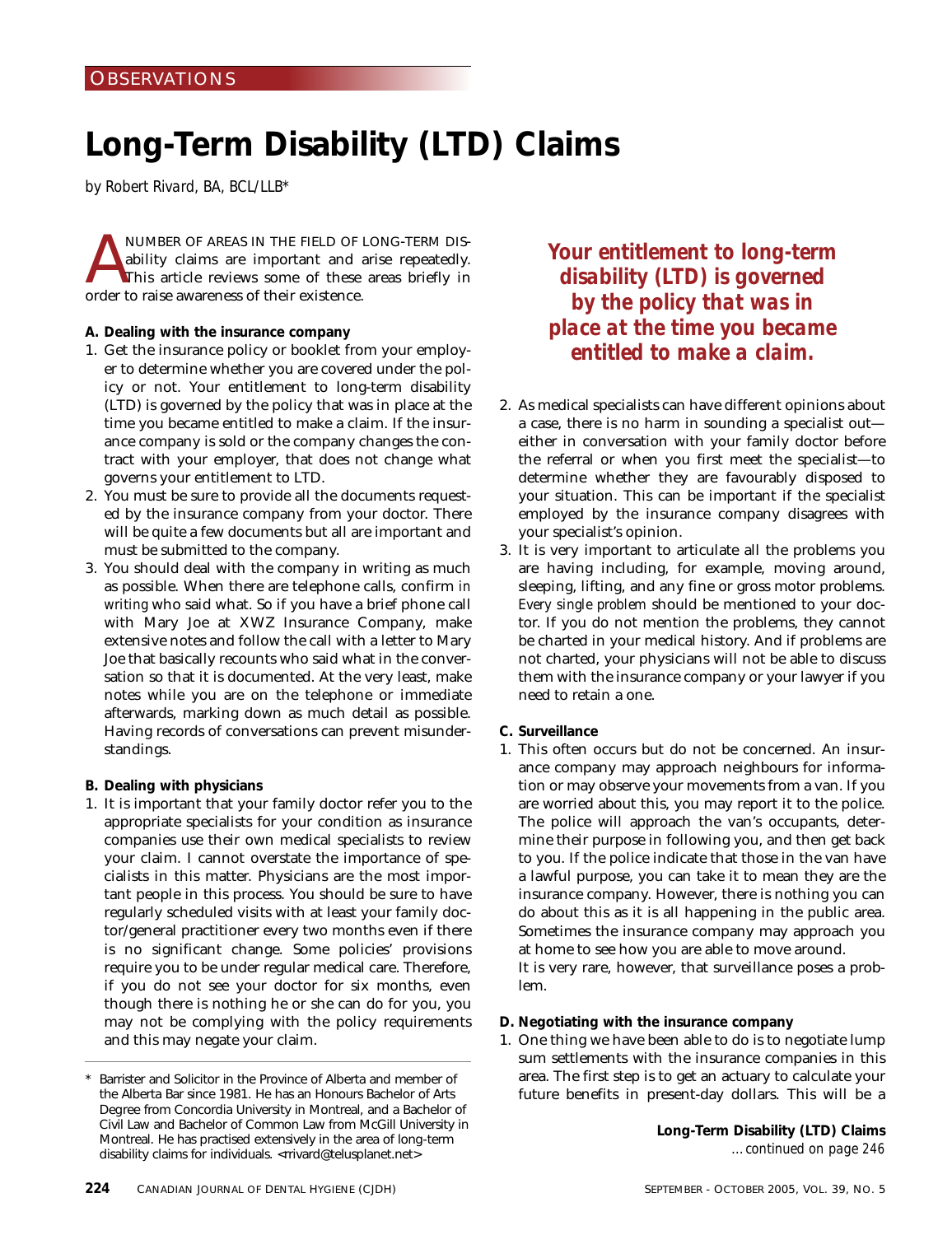# **Oral-B Health Promotion Awards Announcement**

We want to hear how creative you've been in promoting your profession this year. Send us your stories and photos. Entries will be judged on their creativity, planning, volunteer recruitment, educational elements, community impressions, and impact as well as innovative partnerships. Entries must be received by December 9, 2005, at CDHA, 96 Centrepointe Drive, Ottawa, Ontario, K2G 6B1.

To help you get your submission ready, please e-mail us at **info@cdha.ca**, call toll-free 1-800-267-5235, or fax us at 613-224- 7283 to request an Oral-B Health Promotion Award kit. Hurry – quantities are limited. Please remember that members must make the request themselves and are limited to one kit each.

Once again, Oral-B has put together an outstanding *free* kit for CDHA members. Materials include Oral-B products and samples, as well as educational information and high-value coupons for clients.

# **Get involved and you could win!**

**Enter by Friday, December 9, 2005**

- **Individuals \$1,000;**
- **clinic teams \$2,000;**

**• dental hygiene schools \$2,000 Half of each prize will be shared with the winner's local dental hygiene chapter.**

**Remember — the deadline for entry submission is December 9, 2005**



# **La Bourse Promotion Santé Oral-B - Annonce**

Dites-nous dans quelle mesure, cette année, vous avez exercé votre créativité pour faire la promotion de votre profession. Faitesnous parvenir des anecdotes et des photos. Les envois seront jugés par rapport à leurs résultats au niveau de la créativité, de la planification, du recrutement de bénévoles, des éléments éducatifs, des impressions faites sur la collectivité et de leur impact ainsi que sur la dimension innovatrice des partenariats créés. Les envois doivent parvenir à l'ACHD au plus tard le 9 décembre 2005, 96 promenade Centrepointe, Ottawa, Ontario, K2G 6B1.

Pour qu'on puisse vous aider à préparer votre présentation, faitesnous parvenir un courriel à **info@cdha.ca;** ou appelez sans frais le 800-267-5235 ou télécopiez au 613-224-7283 pour recevoir la trousse pour la Bourse promotion santé Oral-B.

Oral-B a assemblé de nouveau une superbe trousse *gratuite* pour les membres de l'ACHD. Elle contient des produits et échantillons Oral-B, ainsi que des renseignements éducatifs et des coupons de grande valeur pour les clients.

# **5 000 \$ en prix !**

**Inscrivez-vous au plus tard le vendredi 9 décembre 2005**

- **individus, 1 000 \$ ;**
- **équipes de cliniques, 2 000 \$ ; et**
- **écoles d'hygiène dentaire, 2 000 \$**

**La moitié de chaque prix sera partagée avec le chapitre local de l'association d'hygiène dentaire de la gagnante.**

**N'oubliez pas — la date limite pour la présentation de votre participation est le 9 décembre 2005.**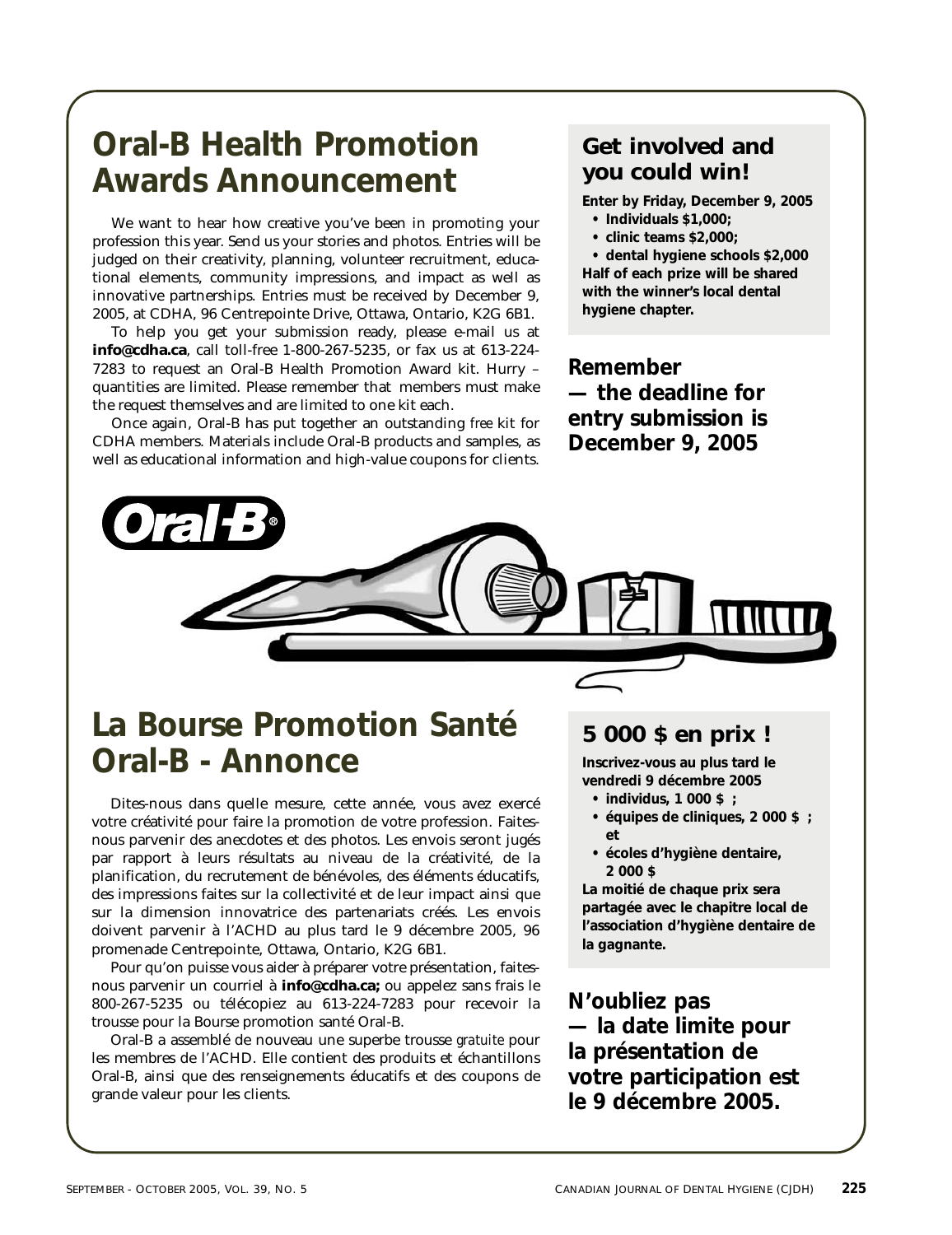# **ABSTRACTS**

The International Association for Dental Research (IADR), in association with the American Association for Dental Research (AADR), and the Canadian Association for Dental Research (CADR) held a combined meeting and exhibition March 9–12, 2005, in Baltimore, Maryland. The IADR General Session consisted of approximately 3,500 scientific presentations: about 1,100 oral/slid presentations and 2,400 poster presentations. Scientists and researchers from around the world present their research findings for discussion. The IADR has given us permission to publish a selection of abstracts presented at that meeting.

#### **CARIOLOGY**

#### **0252 ASSOCIATION BETWEEN DENTAL CARIES ACTIVITY AND CORONARY HEART DISEASE SEVERITY**

**H.D. SGAN-COHEN**1, M.N. SELA1, M. ANGIE1, and M. MOSSERI2, 1 Hebrew University - Hadassah School of Dental Medicine, Jerusalem, Israel, 2 Hebrew University - Hadassah School of Medicine, Jerusalem, Israel

The link between dental diseases and a wide range of systemic medical conditions has recently acquired increased attention. Periodontal disease, in particular, has been implicated as a marker of cardiac disease. Dental caries, the most common oral infection, should be considered as a potential risk factor for all systemic diseases. Few studies have investigated this association. **Objectives:** To investigate the potential relationship between dental caries activity, dental plaque levels and presence of mutans streptococci (Ms) in saliva (independent variables) and coronary heart disease (CHD) severity (dependent variable). **Methods:** 219 cardiac patients in a hospital cardiac clinic were included. Dental caries activity was evaluated by the "D" or "untreated" component of the DMFT index, dental plaque was measured according to the Turesky index, and the number (CFU\ml) of salivary Ms were measured on MSB-agar. CHD severity was assessed according to extent of vessel blockage; function and size of left ventricle according to results of LV-Gram catheterization; Stress tests were categorized by physiological symptoms of CHD; previous hospitalization (due to CHD) was recorded. **Results:** Previously hospitalized patients due to CHD had 3.03 untreated carious teeth as compared with 1.84 among patients not previously hospitalized (Mann-Whitney, p=0.032). Levels of MS were lowest among patients who had no coronary blockage: 11.63 million CFU\ml, as compared to patients with single, double, or triple vessel blockage: 12.97, 30.64, 21.11 million CFU\ml respectively (ANOVA, p=0.031). Plaque index levels were lowest among patients with no coronary blockage (2.80) as compared with patients with single, double or triple vessel blockage: 3.56, 3.31, 3.54 respectively (ANOVA, p=0.049). **Conclusions:** These data consistently indicate a potential association between dental caries activity and CHD severity and emphasize the role of preventive dentistry in the promotion of general health.

#### **839 EFFECTS OF TOPICAL FLUORIDE AND LASER IRRADIATION ON CARIES INHIBITION**

#### **M. YOUSEF**, M. FONTANA, C. GONZALEZ-CABEZAS, A. MARTINEZ-MIER, and G. ECKERT, Indiana University - Indianapolis, USA

Several studies have demonstrated the ability of lasers used alone or with fluoride to enhance enamel and dentin's resistance to dissolution in acid. However, little is known on which commercially available is best to accomplish this purpose. **Objective:** The purpose of this study was to compare the effectiveness of different commercial lasers (alone or with APF gel) in enhancing enamel resistance to demineralization. **Methods:** Three lasers were tested: Nd:YAG laser (dLase 300 plus), CO2 laser (Luxar laser LX-20, Luxarcare), and argon laser (Lasermed). 132 extracted human molars were divided in the following 11 treatment groups: each laser alone, each laser in combination with an APF gel (before or after irradiation), a positive control (APF alone), and a negative control (no treatment). After their respective treatment, specimens were demineralized for 96 hours in a lactic acid/carbopol solution (pH 5.0), at 37 ¢ªC. Specimens were then analyzed for firmly and loosely bound fluoride, and lesion size using confocal microscopy. **Results:** Combining APF (before or after) with the CO2 and argon lasers completely prevented development of lesions. Nd:YAG laser followed by APF also prevented development of lesions, however, APF followed by Nd:YAG laser produced lesions, which were significantly shallower than those produced in the Nd:YAG, CO2, argon, and negative control groups. All 3 laser-only treated groups developed significantly shallower lesions than the negative control. The APF group developed significantly shallower lesions than fluoride-Nd:YAG, Nd:YAG, CO2, argon, and the negative control. The uptake of loosely bound fluoride was significantly higher at 30µ depth than at 90µ for all treated groups. Fluoride uptake was significantly higher at 30µ than at 90µ depth for argon, argon-fluoride, CO2, Nd:YAG, and the positive control. **Conclusion:** All 3 commercial lasers tested, either alone or combined with APF, significantly enhanced enamel resistance to chemical dissolution.

#### **2045 COMPARISON OF CONVENTIONAL CARIES DETECTION AND CARIES DETECTOR DYE**

**F. ARBABZADEH ZAVAREH**1, M. BOUZARI2, and M. YAZDIZADEH1, 1 Isfahan Medical Science University, Iran, 2 Isfahan University, Isfhan, Iran

**Objectives:** Tactile and visual methods are not completely efficient in caries diagnosis. **Methods:** A visual method reinforced by a dye (Kuraray, Japan) was used to evaluate accuracy of the conventional methods. Two hundred and four teeth with cavities (class I & II) already confirmed caries free by specialists in patients were chosen. The cavities dried and stained with a drop of the dye and were washed by water after ten seconds. Chi-square and Z tests were used for statistical analyses. **Results:** The remained caries, especially in dentinoenamel junction (DEJ) stained dark pink color. Out of 102 class I cavities, 43 (42%) were stained in DEJ (10 in mesial, 14 in distal, 19 in buccal and 19 in lingual walls). Out of 102 class II cavities, 49 (48%) were stained in DEJ ( 27 in gingival, 10 in lingual, 19 in buccal, 3 in mesial or distal (axial), 19 in buccal box and 8 in lingual box walls). The difference observed between class I and class II cavities was not significant (P< 0.05). In class I cavities no significant differences was observed among different parts involved (P< 0.05). In class II cavities the rate of caries was significantly higher in gingival wall (P< 0.05). Out of 44 maxillary and 58 mandibular teeth of class I cavities 17 and 26 had remained caries respectively. The difference was not significant (P< 0.05). Out of 57 mandibular and 45 maxillary teeth of class II cavities 34 and 15 had remained caries respectively. The difference was significant (P< 0.05). Totally the rate of caries was significantly higher in mandibular teeth (P< 0.05). **Conclusion:** Accuracy of tactile and visual method was about 55%; therefore more attention should be paid in diagnosis and removal of caries in DEJ. The use of caries detector dye was suggested

#### **3258 CHLORHEXIDINE EFFECT ON ARTIFICIAL CARIES USING AN INTRA-ORAL CROWN MODEL**

**M.M. HOGAN**1, J.D. HARLESS1, J.S. WEFEL1, and G. ECKERT2, 1 The University of Iowa, Iowa City, USA, 2 Indiana University, Indianapolis, USA

The use of chlorhexidine (CHX) as a topically applied oral antiseptic is well documented; however, clinical studies examining the effects of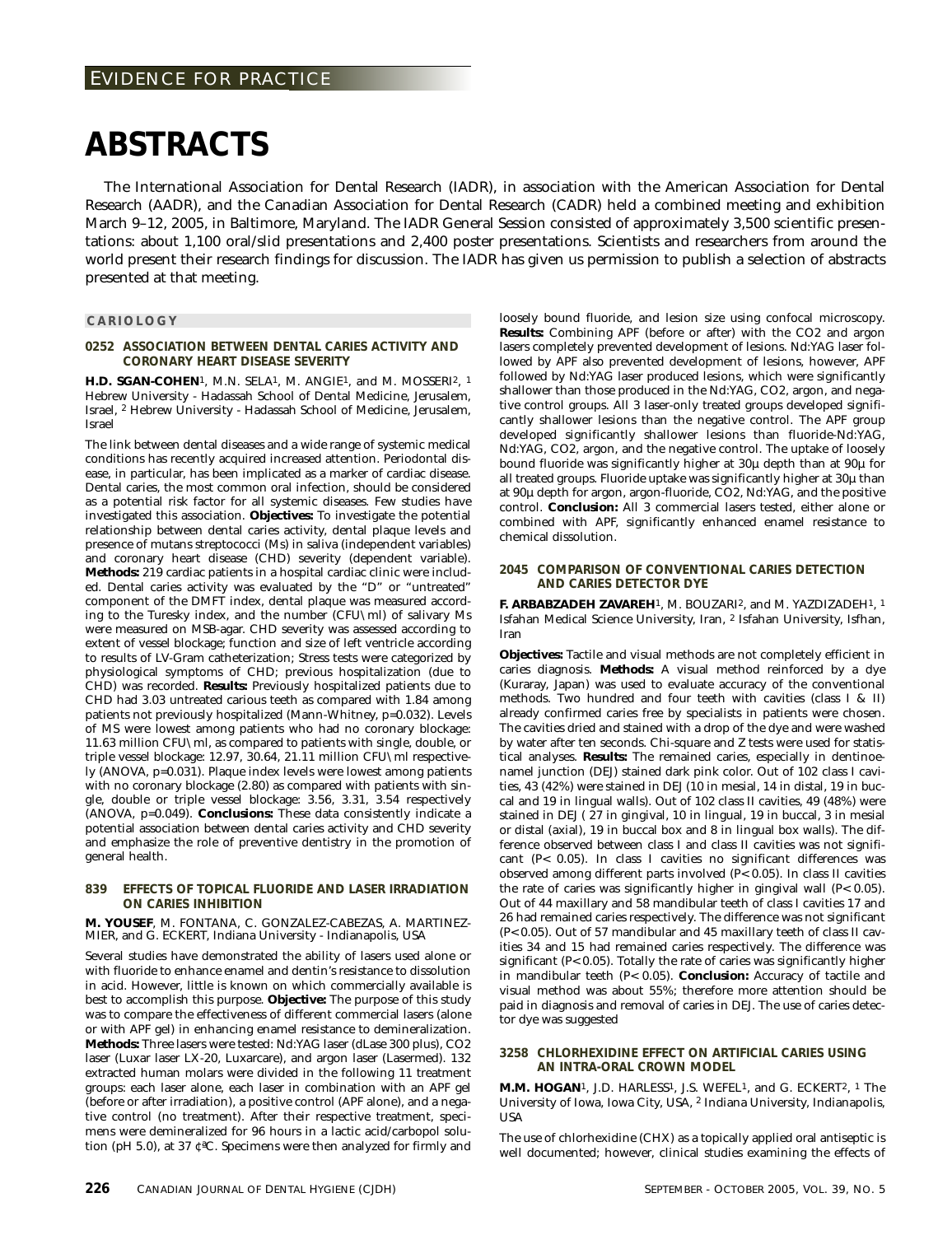CHX gel on *in-situ* dental caries are limited. **Objective:** The goal of this study was to examine the effects of 1% CHX gel on enamel and root caries using an intra-oral single-section crown model. Materials and **Methods:** Thirty patients were recruited based on their need for a mandibular, full crown. Artificial caries lesions were created in extracted, human teeth and enamel and root tissue sections approximately 100µm thick were characterized using polarized light microscopy. The sections were fixed in an interproximal slot and the study crown was placed on the prepared tooth. Using a modified, three round crossover design, participants were randomly assigned either a placebo toothpaste with no fluoride, a toothpaste with 1100ppm F or an 1100ppm F toothpaste plus 1ml of 1% CHX gel administered at day 1 and day 14 (CHX+). Patients were instructed to brush twice daily for 1min for the entire 4wk round. Following each round, the sections were removed from the crown and replaced with a new set of sections. The sections were re-characterized and any changes in the lesions were quantified. Means were compared using ANOVA and the level of significance was 0.05 for all comparisons. **Results:** The CHX+ group significantly out-performed placebo using enamel and root tissue. CHX+ reduced lesion area in enamel more than the 1100ppm F dentifrice (p<0.015) in regions of the lesions with the greatest mineral loss. CHX+ and the 1100ppm F dentifrice alone inhibited root lesion progression better than placebo (p<0.01). **Conclusions:** CHX, in conjunction with a fluoride-containing dentifrice, appears to be an effective intervention therapy in fighting active caries in both root and enamel tissue. This study was supported by NIH /NIDCR grant PO1 DE13540.

#### **3282 THE EFFECTS OF XYLITOL ON SALIVARY STREPTOCOCCUS MUTANS IN CHILDREN**

**D. MASSOTH**, G. MASSOTH, W. SHI, C. HU, I.R. MASSOTH, and L. LAFLAMME, University of California - Los Angeles, USA

**Objectives:** A study was performed to test the effects of xylitol chewing gum on Streptococcus mutans in the saliva of children in the Los Angeles Unified School District. Highly-specified monoclonal antibodies have been developed at the UCLA Oral Microbiology Laboratory to detect different levels of Streptococcus mutans in human saliva. The purpose of the study was to identify children at high risk for dental caries and to develop a protocol for testing in a public school setting. **Methods:** Saliva samples were collected from ninety-one children and sent to the UCLA Oral Microbiology Laboratory. Seventeen students tested below 10^4 S. mutans/ml and were eliminated from the study. Seventy-four students were given a twenty-one day supply of xylitol chewing gum consisting of 84 tablets. Each parent was given a letter with instructions to chew the gum 4 times per day for five minutes and to record each chewing on the given compliance checklist. When the 21 days had elapsed, sixty-nine saliva samples were taken and processed. **Results:** Twenty-three children tested above 15 x 10^4/ml S. mutans and were categorized into a high caries index subgroup. The remaining forty-six chidren below 15 x 10^4/ml S. mutans were placed into a moderate caries index subgroup. Twenty-two of the twenty-three children in the high caries index subgroup showed decreases in their salivary levels of S. mutans after the xylitol chewing. The mean decrease for the twenty-three high caries risk students was 61.7%. The mean compliance rate for all sixty-nine students was 90.7%. **Conclusion:** An effective testing program can be established in public schools with the cooperation of the school nurses. It appears that xylitol gum is an extremely promising, easy, low cost anticariogenic agent for those children at the highest risk for dental caries. Partial funding from a grant from the California Dental Association Foundation.

#### **FLUORIDE**

#### **0841 ANALYSIS OF FLUORIDE CONCENTRATIONS IN SOME COMMERCIALLY AVAILABLE PRODUCTS**

B.T. AMAECHI<sup>1</sup>, E.A. VALDEZ<sup>1</sup>, A.A. ADEWAKUN<sup>2</sup>, and **J. LOZANO-PINEDA**1, 1 University of Texas Health Science Ctr at San Antonio, USA, 2 Oral HealthCare Solutions, Trinidad, Trinidad and Tobago

**Objective:** The level of fluoridation of communal water supplies in a particular area is determined by the amount of fluoride the residents are receiving from various sources. With the increasing availability of fluoride-containing products, questions may arise concerning the need for fluoridation of communal water supplies. This study examined the fluoride concentration in various brands of commercially available mouthrinses, salts, toothpastes, and bottled water collected from different supermarkets/pharmacies, determined if significant differences existed among the different brands of the same product, and compared the values to that depicted on the label and to the ADA guidelines for optimally fluoridated water. **Method:** Following dilutions of toothpastes (200mg/100 ml water) and salts (5g/100 ml water), and meter calibration, fluoride concentrations in each product were determined using Orion ISE/pH meter and a fluoride electrode. Data were analyzed using ANOVA and Turkey's test (α=0.05). **Results:** Significant differences (p<0.001) existed in fluoride concentrations among the various brands of the same products. Fluoride levels in bottled water ranged from 0.0-0.3 ppm. Salt levels ranged from 0-0.25% fluoride. Toothpaste levels ranged from 0-1.8%. Fluoride in high-fluoride and normal mouthrinse brands ranged from 250-1450 ppm and 0-1.9 ppm respectively. Most products (with values on the label) demonstrated concentrations higher than that reported by the manufacturers. **Conclusions:** Toothpastes and mouthrinses are the most available and consistent source of optimal fluoride. Salt is the most unreliable and variable source of optimal fluoride. No bottled water sample tested in this study met the ADA guidelines for optimally fluoridated water content; hence despite increasing use of the fluoride-containing products, fluoridation of communal water supplies may still be necessary. Legislation on mandatory labeling of the correct fluoride content of products is essential for accurate determination of the appropriate level of fluoridation required, and the need for prescription of fluoride supplements.

#### **2387 FLUORIDE IN INFANT FOODS: CONCENTRATIONS AND ASSOCIATED INTAKES**

**B. CHOW**, D. CHOW, and G.M. WHITFORD, Medical College of Georgia, Augusta, USA

**Background:** It is generally agreed that optimal fluoride intake is 0.05 mg/kg/day (range 0.03-0.07). **Objective:** To determine the fluoride concentrations ([F]s) in foods and beverages for infants during the first year of life and to estimate daily intake. **Methods:** The products were purchased and analyzed in Augusta, GA during July 2004. They included concentrated soy (n=5) and milk (7) formulas which were reconstituted with tap (0.9 ppm) or deionized water, juices (19), fruits (35), puddings (13), vegetables (25), meats (24), pasta (6) and cereals (4). The analyses were done in duplicate using the ion-specific electrode after overnight HMDS-facilitated diffusion. **Results:** The Table shows the [F]s and the amounts of F per serving.

| <b>Food Category</b>           | <b>Mean±SD</b> Min Max |      |      | Mean±SD Min Max |      |     |
|--------------------------------|------------------------|------|------|-----------------|------|-----|
| Juices & Puddings              | $0.26 \pm 0.21$        | 0.01 | 0.80 | $31 + 23$       | 0.6  | 90  |
| <b>Fruits &amp; Vegetables</b> | $0.16 \pm 0.19$        | 0.01 | 0.64 | $18 + 23$       | 0.4  | 97  |
| Cereal                         | $2.00 + 1.87$          | 0.84 | 4.77 | $30+28$         | 12.7 | 72  |
| Meat                           | $0.43 \pm 0.53$        | 0.01 | 2.54 | $40+41$         | 0.8  | 181 |
| Pasta                          | $0.54 \pm 0.24$        | 0.06 | 0.71 | $85 + 43$       | 6.9  | 121 |
| Formula w/Tap H <sub>2</sub> O | $0.54 \pm 0.07$        | 0.43 | 0.62 | $79+10$         | 62.9 | 91  |
| Formula w/dH <sub>2</sub> O    | $0.13 \pm 0.06$        | 0.06 | 0.24 | $20+9$          | 8.4  | 36  |

There was wide variation in the [F]s among the products in each food category. The average amounts of F per serving were lowest for fruits and vegetables and formula reconstituted with deionized water and highest for pasta and formula reconstituted with tap water. Daily F intakes from typical diets were calculated. **Conclusions:** Using the mean [F]s shown in the Table and mean body weights, daily intakes throughout the first year of life were within the optimal range only if formulas were reconstituted with deionized water. Using the maximum [F]s, including that for formula reconstituted with deionized water, the average intake was 0.15 mg/kg/day (range 0.09-0.20), a value well above the optimal range.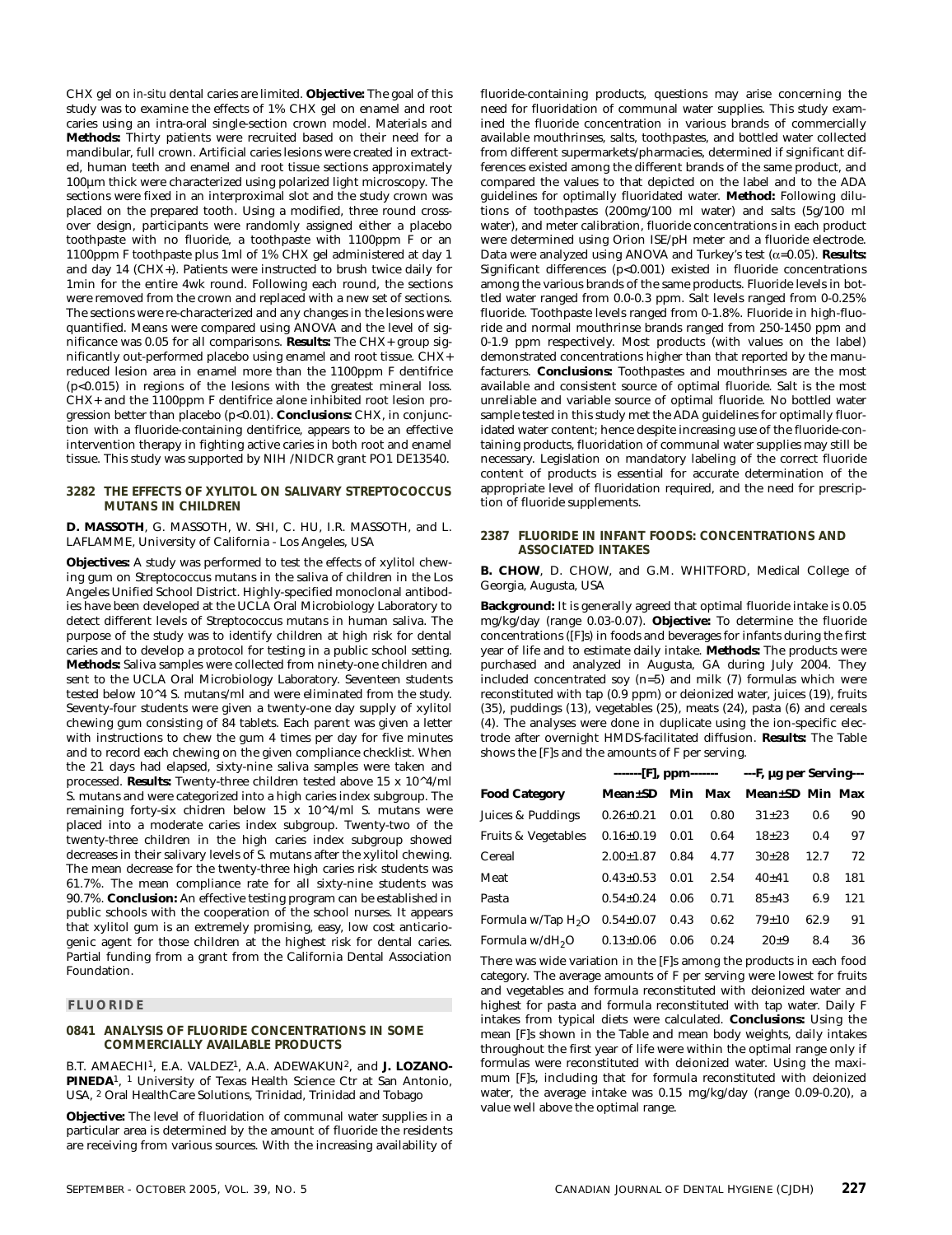#### **3263 FLUORIDE INTAKE BY CHILDREN: COMPARISON BETWEEN CONVENTIONAL AND CHILDREN'S DENTIFRICE**

**S.M. PAIVA**1, M.J. OLIVEIRA1, L.H. MARTINS1, Y.B.O. LIMA2, and J.A. CURY2, 1 Universidade Federal de Minas Gerais, Belo Horizonte, Brazil, 2 State University of Campinas, Campinas, SP, Brazil

**Objectives:** The objective of this paper was to determine fluoride intake as a function of the type of dentifrice used by children. **Methods:** The study consisted of 42 children within the age group of 20 to 30 months (27.12 ± 3.68); 42.9% were girls and 57.1% boys, all residents of Belo Horizonte, Brazil, a city with an optimised public water supply (0.7 ppm F, varying from 0.6 to 0.8). The protocol for this research was approved by the Ethical Committee at the School of Dentistry of Minas Gerais University (Report ETIC no. 185/01). Tooth brushing was supervised using conventional and children's dentifrice (brushing three times a day for each type). The amount of fluoride ingested was determined by subtracting the amount recovered from that used (weight of dentifrice). Fluoride analysis was undertaken with specific electrodes. **Results:** It was shown that fluoride intake using conventional or children's dentifrice was respectively  $0.630 \pm 0.320$  a and 0.567  $\pm$  0.300 b mg F/day, which corresponded to doses of 0.051  $\pm$ 0.026 a and  $0.046 \pm 0.023$  b mg F/kg/day. Children who use children's dentifrice are exposed to a dose of fluoride slightly above that obtained through the use of conventional dentifrice. **Conclusions:** Though fluoride intake was greater using children's dentifrice, for both types of dentifrice the dose that children were being exposed to was very close to what is considered the limit (0.05 to 0.07 mg F/kg/day).

#### **ANTIMICROBIALS**

#### **2596 ANTIMICROBIAL MOUTHRINSE REDUCES SUBGINGIVAL PLAQUE ORGANISMS AFTER TWO WEEKS USE**

**D. FURGANG**1, K. MARKOWITZ1, D. GOLDSMITH1, C. CHARLES2, M. LYNCH2, and D. FINE1, 1 New Jersey Dental School - UMD, Newark, USA, 2 Pfizer Consumer Healthcare, Morris Plains, NJ, USA

**Objectives:** Within the last 4 years, it has been demonstrated that supragingival plaque can potentially act as a reservoir for and have an influence on potentially pathogenic subgingival organisms. It has been suggested that supragingival plaque control can influence the levels and composition of subgingival plaque. The purpose of this study was to determine the influence of a two week course of an antimicrobial essential oil mouthrinse (EOM) on representative subgingival plaque organisms from periodontally healthy subjects. **Methods:** 15 subjects in good dental health, with ≥ 1000 CFU/ml subgingivally of *Veillonella* species, *F. nucleatum* and *Capnocytophaga* species were entered into this double-blind crossover design study. Supragingival and subgingival plaque samples from tooth #'s 13 and 15 were taken, gently sonicated, serially diluted and plated on appropriate agars for enumeration of total anaerobic counts for the above organisms. Subjects were then randomly given either the EOM or a 5% hydroalcohol control rinse (CR) for twice daily use for 14 days. At day 14, tooth #'s 12 and 14 plaque were sampled and plated for microbial analysis. Following a two-week washout period the procedure was repeated using the alternative mouthrinse. **Results:** Statistically significant reductions in both subgingival and supragingival *Veillonella* species, *F. nucleatum* and *Capnocytophaga* species were seen for the 14 day EOM treatment versus CR adjusted for baseline counts. Subgingival *Veillonella, F. nucleatum* and *Capnocytophaga* species showed 0.34 (p<0.001), 0.50 (p<0.001) and 0.44 (p<0.001) points reduction in log scale with EOM treatment compared to CR. Supragingival *Veillonella, F. nucleatum* and *Capnocytophaga* species showed 0.32 (p=0.002), 0.73 (p<0.001) and 0.59 (p<0.001) points reduction in log scale with EOM treatment compared to CR. **Conclusion:** This is a first report of an OTC antimicrobial essential oil mouthrinse in reducing subgingival microbial levels after a two week course of use.

#### **3413 MICROBIOLOGICAL EVALUATION OF ESSENTIAL OILS IN ORAL CARE STRIPS**

**J. CHAMBERS**<sup>1</sup>, G. REKOS<sup>1</sup>, and D. YELTON<sup>2</sup>, <sup>1</sup> West Virginia University School of Dentistry, Morgantown, USA, 2 West Virginia University School of Medicine, Morgantown, USA

Essential oils have been recommended by dentists as an adjunct to brushing and flossing. The unique combination of thymol, eucalyptol, methyl salicylate and menthol allow the agent to kill oral microorganisms on contact. The bactericidal activity is effective against gram positive and gram negative microorganisms. Recently, Listerine PocketPaks Oral Care Strips were introduced. The strips dissolve on the tongue and are marketed for use when brushing and flossing cannot be performed. **Objective:** The purpose was to determine if a significant difference exists between the ability of mouthrinse and oral strips to kill microorganisms. **Methods:** Four bacterial species were chosen: Streptococcus mutans, Streptococcus salivarius, Streptococcus sanguis, Lactobacillus. A quantitative analysis (viable count) was performed to assess the percent inhibition of live microorganisms by both products. A log phase culture containing about 10^8 cells/ml was used. Two milliliters of each culture were treated with either a strip or 2ml of mouthrinse for 30 seconds. Serial dilutions to 1x10^-6 were completed. Dilutions 10^-4 through 10^-6 were plated in triplicate and incubated 48 hours for viable counts. Percent inhibition was then determined by comparison to the original culture. Qualitative analysis measured zones of inhibition on bacterial lawns. **Results:** Quantitative analysis demonstrated nearly all test samples had an average inhibition of 99% or greater and consecutive dilutions of treated microorganisms exhibited a quantitative reduction in the number of colony forming units compared to the control. Qualitative analysis exhibited an equivalent antimicrobial effectiveness of both products, as shown by the increasing size of zones of inhibition found as product concentration increased. **Conclusion:** Test strips are effective in eliminating four species of bacteria found in plaque. The strips may be used to eliminate bacteria on the tongue and mucosal surfaces, however more studies are needed to determine effectiveness in sulcular and interproximal regions.

#### **GERIATRIC ORAL RESEARCH**

#### **1944 MERCURY EXPOSURE FROM DENTAL AMALGAM AND PARKINSON'S AND ALZHEIMER'S DISEASES**

**G. GATA**, G. NAVARRETE, A. ELIAS, C. BUXO, and L. LOPEZ, University of Puerto Rico, San Juan, USA

Exposure to mercury from dental amalgam has been related to changes in memory, motor-visual and neurobehavioral changes, renal and neurological disorders. **Objective:** The purpose of this case-control study is to explore the association between mercury exposure from dental amalgam and Parkinson's and Alzheimer's diseases in people 50 years and older. **Methods:** A sample of 108 male and female volunteers were selected and divided into cases (Parkinson's and Alzheimer's) and controls (without neurological disorders) selected from the same source. Participants signed consents approved by IRB and questionnaire was administered before oral examination. The questionnaire consists of four sections to eliminate confounders like other exposure sources to mercury different from dental amalgam. Trained examiners using the NIDCR diagnostic criteria performed oral examinations blinded for neurological disorders. Mean decayed, missing, and filled component of the DMFS Index were calculated by participant and group using ANOVA analysis of variance. **Results:** In the present study, no statistical association was observed between dental amalgams and neurological disorders (p=0.92). Statistically significant associations with neurological disorders were found for mean decayed surfaces, DMFS, and tooth loss due to periodontal disease (p<0.05). Significant association between periodontal disease and neurological disorders (OR=28.8) was observed; Alzheimer's (p=0.000) and a clinical tendency for Parkinson's (OR= 7.429 and p=0.10). **Conclusion:** Tooth loss findings from periodontal disease or caries agree with the reported leading causes of tooth loss in older adults. The association between periodontal disease and neurological disorders are relevant for the prevention and control of neurological disorders in the projected increase in population of older adults.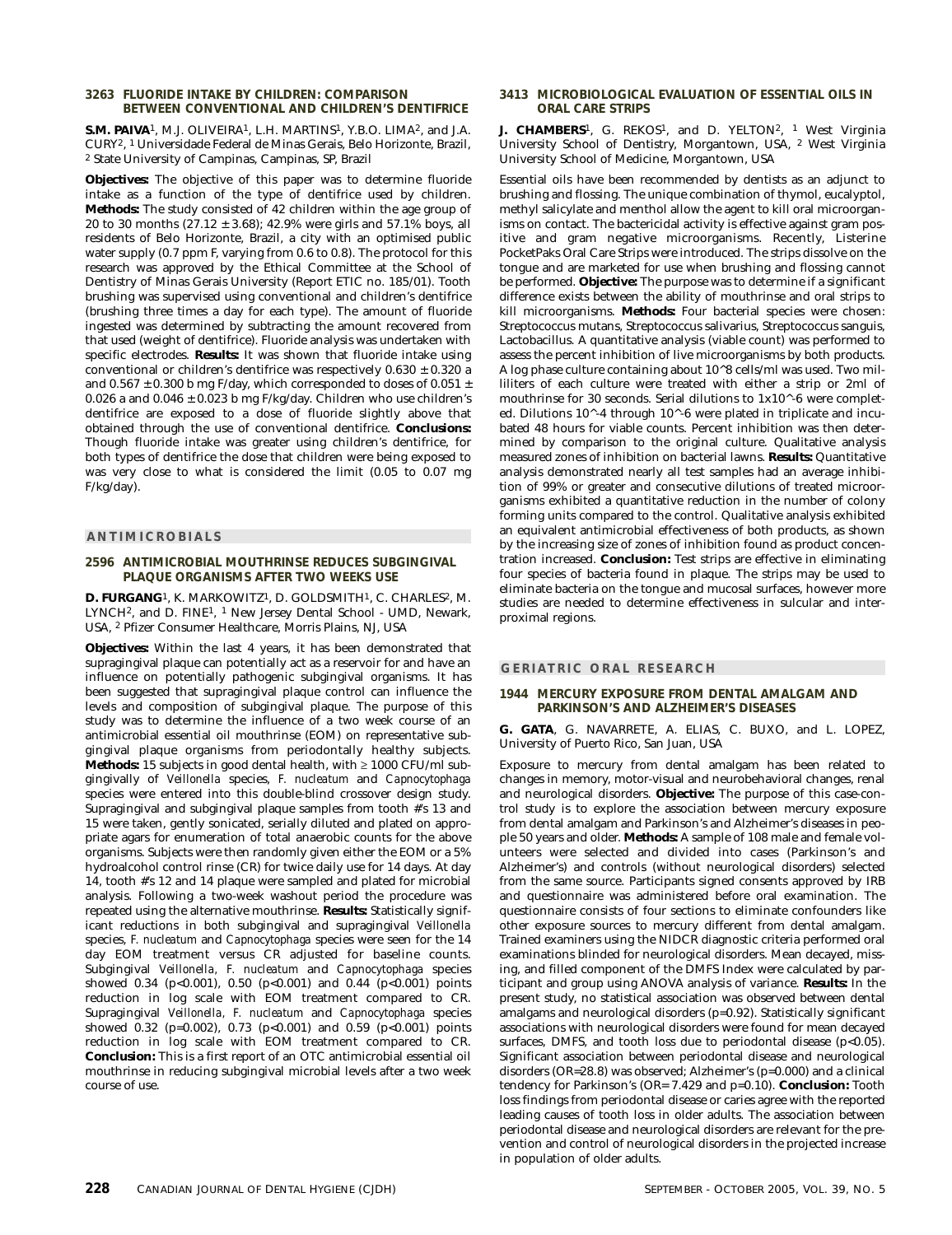#### **DISINFECTION AND INFECTION CONTROL**

#### **3463 SCREENING FOR CONTAMINATED AEROSOLS IN A DENTAL OFFICE**

**J.S. HUBAR**, and W. PELON, Louisiana State University, New Orleans, **USA** 

**Objectives:** Aerosols generated by high speed drills in dental offices are often contaminated with blood and bacteria. These airborne particles are attracted to operating cathode ray tubes (CRT) used as computer monitor screens. Routine surveys of screens could detect the presence of pathogenic airborne microbial contaminants. To confirm this, samples were collected from computer monitors throughout LSU School of Dentistry to identify pathogenic strains of Staphylococcus aureus. **Methods:** Samples were obtained by swabbing screens of 44 CRT monitors using sterile cotton swabs moistened with sterile water. The swabs were streaked over the surfaces of Petri dishes containing trypticase soy agar and 5% sheep blood, then incubated for 48 hours at 37 C. Yellow hemolytic colonies were inoculated onto mannnitolsalt agar and MacConkey agar and incubated overnight at 37 C. Gram stains were performed on the representative colonies that resulted from incubation. FAStaph test was used to identify Gram + isolates as Staphylococcus aureus. The latter were tested for resistance to the antibiotic, oxicillin and coagulase test was used to detect pathogenicity. **Results:** 1,735 isolations were made from 44 CRT monitors. 84 yellow beta-hemolytic colonies were suspected of being Staphylococci: Grams stain revealed 74 of the 84 colonies to be Gram-positive cocci. Thirteen of the 74 coccus isolates were Staphylococcus aureus and all 13 were found to be sensitive to oxicillin. Of these, 4 strains were pathogenic. **Conclusion:** CRT screens could serve as an alternative means for collecting, detecting and evaluating potential threats by airborne microbial contaminants in a dental office. Pathogenic Staphylococcus aureus were found on CRTs within the dental school.

#### **3465 MICROWAVE IRRADIATION DISINFECTION OF COMPLETE DENTURES: A MICROBIOLOGICAL STUDY**

**M.M. SILVA**, C.E. VERGANI, A.C. PAVARINA, D.M.P. SPOLID"RIO, and K.H. NEPPELENBROEK, Universidade Est. Paulista Julio Mesquita, Araraquara, Brazil

**Objectives:** The aim of this study was to evaluate the effectiveness of microwave irradiation on sterilization of complete dentures contaminated with individual suspension of 3 bacteria (*P. aeruginosa, S. aureus* and *B. subtilis*) and one fungus (*C. albicans*). **Methods:** Eighty simulated maxillary complete dentures were fabricated in a standardized procedure and subjected to ethylene oxide sterilization. The dentures were individually inoculated (107 cfu/mL) with Tryptic Soy Broth (TSB) media containing one of the tested microorganisms. After incubation at 37°C for 48h, forty dentures were immersed in 200mL of water and submitted to microwave irradiation at 650W for 6 min. Forty non-irradiated dentures were used as positive controls. Using 0.9% sodium chlorine solution as diluent, tenfold serial dilutions 10-3 - 10-6 were plated onto 4 selective media appropriate for each organism: Manitol Salt Agar for *S. aureus*, Miller Hinton for *P. aeruginosa*, Sabourand Agar containing 5µg/mL gentamicin for *C. albicans*, and Tryptic Soy Agar for *B. subtilis*. All plates were incubated at 37°C for 48h and colonies counts of each plate were quantified (ufc/mL). To verify the long-term effectiveness of microwave sterilization, the TSB beakers with the microwaved specimens were incubated at 37°C for 7 days. Data were statistically analyzed by Kruskal-Wallis's test ( $\alpha$ =05). **Results:** Irradiated dentures showed consistent sterilization of *S. aureus, B. subtilis* and *C. albicans* after 48h. Compared to *P. aeruginosa* control, a very low number of colonies were detected only in two plates  $(1x10^2 \text{ and } 2x10^2 \text{ cfu/mL})$ . Turbidity was observed in three broth beckers, two from *P. aeruginosa* and one from *B. subtilis*, after 7 days incubation at 37°C. All control dentures showed microbial growth on the plates. **Conclusion:** Microwave irradiation for 6 min at 650W proved to be effective for the sterilization of complete dentures contaminated with *S. aureus* and *C. albicans*.

#### **0076 A STUDY ON INTERNAL CONTAMINATION OF AIR-DRIVEN SLOW-SPEED HANDPIECES**

**H. VU**1, J.R. CHIN2, C. MILLER1, and C. PALENIK1, 1 Indiana University, Indianapolis, USA, 2 Oral Health Research Institute, Indianapolis, IN, USA

**Objective:** This study was designed to determine if the interior of slow-speed handpiece/prophy angle systems becomes contaminated. **Methods:** Two types of handpieces were attached to 7 different types of disposable prophy angles and 1 type of reusable metal prophy angle. Sterile handpieces were covered with plastic sleeves and the angles were attached. Angle heads were submerged into 12.5 mL of 2.0 x 106/mL *Geobacillus stearothermophilus* in 10% sheep's blood. Rotating angle cups were pressed against the beaker sides and released. The process was repeated 30 times within 60 seconds. Handpiece components were aseptically disassembled and the inside surfaces of the angle, nosecone, gears of the nosecone and motor were sampled and aerobically incubated in TSB containing 0.25% glucose at 56°C for 7 days. The process was tested in reverse when 0.1 mL of the sporeblood suspension was inoculated onto the gears of sterilized motors. Angle heads were submerged in beakers containing 12.5 mL of sterile phosphate buffered saline (PBS). Operation was as previously described. The PBS, the inside of the angle and nosecone, the gears of the nosecone and motor were sampled for contamination. Both methods were tested ten times for each prophy angle type. **Results:** In the 160 tests of handpieces contaminated at the prophy cup end, the spores *traveled down and inside* the motor gears 47 times **(29%)**. In another 160 tests where the motor gears were contaminated, the spores *traveled up inside* to the prophy cup and out in 74 instances **(46%)**. All types of prophy angles and handpieces exhibited contamination for both methods. **Conclusions:** These data suggest that slowspeed handpiece motors can become contaminated with oral flora during use with prophy angles. Also, internal contaminants appear to be released out of the handpiece. It appears that unless properly sterilized, slow-speed handpieces pose a risk for cross-infection.

#### **NUTRITION**

#### **0814 ENAMEL EROSION ASSOCIATED WITH CALCIUM FORTIFIED JUICES**

**R. DAVIS**, T.A. MARSHALL, J.J. WARREN, J. WEFEL, M.A. LARSON, J.D. HARLESS, and M.M. HOGAN, University of Iowa, Iowa City, USA

Exposure to acidic beverages, including 100% juice, has the potential to demineralize enamel leading to erosion. Other investigations have suggested that the presence of calcium in juice could limit the erosion. We hypothesized that exposure to calcium-fortified 100% juices would result in less enamel erosion than exposure to unfortified juices. **Objective:** Our objective was to compare the extent of erosion between 100% juices with and without calcium available to United States consumers. We explored associations among pH and buffering capacity as potential explanatory variables. **Methods:** The pH and buffering capacity of representative 100% juices with and without calcium were measured. Enamel sections from extracted teeth (n = 4/beverage) were exposed to orange, apple and grape juices both with and without calcium fortification to assess erosion. Enamel windows (1x4 mm) were exposed to each juice for a total of 25 hours, with beverages refreshed every 5 hours. Teeth were then sectioned with a microtome and photographed using a polarized light microscope. Lesion depths were measured using Image Pro Plus software. Spearman correlation coefficients were used to identify associations among calcium, pH and buffering capacity. The Kruskal-Wallis test was used to test for differences in lesion depth between teeth exposed to different juices with and without calcium. **Results:** The % Daily Value for calcium and pH were associated (r =  $0.47$ ; p =  $0.047$ ). Calcium was not associated with buffering capacity of juices ( $r = -0.09$ ;  $p = 0.723$ ). Mean lesion depths following exposure to unfortified apple, grape, and orange juices (106±13, 104±14, 69±9 ìm, respectively) were greater than to fortified apple, grape, and orange juices  $(0, 0, 0, \hat{u})$  im, respectively;  $p < .0001$ ). **Conclusion:** Calcium fortification of 100% juice appears to protect against enamel erosion; this protection is not entirely explained by the relationships between calcium and pH or buffering capacity.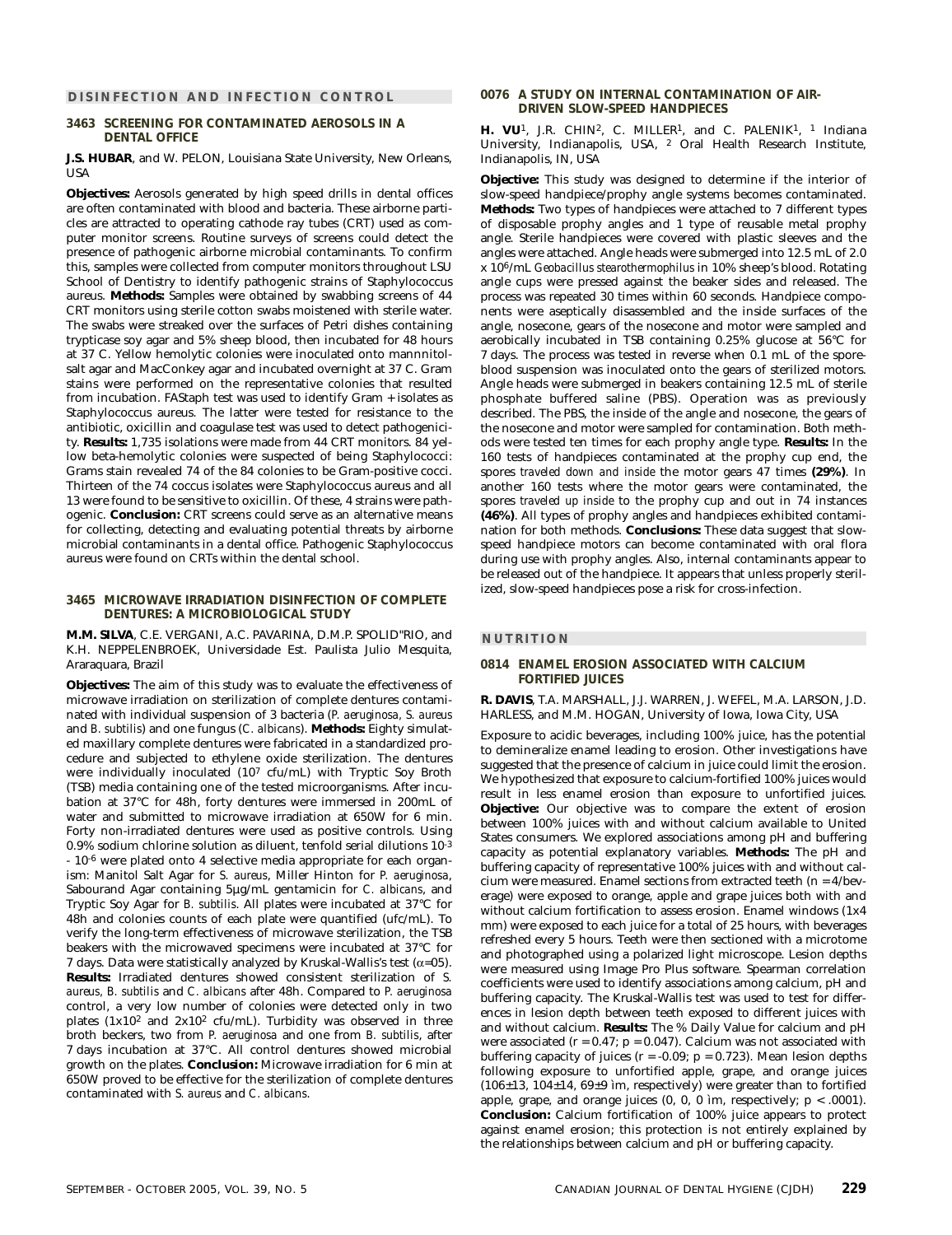#### **0801 MEASURES OF CHILDHOOD OBESITY AND CARIES EXPERIENCE AT 5 YEARS**

**T.A. MARSHALL**, J. EICHENBERGER-GILMORE, B. BROFFITT, S. LEVY, M. CUNNINGHAM, and J.J. WARREN, University of Iowa, Iowa City, USA

Dietary factors, including sugared beverages, are associated with an increased risk of both obesity and dental caries. Previous attempts to investigate associations between childhood obesity and caries have been equivocal. **Objective:** Our objective was to describe associations between measures of obesity and caries in children about 5 years old participating in the Iowa Fluoride Study. **Methods:** Energy, soda-pop and 100% juice intakes were obtained from 3-day food and beverage diaries completed at 1, 2, 3, 4, and 5 years of age. Fluoride intakes were estimated from all water sources, other beverages, selected foods and fluoride supplements reported by questionnaire. Weight and height were measured, and primary tooth dental examinations were completed at 4.5-6.9 years of age. Children were categorized as "normal" (n = 331), "at risk of overweight"  $(n = 87)$  or "overweight"  $(n = 25)$  using age- and gender-specific Centers for Disease Control and Prevention body mass index (BMI; kg/m2) definitions. Demographic variables, dietary intakes and caries rates were compared among BMI categories. Logistic regression models were developed to predict caries experience. **Results:** Caries prevalence, adjusted for age at dental exam, differed among normal BMI (28.5%), at risk BMI (39.0%) and overweight BMI  $(17.4\%)$  categories (p = 0.04). Height, parental ages, and both age 5 year and 1-5 year energy, soda-pop and 100% juice intakes were not significantly different among BMI categories. After adjustment for age at dental exam and fluoride intake, at risk BMI predicted caries (p < 0.004) and overweight BMI did not (p = 0.703). **Conclusions:** These data suggest an association between dental caries and at risk for overweight, but not actual overweight status. Genetics is a strong contributor to obesity, and additional research is needed to define the relative contributions of genetics and environment to the childhood obesitycaries relationship. Support: ATPM/CDC, NIDCR and GCRCP.

#### **ORAL HEALTH**

#### **2116 TEMPERATURE DEPENDENCE OF CHEMICAL AND MECHANICAL ACTIVITY OF TRADITIONAL DENTIFRICES**

**S.M. WETTERER**1, R.M. BUCH1, B.R. SCHEMEHORN2, and T.L. BALL2, <sup>1</sup> GlaxoSmithKline, Parsippany, NJ, USA, <sup>2</sup> Indiana University Indianapolis, USA

Although the majority of consumers brush their teeth with cold water, many prefer to use warm water citing dentinal sensitivity concerns. Both anecdotal evidence and kinetic theory suggest that the chemical activity of the surfactants and fluoride salts present in dentifrices may also be improved by a warmer temperature of application. However, the effect of higher temperatures on the largely mechanical cleaning action of the abrasive constituents was undetermined. **Objectives:** In this study, the fluoride uptake and cleaning efficacy of a typical sodium fluoride/silica-based dentifrice was evaluated at ambient and elevated temperatures. **Methods:** Baseline measurements at ambient temperature were obtained by following traditional EFU (FDA Method 40) and PCR protocols. Modifications to the standard test equipment and procedures were introduced in order to facilitate retesting at 40° C. **Results:** By increasing the application temperature from ambient to 40° C, fluoride uptake was significantly increased from 1108 +/- 43 ppm to 1322 +/- 56 ppm. However, for the same change in temperature, cleaning performance surprisingly did not change significantly. (Average PCR scores of 59.95 +/- 3.83 and 61.29 +/- 2.35 for ambient and 40° C, respectively.) **Conclusion:** In-vitro testing suggests that relatively small changes in temperature can significantly impact therapeutic performance while having minimal effect on cleaning performance.

#### **0098 BLINDED CLINICAL EVALUATION OF A NEW TOOTHBRUSH**

**L. HARPENAU**1, G. MEYERS1, C. LYON2, S. HEANEY2, D. CHAM-BERS1, and W. LUNDERGAN1, 1 University of the Pacific, Arthur A. Dugoni School of Dentistry, San Francisco, CA, USA, 2 University of the Pacific, Dental Hygiene, Stockton, CA, USA

**Objectives:** The purpose of this single-blind crossover study was to compare plaque removal associated with a new toothbrush, the  $\text{Curvex}^{\scriptscriptstyle \text{T} \hspace{-1pt} \text{M}}$  (test), and a best-selling commercially available toothbrush, the Oral-B 40® (control). The test toothbrush has a convex head which follows the contour of both the upper and lower lingual arches. Its tapered bristle array provides optimal contact with all of the tooth surfaces and reduces bristle "splaying." It has a curved neck and handle which allows deeper reach to the back molars by curving away from the roof of the mouth. Both toothbrushes have a texture range of soft (the test toothbrush uses a .006 filament, and the control toothbrush uses a .008 filament). **Methods:** Over a 5-week period, 21 subjects participated in this investigation. Ten of the subjects started with the test toothbrush, and the remaining subjects began with the control toothbrush. Crossover occurred after a 2-week use of each brush (a 1-week washout period in between). Plaque was scored before and after brushing using the Turesky modification of the Quigley-Hein index (T/Q-H). **Results:** Plaque scores were measured in each subject (up to 168 sites) on each of four occasions. The average baseline and test plaque scores for the control brush were 2.41 and 1.72; for the test brush these values were 2.34 and 1.69. Repeated measures ANOVA revealed no difference between brushes. Paired-comparison t-tests were conducted on each of the 168 evaluated sites, and no patterns of superiority for either brush were identified. Although both toothbrushes effectively reduced mean plaque scores, ANOVA demonstrated no significant difference between toothbrushes. **Conclusion:** The test toothbrush is as effective as the control toothbrush in removing plaque. Questionnaires returned by the subjects indicated a preference for the test toothbrush. This study was supported by Ergonomic Dental Technologies, Inc.

#### **0099 SONIC POWERED TOOTHBRUSHES AND REVERSAL OF EXPERIMENTAL GINGIVITIS**

**G. VAN DER WEIJDEN**, P.A. VERSTEEG, M.F. TIMMERMAN, N.A.M. ROSEMA, and U. VAN DER VELDEN, Academic Center for Dentistry - Amsterdam, EA Amsterdam, Netherlands

**Objectives:** This study compared two sonic toothbrushes, the Oral-B Sonic Complete toothbrush (S18) and the Sonicare Elite (SE) in relation to reversal of experimental gingivitis. **Methods:** The study had a randomised, examiner-blind, split-mouth design. After dental prophylaxis, subjects refrained from brushing mandibular teeth for 21 days to allow development of gingivitis. During a 4-week treatment phase, the right or left side of the mouth was brushed with either the S18 or the SE toothbrush as randomly allocated. Plaque and gingivitis were assessed at baseline (day 0), after 21 days of no oral hygiene, and after 1, 2 and 4 weeks of brushing twice daily. Gingival abrasion was assessed at baseline (day 0) and after 1, 2 and 4 weeks of product use. **Results:** Of the 37 subjects who entered the study, 34 subjects provided valuable data. The experimentally induced gingivitis (EIG) period resulted in higher bleeding and plaque scores compared to baseline. After 4 weeks of use, the mean plaque scores changed from 3.09 (day 21) to 1.30 for the S18 and from 3.02 (day 21) to 1.21 for the SE. The mean bleeding scores changed from 1.87 (day 21) to 0.97 for the S18. For the SE these changes were from 1.83 (day 21) to 0.92. For the assessments at 1, 2, and 4 weeks post-EIG, both brushes showed a significant decreases in bleeding scores but there were no significant differences between both brushes. The overall gingival abrasion score at the 4 week assessment was 1.91 for the S18 and 1.26 for the SE which did not differ significantly (p=0.257). **Conclusions:** There was no significant difference with regard to resolving experimental gingivitis between both sonic brushes. Under the conditions of the trial both brushes also appeared to be safe to oral tissues. This study was sponsored by Oral-B Laboratories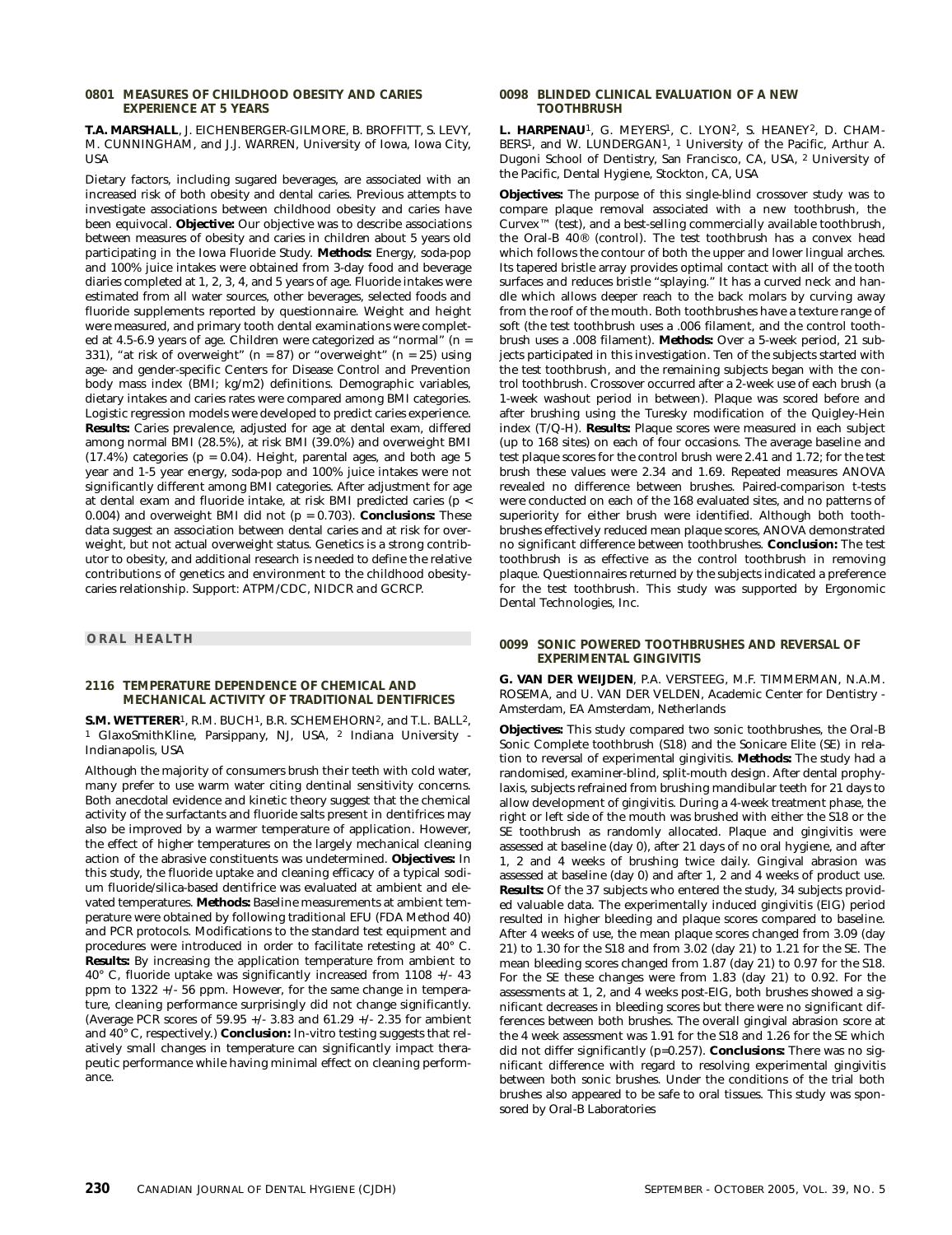#### **TOBACCO**

#### **1084 LONG-TERM INFLUENCE OF SMOKING TO THE PERIODONTAL TISSUE**

**M. SCHATZLE**, H. LÖE, H. BOYSEN, A. ANERUD, W. BÜRGIN, and N.P. LANG, University of Berne, Switzerland

**Objectives:** The purpose of this investigation was to examine the long-term influence of smoking on periodontal health. **Methods:** The data derived from a 20-year longitudinal study of a group of Norwegian middle class males characterized by good to moderate oral hygiene and regular dental check-ups. At each of 6 surveys between 1969 and 1988, the mesial and buccal surfaces and from 1975 onwards also the distal and lingual sites were scored for dental and periodontal parameters. The subjects were subset according to their smoking history into non-smokers and smokers. **Results:** Before 20 years of age the non-smokers exhibited higher Gingival Index scores, but after the age of 30-years the smokers had more sites that bled on probing. The smokers exhibited more subgingival calculus formation in the maxilla and incisors of the mandible after the age of 30 years. Smokers exhibited higher mean Calculus Index scores in the maxilla and at the incisors in the mandible in the 3rd and 4th decade of life. This corresponds to the fluctuation levels of the mean Gingival Index scores. The gingival recession level was quite stable for the smokers, while the non-smokers showed increasing recession values with age, but at the end of the 4th decade there was no difference. There were significantly more sites with deeper pocket depths in the smoking subjects than in the non-smokers. At baseline, the 2 groups showed the same amount of attachment loss (0.14mm), but with increasing age and observation time, the periodontal loss increased significantly faster in the smoker cohort, yielding values of 1.59mm and 2.22 mm respectively. **Conclusions:** Smoking was highly associated with increased calculus formation, especially in maxillary teeth and the incisors of the mandible, and was confirmed as an important risk factor of periodontal disease progression.

#### **PERIODONTOLOGY**

#### **1066 ASSESSING THE RELATIONSHIP BETWEEN THE PERIODONTAL INDEX AND PROBING DEPTH**

**V. SPOLSKY**, M. MARCUS, and L. QIAN, University of California, Los Angeles, USA

**Objective:** The purpose of this pilot study is to examine the relationship between the Periodontal Index (Russell) and full mouth 6 sites per tooth measurements using the criteria used by NIDCR to assess periodontal destruction. **Methods:** A convenience sample of 22 adults (16 Male/6 Female), age 30 to 72 (mean 41.9, ±2.7), with ≥20 teeth and no prophylaxis during previous 12 months was used. The NIDCR (Miller et al. 1987) diagnostic criteria and instruments were used to conduct full mouth examinations of gingival bleeding, dental calculus, pocket depth (probe depth) and attachment loss. Descriptive statistics, correlational analyses and tests of agreement between the two methods of measuring periodontal disease were conducted. **Results:** Clinically the group mean Periodontal Index (PI) score (2.07, SE 0.14) equated to "beginning destructive periodontal disease" which was similar to the clinical diagnosis of localized mild to moderate chronic periodontitis based on six sites per tooth. Pearson correlation coefficients between the PI and Calculus (r=0.7693, p<0.001) and Marginal Bleeding (r=0.5163, p= 0.0129) were meaningful and statistically significant. Correlations between the PI and probe depth (r=0.2508, ns) and attachment loss (AL) (r=0.1753, ns) were weak. The percentage of agreement between the PI scores and pocket depth and attachment loss ≥4 mm were poor with Kappa coefficients ranging from -0.0669 to 0.0199 respectively. For pocket depth  $\ll$  and  $\geq$ 4mm), observed agreement was 30.0% (p=0.9930); and for attachment loss, 38.7% (p=0.1942). The PI underestimated the frequency of periodontal pockets ≥4 mm by 63.2% (CI 59.3 to 67.1%) and overestimated the frequency  $<$  4 mm by 6.8% (CI 4.8 to 8.8%). A similar pattern existed for attachment loss. **Conclusions:** In this sample of adults with clinically mild to moderate chronic periodontitis, the PI significantly underestimated the presence of periodontal pockets ≥4 mm.

#### **1080 LIP PIERCING: ASSOCIATION WITH GINGIVAL RECESSION**

K.I. BLAIR, M.P. CARR, R.G. RASHID, and **D.N. TATAKIS**, Ohio State University, Columbus, USA

**Objectives:** Oral piercing, typically involving the tongue and/or the lip, has been associated with periodontal complications. Numerous case reports and a few clinical studies have examined the association of tongue piercing with gingival recession. However, there are no such studies on lip piercing. Therefore, the purpose of this study was to compare the prevalence of gingival recession on the buccal aspect of mandibular central incisors in subjects with lower lip piercing and in controls. **Methods:** Twenty-nine young adults with lip piercing (mean age: 21.8; 15 females) and 29 without (mean age: 22.3; 15 females) were recruited from the community and examined for gingival recession on the buccal aspect of the mandibular central incisors. **Results:** There were no demographic (age, gender distribution) differences between the 2 groups of subjects. Prevalence of recession among subjects with lip piercing (41.4%) was significantly greater than among controls (6.9%) (p=0.0022). The average recession depth was more than double in subjects with piercing compared to controls (p=0.0029). Length of time of wear was the only significantly associated demographic variable (p=0.031). **Conclusions:** These results indicate that lip piercing is strongly associated with increased prevalence and severity of gingival recession on the buccal aspect of mandibular central incisor teeth. Increased time of wear is associated with increased prevalence of recession.

Supported by the Sections of Primary Care and Periodontology, College of Dentistry, The Ohio State University.

#### **WHITENING**

#### **0346 EFFECTS OF PEROXIDE BLEACHING ON HUMAN ENAMEL WEAR SUSCEPTIBILITY**

**S. ST. JOHN**, D.J. WHITE, and J. ZOLADZ, The Procter & Gamble Company, Mason, OH, USA

Vital tooth bleaching continues to gain popularity with hygiene conscious consumers. Importantly, peroxide based tooth whiteners should provide cosmetic benefits without harming dental tissues or changing their resistance to environmental stimuli. **Objectives:** Characterize the response of enamel to abrasive wear following a period of exaggerated laboratory bleaching treatments using Crest® Whitestrips®Supreme tooth whitener. **Methods:** Human enamel blocks were mounted in methacrylate and cycled through a 21-day regimen: 1) morning and afternoon fluoridated dentifrice supernatant treatments; 2) four-times-daily, thirty-minute bleaching exposures with 14%  $H_2O_2$  Crest®Whitestrips®Supreme incubated at 37°C. Samples soaked overnight and between treatments in human saliva. After cycling, stratified specimens either immediately underwent controlled abrasive challenges or equilibrated an additional two weeks with *bid* dentifrice treatments before assessment of wear resistance. To measure wear, samples had a pre-brush Vickers indent series made on them. Following initial measurements, specimens were stratified to abrasive (bleached and non bleached) and were brushed for a series of 500-1000-2500-4000 strokes using Oral-B®Indicator®40 soft brushes in a V-8 cross brushing machine with a 150g load. Specimens were brushed with one of three abrasive systems: Ultrabrite®(mid-high REA – alumina/silica blend), Crest®Cavity Protection (mid-low REA – silica), and Colgate®Cavity Protection (low REA – dicalcium phosphate dihydrate). At each time point, wear was assessed by examining brushed indents and new indents were impressed to measure wear at the next time point. **Results:** Digital imaging color assessments supported bleach efficacy during the study. Enamel wear followed known REA assessments. Importantly, peroxide bleaching had no effect on susceptibility of enamel to abrasive wear. Enamel lost, mm bleach/no bleach = alumina/silica blend, 13.2/14.0 > silica 6.85/6.88, > DCPC, 2.60/2.89. Abrasive differences were significant (p < 0.05) while bleach effects were not. **Conclusion:** Enamel wear susceptibility to toothpaste abrasives is not changed by tooth bleaching with Crest® Whitestrips®.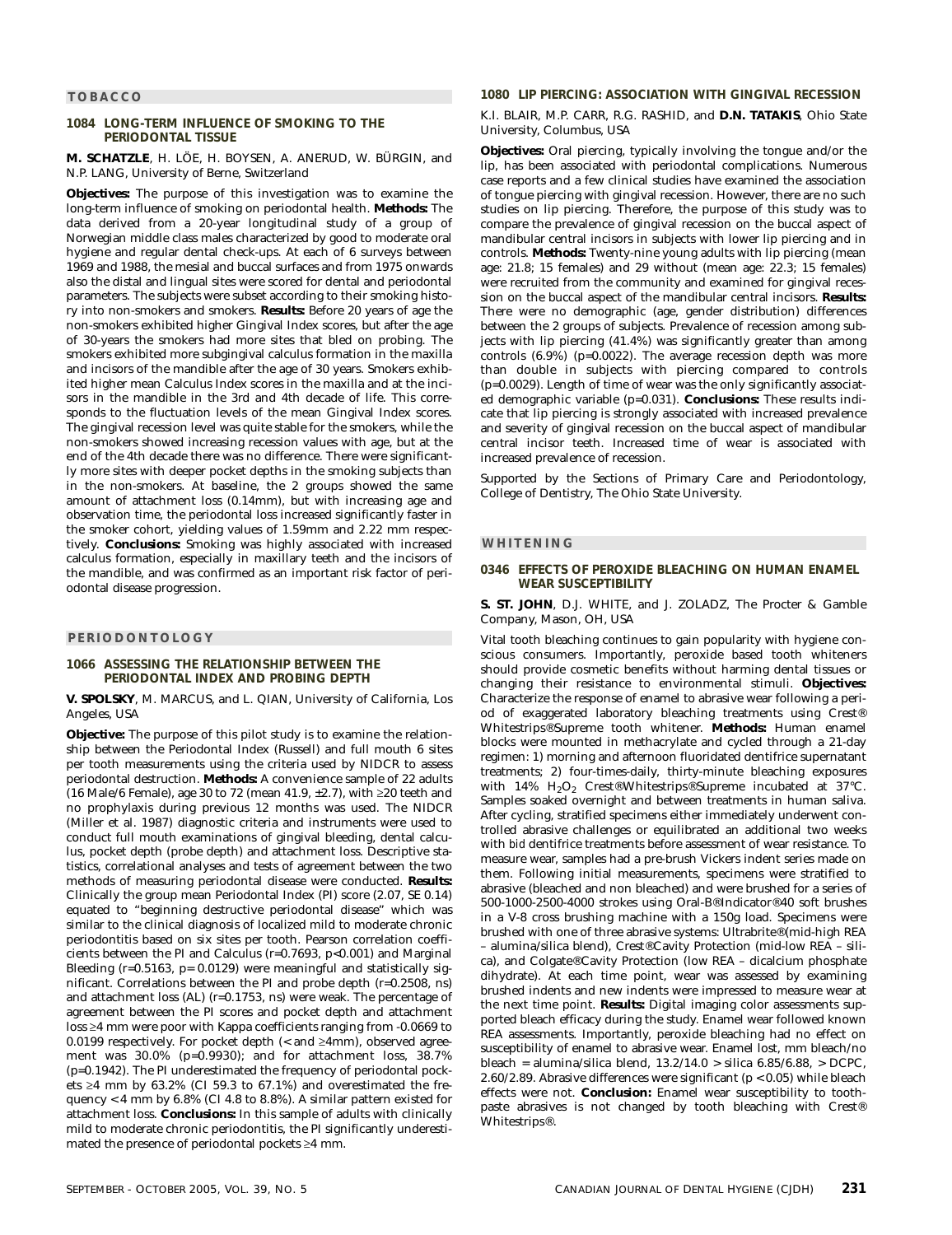#### **2128 EVALUATION OF SAFETY AND EFFICACY OF AN EXPERIMENTAL WHITENING PRODUCT**

B. MAGGIO<sup>1</sup>, C. HARDY<sup>2</sup>, J. BOWMAN<sup>1</sup>, S. SANDERS<sup>1</sup>, A. GAL-LAGHER1, and S. MASON1, 1 Hill Top Research Inc, Cincinnati, OH, USA, 2 Medtrade Products Ltd, Crewe, United Kingdom

**Objective:** The primary objective of this randomized clinical trial was to evaluate the safety on the oral soft tissue of an experimental dental strip whitening product (6% hydrogen peroxide) which unlike other bleaching strip, dissolves during placement on the maxillary anterior teeth. The secondary objective was to determine efficacy of the products on a subset of subjects. **Methods:** This examiner blind study had twenty-five subjects (4 males / 21 females) ranging in age of 19 to 61 were screened, met inclusion criteria, signed an informed consent and were provided with a whitening product. In addition, the subset subjects (12 females between the ages of 20 to 35) all met the tooth shade inclusion criteria of A2 or darker. Safety was assessed by dentist oral examination and subject self report of tooth sensitivity. Efficacy was assessed using the Vita©Shade guide and Subject Whitening Perception Questionnaire. **Results:** Two oral adverse events of 'mild' erythema were observed by the examiner. These adverse events resolved within two days of trial conclusion. The within-treatment analysis of the experimental dental strip whitening product indicated a statistically significant change in tooth shade (darker to lighter) from baseline to Day 15 (p=0.0006).The Subject Whitening Perception Questionnaire data indicated increased whiteness and satisfaction with the whiteness of subject's teeth. **Conclusion:** Two weeks use of the dissolving experimental dental strip whitening product was shown to be safe and effective. Further research on this novel technology / delivery system is recommended.

#### **1184 DIRECT AND INDIRECT PEROXIDE BLEACHING ON FRACTURE TOUGHNESS OF DENTIN**

#### **V.Y. KUO**, A. NOROOZI, and L. TAM, University of Toronto, Canada

**Objectives:** The objective of this study was to evaluate the effect of tooth-bleaching agents on the fracture toughness (K1C) of human dentin. **Methods:** Recently extracted molar teeth were collected. Dentin was directly or indirectly treated to simulate a conventional overnight bleaching regimen (Opalescence® 10% carbamide peroxide (CP) or 3% hydrogen peroxide (HP), 6hr/day, 2 weeks) or an exaggerated bleaching regimen (10% CP or 3% HP, 6hr/day, 5 days/week, 8 weeks). A placebo gel (Ultradent™and distilled water (DW) acted as control materials. All the procedures were performed without dentin dehydration at 37°C, >80%RH, with fresh gel applied and rinsed off daily. The teeth were stored in DW when not being bleached. At the end of the bleaching session, compact tension test specimens (approx. 4.60 x 4.50 x 1.60 mm) were prepared from coronal dentin for fracture toughness testing and results analyzed using ANOVA and Tukey's tests (P<0.05). For direct bleach application, the treatment materials were applied on dentin that was already prepared as compact tension specimens. For indirect bleach application, the treatment materials were applied onto the enamel of intact teeth prior to specimen preparation. **Results:** There was a significant decrease in dentin K1C in the CP and HP groups after 8-week direct treatment (p<.001) and in the HP group after 8-week indirect treatment (p=.045). **Conclusion:** This in-vitro study suggests the potential for significant tooth weakening after the use of tooth bleach products. This can be worsened by inadvertent application of bleach products directly to dentin and/or by prolonged or repeated use.

l'autorisation d'exercer et de la pratique. Après tout, en vertu de l'enseignement que nous avons reçu, de nos connaissances techniques et de notre expérience, nous sommes mieux qualifiés pour réglementer la profession d'hygiéniste dentaire qu'un organe composé principalement de dentistes, nos employeurs. Seule association nationale d'hygiénistes dentaires au Canada, l'ACHD se consacre à l'avancement de la profession et à la protection des intérêts de ses membres d'un bout à l'autre du pays.

Il est très important que tous et toutes, nous nous rappelions que l'hygiène dentaire, en tant que profession, ne peut pas exister sans une solide organisation qui se consacre à l'avancement, à la promotion et à la protection de notre envergure professionnelle. Par ailleurs, aucune organisation professionnelle ne peut survivre sans un effectif nombreux et dynamique. Les membres de l'ACHD constituent le cœur de cet organisme. Votre appui et votre participation aux activités organisées par l'ACHD fournissent l'énergie qui pousse le conseil d'administration et le personnel de l'Association à faire leur possible pour améliorer la profession. Je pense que les citations suivantes sont très pertinentes :

*Le travail d'équipe, c'est la capacité de collaborer à une vision commune. La capacité d'orienter des réalisations individuelles vers des objectifs organisationnels. Le carburant qui permet à des gens ordinaires de parvenir à des résultats extraordinaires.*

– Andrew Carnegie

**La force du nombre** *(suite de la page 195) Il y a si peu de choses que nous pouvons faire seuls et tant de choses que nous pouvons faire ensemble.*

– Helen Keller

Je vous félicite, vous les membres de l'ACHD, pour votre professionnalisme et votre attachement à la profession. Et je vous invite instamment à appuyer le travail de l'ACHD en renouvelant votre adhésion à l'Association et en incitant vos collègues à se joindre à notre association professionnelle.

Henry Ford a dit un jour : « Se rassembler, c'est un début; demeurer ensemble, un progrès et travailler ensemble, un succès. » La force du nombre et l'accroissement de l'effectif de l'Association affermiront la voix de l'ACHD, ce qui nous aidera à maîtriser notre destinée. Il nous faut parfois plus de temps que nous le voudrions pour atteindre nos buts, mais ensemble, nous pouvons améliorer la profession et rendre l'avenir plus brillant pour l'ensemble des hygiénistes dentaires au Canada.

Ne manquez pas de visiter le site Web de l'ACHD au <www.cdha.ca> pour voir le large éventail d'avantages offerts à nos membres. Parmi ceux-ci figurent l'accès à diverses ressources et à divers outils en ligne, les possibilités de réseautage, la formation continue, le perfectionnement professionnel, la protection en matière d'assurances et bien d'autres choses encore. Il ne faut pas oublier que l'ACHD ne peut offrir ces avantages que grâce à l'appui indéfectible de ses membres.

*On peut communiquer avec Diane Thériault à l'adresse <president@cdha.ca>.*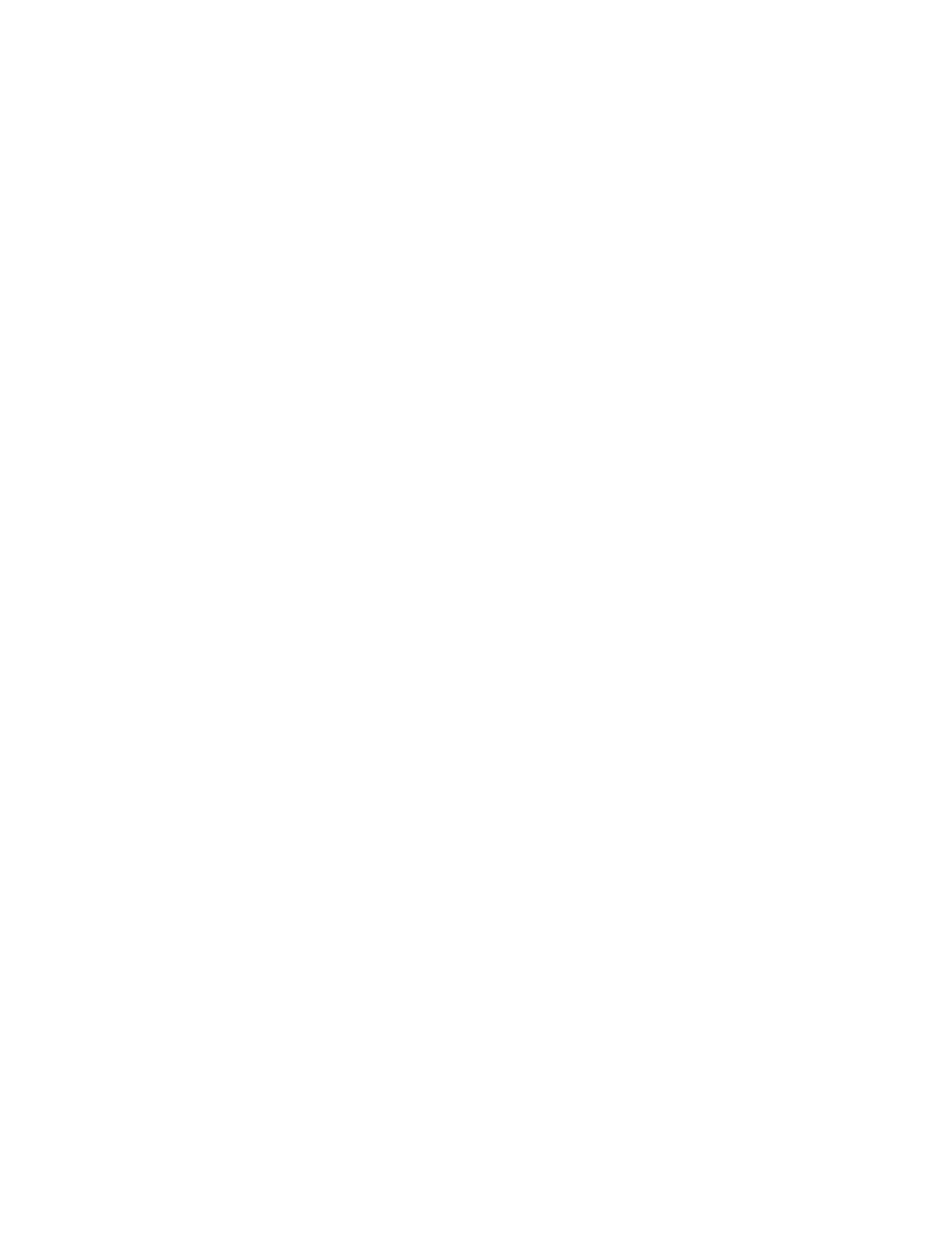# **CDHA Board – Highlights of Meeting**

**Thursday, June 16, 2005, Ottawa**

**1. Monitoring reports:** The board deferred acceptance of the monitoring reports provided by the Executive Director for the policies of the organization. The board will meet via teleconference on August 30, 2005, to hear recommendations of the board's audit committee and will review the monitoring reports at that time.

**2. Review of governing policies:** The board reviewed its compliance with governance policies and accepted them as circulated. The governance budget for 2005–2006 was approved as revised.

**3. Executive limitations items for decision:** The board deferred this item until the next meeting.

**4. Linkage with ownership:** The board reviewed and discussed results of the CDHA membership survey and previous town hall meeting reports (2003, 2004) and discussed future opportunities to link with the ownership.

**5. Linkage with other boards:** The board continues to link with other boards with the president's meeting with other associations. The president attended the CDA "Access to Care" meeting and a meeting with ADHA. A process was established to select a CDAC student representative.

**6. Dates for next meetings:** The next board meeting is scheduled for October 27–30, 2005, and will include a fullday board education session. The spring meeting will take place March 3–5, 2006. CDHA's 2006 annual conference will take place June 16–18 in Edmonton, with the board meeting planned for June 15.

# **Dental Hygiene Research in Canada Flourishes with New Grants**

An inaugural grant from the Canadian Foundation for Dental Hygiene Research and Education has funded two dental hygiene research projects in Canada. Following a rigorous grant competition process, the following two proposals were chosen as exceptional, timely research projects that will expand the body of dental hygiene knowledge:

|                                       | <b>Project title:</b> A study of research utilization<br>practices and critical thinking<br>dispositions of Canadian dental |
|---------------------------------------|-----------------------------------------------------------------------------------------------------------------------------|
|                                       | hygienists                                                                                                                  |
| Primary Investigators: Sandra Cobban, |                                                                                                                             |
|                                       | Dr. J. Profetto-McGrath                                                                                                     |
|                                       | <b>Project Title:</b> Utilization of research by                                                                            |
|                                       | Canadian dental hygienists                                                                                                  |
|                                       | Primary Investigators: Dr. S. Sunell, Dr. K. Öhrn,                                                                          |
|                                       | Dr. L. Rucker                                                                                                               |
|                                       |                                                                                                                             |

is dedicated to advancing the profession and protecting the interests of its members throughout our country.

It is very important for us all to remember that dental hygiene, as a profession, cannot exist without a strong organization that is dedicated to advancing, promoting, and protecting our professional stature. At the same time, no professional organization can survive without a strong and vibrant membership. CDHA's members are the heart of this organization. Your support and participation in CDHA-sponsored activities provide the energy that propels our board of directors and staff to strive for the betterment of our profession. I believe the following quotes are very appropriate:

*Teamwork is the ability to work together toward a common vision. The ability to direct individual accomplishments toward organizational objectives. It is the fuel that allows common people to attain uncommon results.*

– Andrew Carnegie

*Alone we can do so little; together we can do so much.* – Helen Keller

**Strength in Numbers** *(continued from page 195)* I applaud all members of CDHA for your professionalism and commitment to our profession. I also urge you to continue to support the work of CDHA by renewing your membership and to encourage your colleagues to join our professional association.

Henry Ford once said: "Coming together is a beginning, staying together is progress, and working together is success." Strength in numbers and increasing membership will give CDHA a stronger voice that will help us control our destiny. Achieving our goals sometimes take longer than we would hope, but together we will create a better profession and ensure a brighter future for all dental hygienists in Canada.

Please visit the CDHA website at <www.cdha.ca> to see the wide range of benefits our members receive. These include access to a variety of on-line resources and tools, networking opportunities, continuing education, professional development, insurance protection, and much more. Remember, the CDHA can only provide these benefits through the continued support of its members.

*You can contact Diane Thériault at <president@cdha.ca>.*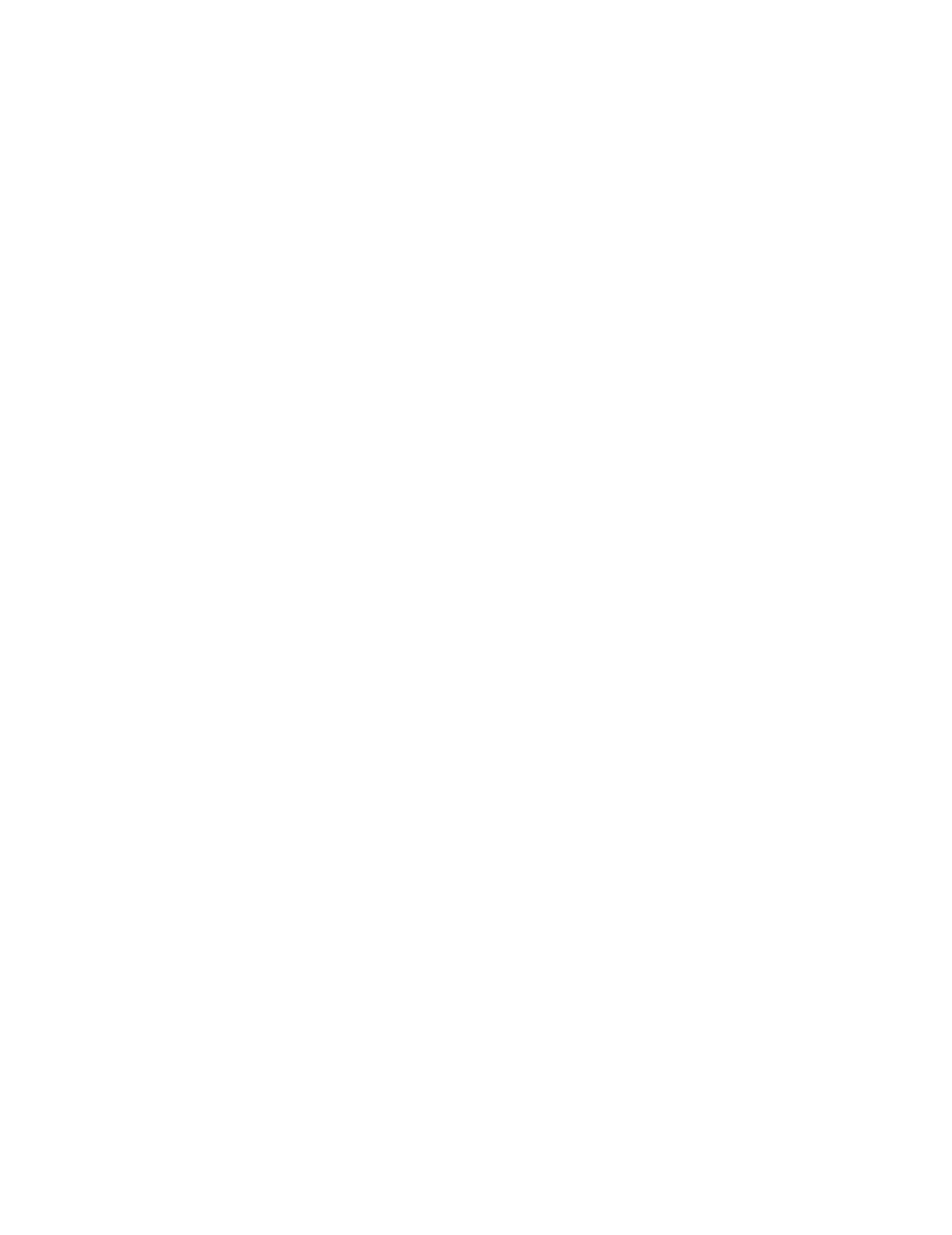## THE LIBRARY COLUMN

# **Finding What You Want**

*by CDHA Staff*

#### *We want your thesis or research papers!*

DHA STRONGLY ENCOURAGES THE CONTINUING education of its members and the advancement of research and evidence-based practice. The Library would like to support this by developing a national repository for scholarly works that can be used by all members. However, at the moment, we have only about 16 theses. The more we have in our database, the better the knowledge base we have for those pursuing further studies in various dental hygiene topics. We will accept any format. We look forward to your input into this initiative.

#### *I can't find anything on the internet!*

Many people call the Library and they are frustrated. They have either too much information or have accumulated a lot of unrelated information or material from unreliable websites. This is a very common situation that plagues even the most seasoned searcher. But there are several strategies that will help you to be more efficient and successful when looking for information. Over the next few issues, we will feature some strategies for finding information on the Internet.

#### *Back to the basics: an overview of the research process*

- **1. Formulate the question.** What is it you want to find out? Current research encourages the use of PICO statements in the research process. The September-October 2004 issue of this journal (Vol. 38, No. 5, pp. 212, 215) has a detailed explanation of the PICO statement and how it applies to research strategies.
- **2. Develop keywords.** From the PICO statement, you can develop a series of keywords with which to search databases. The major problem that people run into is that they don't use the right terms for the databases they're searching. We will go into this area in detail, giving you some online resources for looking up terms.
- **3. Know the search syntax for the databases.** Before you can search for information, you also need to know the search syntax used by each database you are searching. Some databases require you to put terms in "quotation marks;" some use Boolean operators (AND, OR, NOT) etc. We will provide some guidance on how to translate your question into the proper syntax for a few key databases.
- **4. Investigate free databases and popular search engines.** We will provide you with information on PubMed, CHID, etc. and search engines such as Google, Google Scholar, Evidents, Dogpile, and Brainboost. We will discuss what are considered reputable sites.
- **5. Search for grey literature.** Grey literature is by far the most difficult information to find even for the most seasoned searcher but it can be a rich source of data.



*The Library would like to... develop a national repository for scholarly works that can be used by all members.*

Not published by commercial publishers, grey literature is material produced by governments, educational institutions, businesses, and industry in a variety of formats. Often it can be searched under organizations or individuals. It also includes unpublished proceedings, workshops, presentations, memos, discussion papers, surveys, statistics, and theses. We will provide some strategies for exploring this information source.

**6.** What to do when you have too much information or too little? When you do a literature search, often you have to stop and look at the initial findings and assess whether you are finding common thread in answering your question. If not, we'll give you guidance in what might be happening and how you can refine or revise your search strategy.

Finally, if you have specific questions or observations about searching the Internet for information, please contact the Library at <library@cdha.ca> and we'll either try to incorporate the answer into future columns or to follow up personally.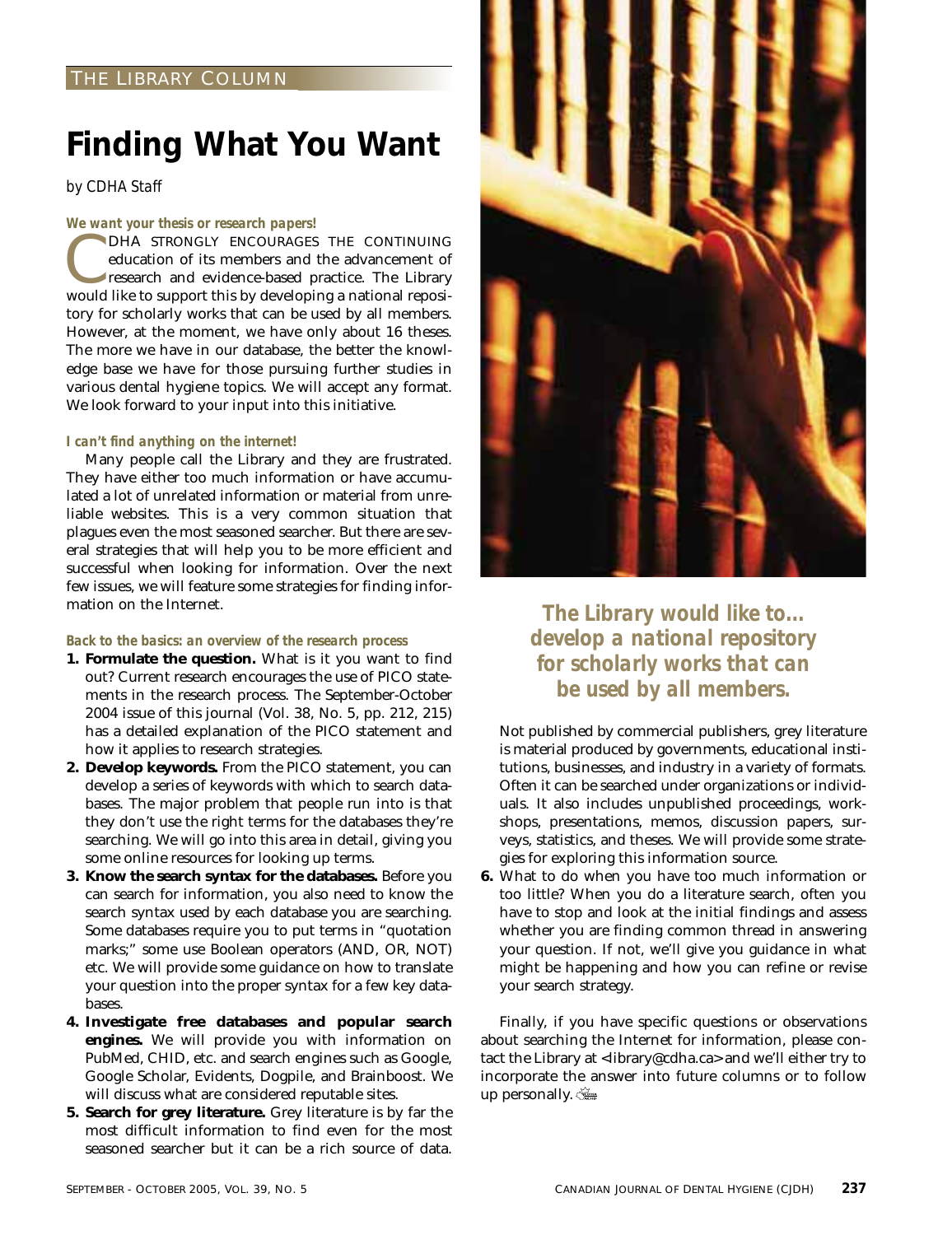# **CDHA's 16th Annual Professional Conference, June 2005**

#### **Volunteer recognition**

HE CDHA 16TH ANNUAL PROFESSIONAL CONFERENCE<br>was held in the nation's capital, Ottawa, Ontario,<br>from June 17 to 19, 2005. The conference theme,<br>"Together, celebrating the past, present and future!" repre-HE CDHA 16TH ANNUAL PROFESSIONAL CONFERENCE was held in the nation's capital, Ottawa, Ontario, from June 17 to 19, 2005. The conference theme, sented the two unique aspects of this year's conference. First, the bilingual scientific program permitted dental hygienists from Canada's two official linguistic groups to share and learn in their first language. The other unique aspect of this year's conference was that it culminated the year-long 40th birthday celebrations for CDHA.

The hours of hard work and dedication by the organizing committee enabled two and a half days of learning, sharing, and networking for the conference participants, lecturers, and exhibitors in both English and French. The strong scientific program provided delegates from all practice settings with presentations pertinent to their work in the profession. The on-site volunteers helped ensure delegates enjoyed their conference experience by providing a warm welcome at the registration desk, collecting tickets, introducing speakers, providing directions to the various meeting rooms, and meeting other challenging requests, like making the meeting rooms warmer! The committee also provided everyone with the opportunity to celebrate CDHA's 40th birthday at a big birthday bash on Saturday evening. Participants were treated to an evening of food, dancing, and a silent auction to benefit the Canadian Foundation for Dental Hygiene Research and Education. The evening was a true success, giving everyone the chance to celebrate with colleagues from across the province and the country.

Conference delegates were left with lasting memories of their time in the nation's capital, thanks to the organizing committee and volunteers of the CDHA 16th Annual Professional Conference. On behalf of CDHA and all the conference delegates, we thank our colleagues from the Ottawa Dental Hygiene Society and the Regroupement des hygiénistes dentaires francophones de l'Ontario for the opportunity to come together to celebrate the past, the present, and the future!

#### **Exhibitor recognition**

A very important component of the conference program is the participation of commercial exhibitors. This year's Exhibit Hall took place over two days instead of one, permitting delegates to spend more time with the representatives of the various companies who shared new trends and products in the industry. CDHA would like to thank the following companies for their time and effort and for providing delegates the opportunity to stay abreast of the possibilities emerging in the profession: Aon Reed Stenhouse Inc.; Aurum/Classic Dental Laboratories;



Canadian Health Network; Cami Distribution; Dairy Farmers of Canada; Denesca; Dentsply; GlaxoSmithKline Consumer Healthcare; Henry Schein Ash Arcona; Hu-Friedy Manufacturing; Johnson & Johnson Inc; Maxill Inc.; Oral-B; Oral Science; Patterson Dental; Pfizer Consumer Healthcare; Premier Dental Products; Procter & Gamble Inc.; SheerVision; Sonicare/Philips Oral Healthcare; Sunstar Butler.

#### **Sponsor recognition**

#### *CDHA's 16th Annual Professional Conference Sponsors*

CDHA would like to thank the following sponsors of the 16th Annual Professional Conference, June 17–19, 2005. The participation of these organizations was an important element in the success of the conference.



CDHA would also like to recognize and thank all of the dental hygienists who contributed to the success of the Saturday Evening Gala by making donations for the silent auction. Your generous contributions, too many to list, will help support the Canadian Foundation for Dental Hygiene Research and Education. Thank you all!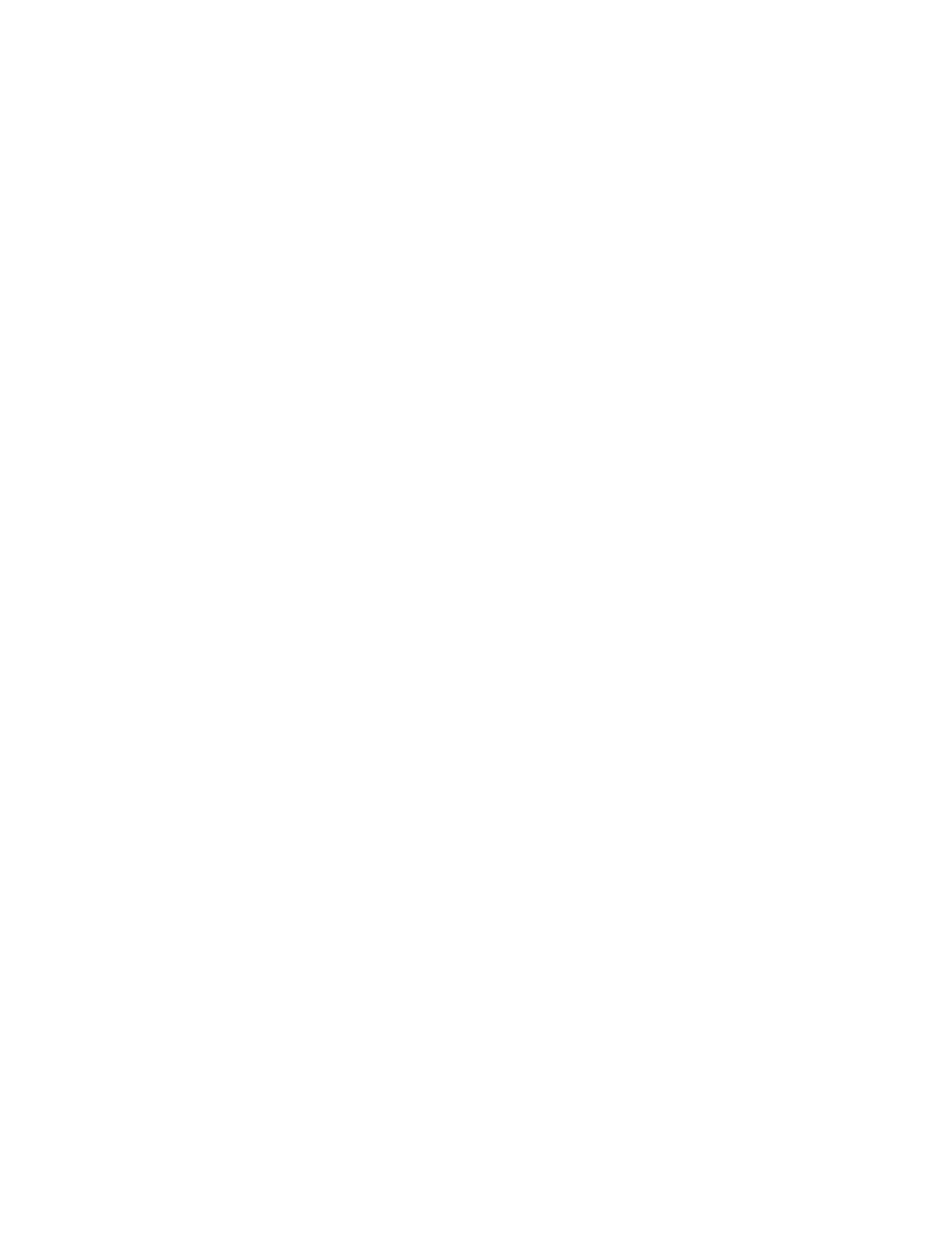# **Call for Abstracts for the 17th Annual Professional Conference**

**Deadline for receipt of abstracts: Midnight EST, Monday, November 28, 2005**

HE CANADIAN DENTAL HYGIENISTS ASSOCIATION (CDHA) is accepting submissions of abstracts for the scientific program of the 17th Annual Professional Conference to be held in Edmonton, Alberta, June 16–18, HE CANADIAN DENTAL HYGIENISTS ASSOCIATION (CDHA) is accepting submissions of abstracts for the scientific program of the 17th Annual Professional 2006. Any dental hygienists interested in making an oral or poster presentation at the conference are required to submit an abstract for consideration.

**Scientific Program Format:** There are two formats for the scientific program:

- *Oral presentations:* These will be 1 hour long and will be presented as concurrent sessions over the course of two days.
- *Poster presentations:* These will take place over a 2-hour period during the scientific program.

**Abstract Themes:** Abstracts can be submitted in the following themes:

- *•* Enhancing Clinical Practice
- *•* Culture and Community
- *•* Education and Leadership
- *•* Research and Technology

#### **Submission Guidelines:**

*•* Submission of an abstract constitutes a commitment by the identified presenting author to be in attendance at the conference if the abstract is selected.

**Submission Content:** Your submission must include the following:

- *1. Cover letter:* Names of author(s); affiliation; address; city; province; postal code; e-mail; work and home telephone numbers; program format and abstract category of the submission. The author(s) must also disclose any sponsorship agreement he/she may have with regard to speaking engagements. (*Note:* If there are multiple authors, please identify the contact person with an asterisk [\*] on the cover letter.)
- *2. Résumé:* A 150-word biographical sketch for the principal presenting author.
- *3. Abstract:* The title plus a brief statement of the Objective, Methods, Results, and Conclusions/ Outcomes. Please ensure these four headings appear in the abstract immediately followed by a colon. The abstract should be in electronic form (Microsoft Word or WordPerfect), no longer than 250 words, in 12-point Times Roman, double-spaced, flush left, with no word breaks.

**Submission Instructions:** Please submit the abstracts and accompanying information electronically to <abstracts@ cdha.ca>, no later than midnight EST, Monday, November 28, 2005.

**Evaluation Criteria:** Abstracts will be evaluated and selected in a masked peer-review process as follows:

- *•* All of the requested information has been presented and properly ordered.
- *•* The objective(s) and methods are clearly described.
- *•* The results, including data and statistics when appropriate, are clearly described and based on accepted methodology.
- *•* The conclusions/outcomes are clearly stated.

The selected abstracts will also be published in the Conference Program book and may be considered for publication in the *Canadian Journal of Dental Hygiene,* CDHA's official journal. All authors will be notified in writing whether their abstracts are accepted.

**Remuneration:** The CDHA will provide authors selected for oral presentations with a complimentary full registration for the conference as well as two (2) nights' accommodation at the headquarters hotel. Any expenses incurred for abstract submission and/or travel to the conference are the responsibility of the author(s). CDHA will provide authors selected in the poster presentation format with a discounted full conference registration. Any expenses incurred for abstract submission and/or travel to the conference are the responsibility of the authors.

*Note:* If there are multiple authors/presenters, only the primary presenter will be remunerated.

**Honoraria and Expenses:** CDHA does not provide honoraria to authors selected and does not reimburse expenses, travel costs, or any other expense incurred by the author.

All information inquiries should be directed to: Canadian Dental Hygienists Association Membership and Conference Coordinator 96 Centrepointe Drive, Ottawa, ON K2G 6B1 Tel: (613) 224-5515 E-mail: mmp@cdha.ca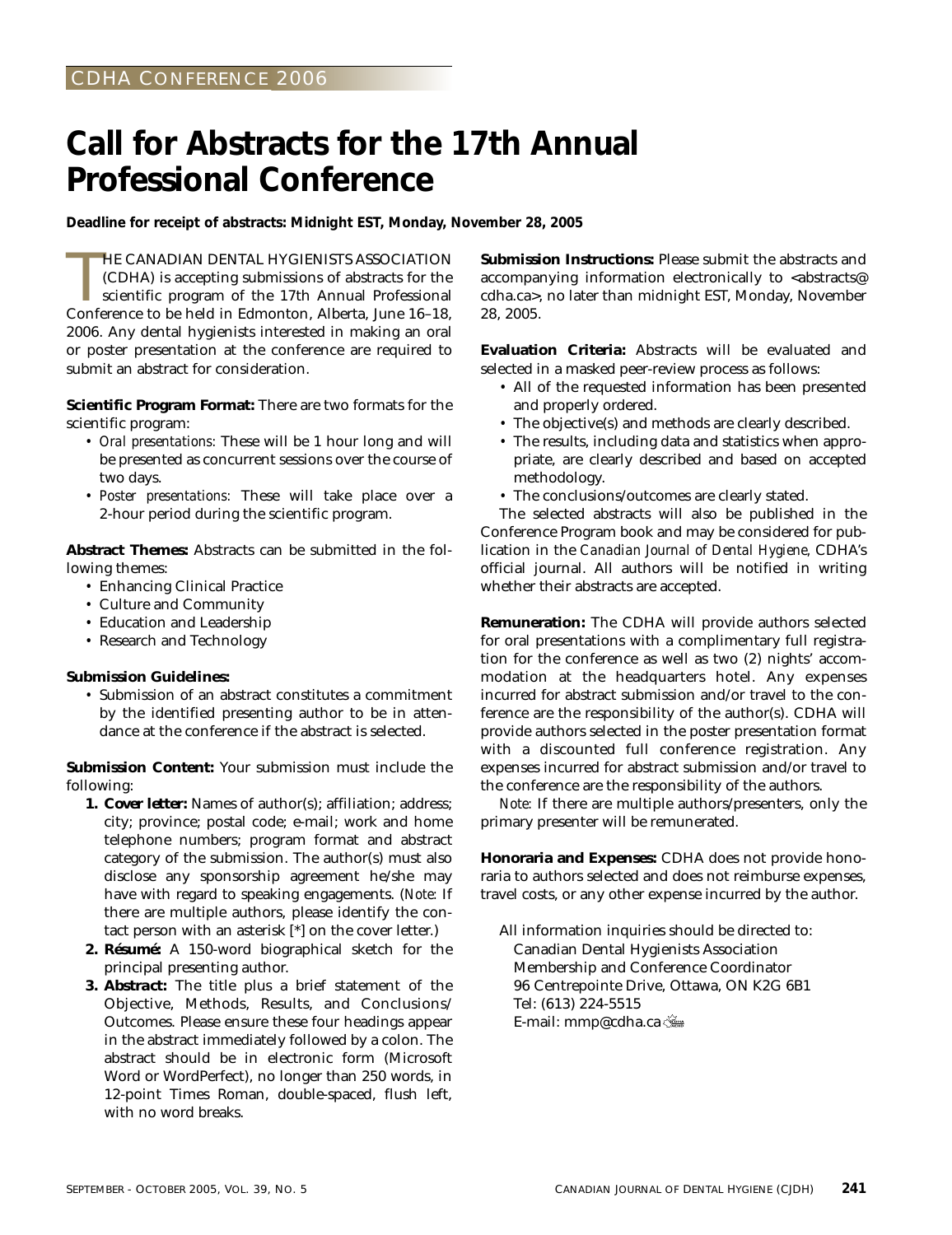Helpful career information… Unparalleled professional support… Incredible member discounts…

# The isologic entries

## **The Canadian Dental Hygienists Association (CDHA) is the only national professional association that focuses on** *you.*

No worrying about liability insurance coverage. No running around trying to get the latest research or information about new products or advanced treatments. Your CDHA membership provides you with all the tools and support you need to reach your career goals and deliver the best possible care to your clients.

*If you haven't yet renewed, your membership will expire on October 31st.* 

Don't miss your opportunity to continue uninterrupted support and access to the tools you need to reach your career goals and deliver the best possible care to your clients.

### **We've got you covered…and at no extra cost!**

As an Active member of the CDHA, you receive up to \$3 million in Errors & Omissions liability insurance coverage designed specifically for dental hygienists — liability insurance is required by law in some provinces — as well as legal expense coverage for disciplinary matters and coverage for the therapy and counselling of a sexually abused clients *at no extra cost!*

And the CDHA has taken extra steps to ensure proper coverage. Not only are you covered from the day you purchase your membership, but you also receive *full prior-acts coverage*. That means coverage today for claims arising out of services rendered in years past—prior to taking the membership and policy!

The coverage also extends to *all former insured members*. If you take maternity leave in 2006 (i.e. have a non-practising status with your regulatory body) and were an Active CDHA member in 2004–2005, you will continue to be covered. Similar coverage applies if you have been injured, are ill, become disabled, or retired. In addition, the policy provides coverage to heirs, estates, and beneficiaries of a deceased insured member.

## **Online continuing education**

Continuing education is critical to your ongoing professional development. The CDHA has taken the worry out of both finding professional development courses and tracking them for you.

We are developing new courses all the time, courses that deal with cutting-edge issues that are available *at a significant discount to members*. These continuing education courses are developed specifically for dental hygienists and are based on topics suggested by our members. Get the continuing education you want from the comfort of your own home.

CDHA membership also makes tracking your continuing education even easier with the Professional Development Manager Tool! CDHA members enjoy privileged access to this tool, perhaps the best education tracking system ever—and it's online, accessible from any Internetconnected computer.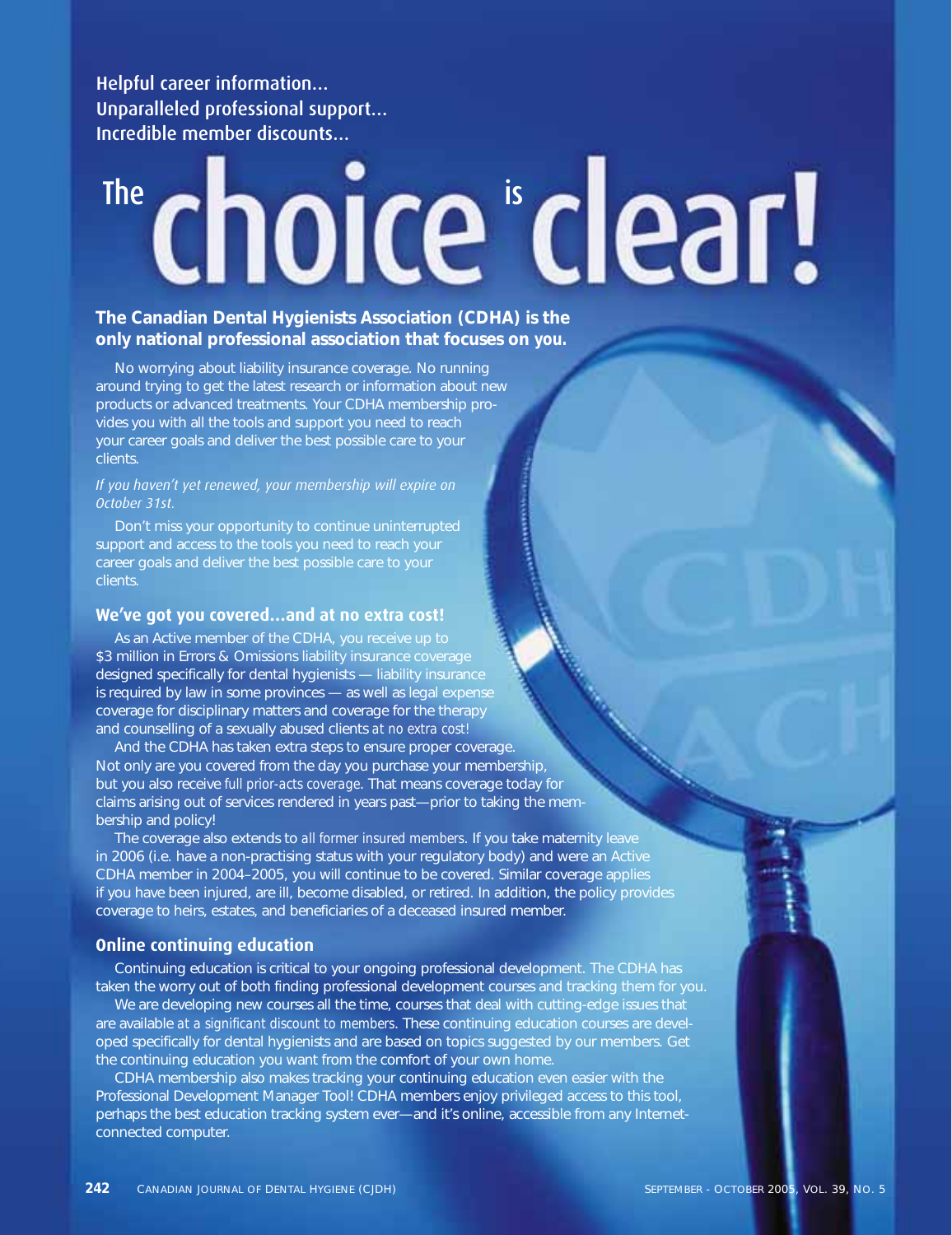The Professional Development Manager Tool allows you to track both your completed and your ongoing continuing education initiatives. Add new ones as required and then, if the regulatory body in your province requires it, you can simply print off a progress summary and submit it with the other required records. How easy is that?

And here's some great news… sign up or renew now and get one *FREE online course!* Visit our website at <www.cdha.ca> to find out more.

## **Membership Renewal Drive 2004–2005 — Have you renewed yet?**

The Membership Renewal Drive started on September 1st and is now in full swing. Have you received your membership renewal package by mail? If not, please contact CDHA toll free 1-800-267-5235 or by e-mail at <mmp@cdha.ca>. Remember, renewals received by regular mail will take 4–6 weeks to be processed *after* they are received at our Processing Centre. Don't wait; mail your renewal *today!*

Or, renew your membership with our *on-line membership renewal* option. Just visit the CDHA Members' Only website at <www.cdha.ca/members>. It's easy, quick, and secure!

### **Renew your membership now. The choice is clear!**

With access to the latest oral health care information for your clients, exceptional career information for you *and* a growing list of member benefits, I think you'll agree that *renewing your membership in the CDHA is something you just can't afford to pass up*.

Don't wait. Renew now and you can continue to enjoy all these benefits and more right away!

# **CDHA is dedicated to keeping you informed by bringing you the information you need!**

Here are just a few of the ways we do it:

*Canadian Journal of Dental Hygiene* **—** Delivered to your door six times per year, the Journal is the only English, peer-reviewed journal published in Canada *exclusively* for you, the dental hygienist. A \$135 value, the CJDH is included in your membership!

*DVD Journal of Dental Hygiene* **—** Enjoy substantial savings on a subscription to the *DVD Journal of Dental Hygiene*. For just \$99, you get four DVD journals over the course of the year so you can start to build your own personal library of accredited continuing education materials. The DVD journals feature an informative and practical mix of clinical presentations, practice and lifestyle "Quick Tips," and interactive Q&A activities to test your knowledge.

**Resource Centre** — From books and audiovisual material to comprehensive research support, the Resource Centre is your one-stop information source.

**E-mail broadcasts** — Stay in touch with the news that has an impact on your career and your profession and learn about activities, contests, new resources, and member benefits.

**Product Directory and Product Showcase** — Use this searchable online database of products from industry-leading oral health care manufacturers to learn about the latest and greatest in oral health care.

**Members-only website —** Download fact sheets, track your continuing education, find a long-lost colleague—you'll be surprised at just how helpful it is! Why wait another minute? Sign up now and make the best move of your career!

## **Members-only discount program hard to beat**

At CDHA, our main goal is to give you the tools you need to enjoy the career of a lifetime. But we know that a good life is a balanced life. As an added benefit of membership, the CDHA has developed members-only discount programs with a number of companies and organizations that will help you to get out there and enjoy life—for less! Here is just a sample of how you can save hundreds of dollars each year as a member of the CDHA, your professional association.

**Finances** – Join the CDHA Group RRSP, Savings and Retirement Program designed exclusively for members by *London Life*.

**Hotels** – Get special discounts and savings with *CHIP Hospitality* at their hotel properties across Canada. **Cell Phones** – Receive special discounts on cellular telephone packages from *Capital City Communications*.

**Fitness –** Get 50% off your initial registration fee at *Curves* and get all the support you need to stay fit and healthy! **Technology** – Purchase the latest technology at discounts below-retail prices with the <hpshopping.ca> Member

Purchase Program from *Hewlett-Packard*.

**Mortgages** – Gain access to specialized mortgage products and discounted rates through the new CDHA Mortgage Discount Program with *David Benson & Associates Inc*, a mortgage intelligence broker.

**Car Rental** – No matter where you're going, you can go for less with *National Car Rental*.

**Uniforms** – Go to work in style thanks to special member discounts with *Uniqueform* and *Wright Dental Canada Limited – Dickie's Medical Uniforms*

**Personal Insurance** – Look to *Sun Life Assurance Company of Canada* for Long Term Disability, Life, Critical Illness, Accidental Death and Dismemberment, and Extended Health Care Insurance.

**Home and Auto Insurance** – Enjoy preferred group rates on home and auto insurance through *TD Meloche Monnex*. Obtain a quote through the website and you could win a new Mercedes-Benz SLK 350 Roadster!

All that—and more—for less than 40¢ per day for Active CDHA membership!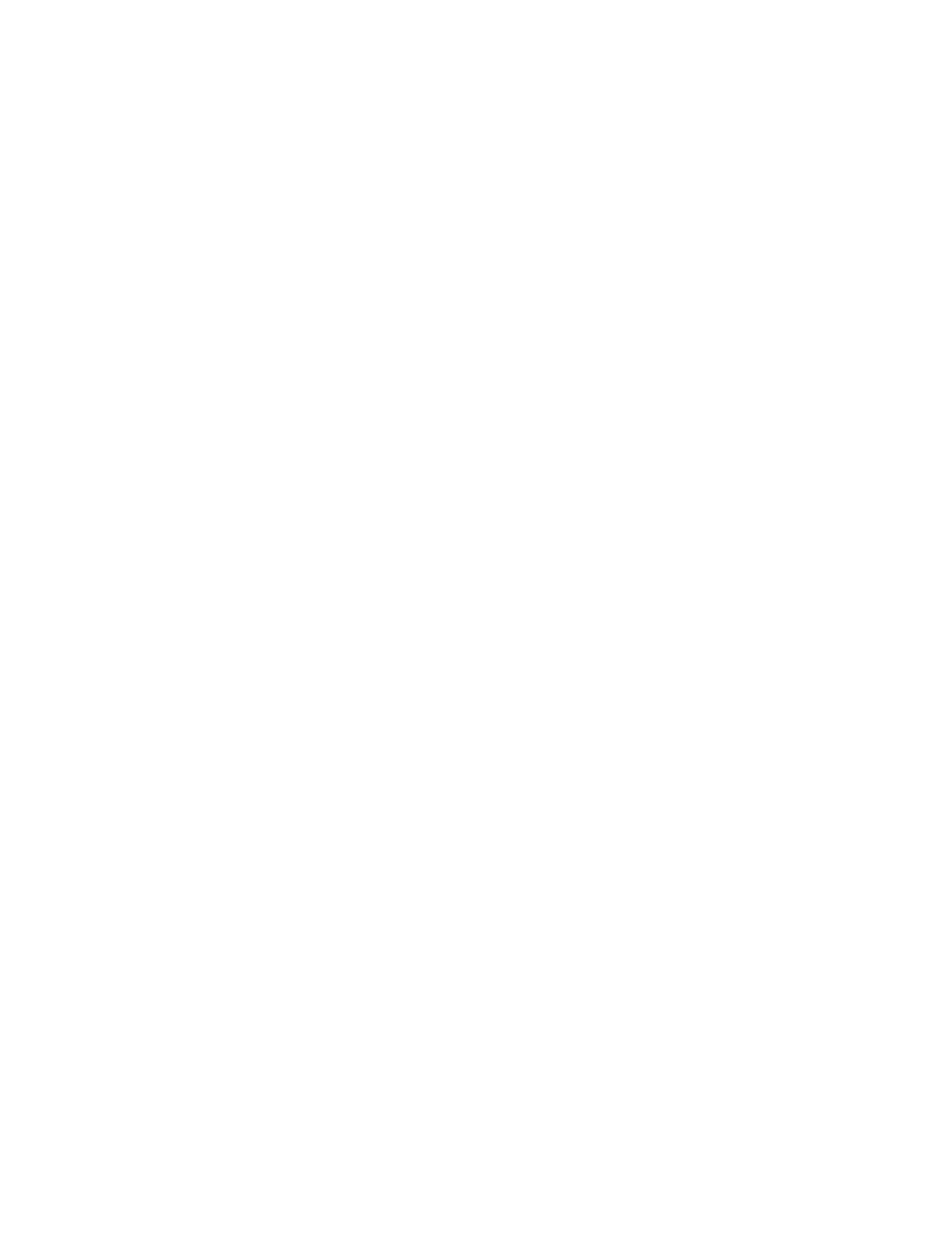## PROBING THE NET

# **"Meth Mouth" and Tongue Piercing**

*by CDHA Staff*

MANY NEW CHALLENGES OR "TEMPTATIONS" FACE<br>young people these days...and two that have oral<br>health repercussions are methamphetamine usage<br>and tongue piercing. This month we are providing some young people these days…and two that have oral health repercussions are methamphetamine usage and tongue piercing. This month we are providing some valuable sites that will give you and your clients straightforward information about these lifestyle choices that can cause significant problems.

#### **METH MOUTH**

#### *Methamphetamine Use – American Dental Association* www.ada.org/public/topics/methmouth.asp

This is a brief overview of methamphetamine and its impact on the body and on the teeth. It quotes some users who say their teeth are "blackened, stained, rotting, crumbling or falling apart." The result is often extraction.

### *MAPP-SD (Meth Awareness and Prevention Project of South Dakota)*

#### www.mappsd.org/Meth%20Mouth2.htm

The introductory paragraph on this page reads as follows: "Meth users face some specific issues with their teeth and mouth, partly due to the ingredients and method of use…. Dentists and dental hygienists are urged to become familiar with the symptoms and what precautions to take when treating an abuser. While the symptoms alone do not *prove* Meth use, taken together with other signs, they may help health workers diagnose abuse." The page goes on to briefly discuss some of the symptoms of meth use: dry mouth, tooth decay, cracked teeth, gum disease. Graphic arrays of photographs show the devastating impact of meth use on the teeth and gums.

### *InfoFacts: Methamphetamine (National Institute on Drug Abuse)*

www.nida.nih.gov/Infofacts/methamphetamine.html

This short information piece concentrates on the drug's impact on the various systems of the body, central nervous system, cardiovascular and respiratory systems. Heavy use can result in "symptoms like those of Parkinson's disease, a severe movement disorder," strokes, convulsions, cardiovascular collapse, and death. *Methamphetamine Abuse and Addiction,* an 8-page NIDA research report, is a valuable comprehensive overview of all aspects of the drug and is available from www.drugabuse.gov/PDF/RRMetham.pdf.

#### **TONGUE PIERCING**

With the relative popularity of tongue and body piercing among youths and young people, knowing what is available on the Internet could help you counsel or chat to your clients about the problems that could ensue. There



are a huge number of articles. The following sites can provide some information, both for the public and for the oral health researcher.

#### *Oral body piercing – Wisdom Tooth Home Page*

www.umanitoba.ca/outreach/wisdomtooth/piercing.htm

Factual, straightforward information provided by dental hygienists who are 1997 graduates of the University of Manitoba's School of Dental Hygiene.

#### *Oral piercing – Academy of General Dentistry* www.agd.org/consumer/topics/piercing/

This page has four links, "So you want to pierce your tongue;" "To pierce or not to pierce;" "Dentists tell players, keep the mouthguard, take out the barbell;" and "Tongue studs cause more problems than chipped teeth." These are all directed at the young person who is thinking about tongue piercing.

## *Center for Young Women's Health, Children's Hospital, Boston*

#### www.youngwomenshealth.org/body-piercing.html

Here is straightforward information for young people on the risks of body piercing and the length of time it takes for areas to heal (e.g., tongue, 4 weeks; ear cartilage, 4 months to a year; lip, 2 to 3 months). If the teen decides to go ahead anyway, the site provides good advice on how to choose a reputable place, how to care for the area, the type of jewelry that is best, how piercings are done, how to prevent infections, and so forth.

#### *KidsHealth – TeensHealth – Body Piercing*

www.kidshealth.org/teen/your\_body/beautiful/body\_piercing \_safe.html

Written directly to teens, this site gives the straight information about the dangers of piercing but also gives good advice to those who decide to go ahead.

#### *CHID online (Combined Health Information Database)* http://chid.nih.gov

This is a "bibliographic database produced by healthrelated agencies of the [U.S.] Federal Government. This database provides titles, abstracts, and availability information for health information and health education resources."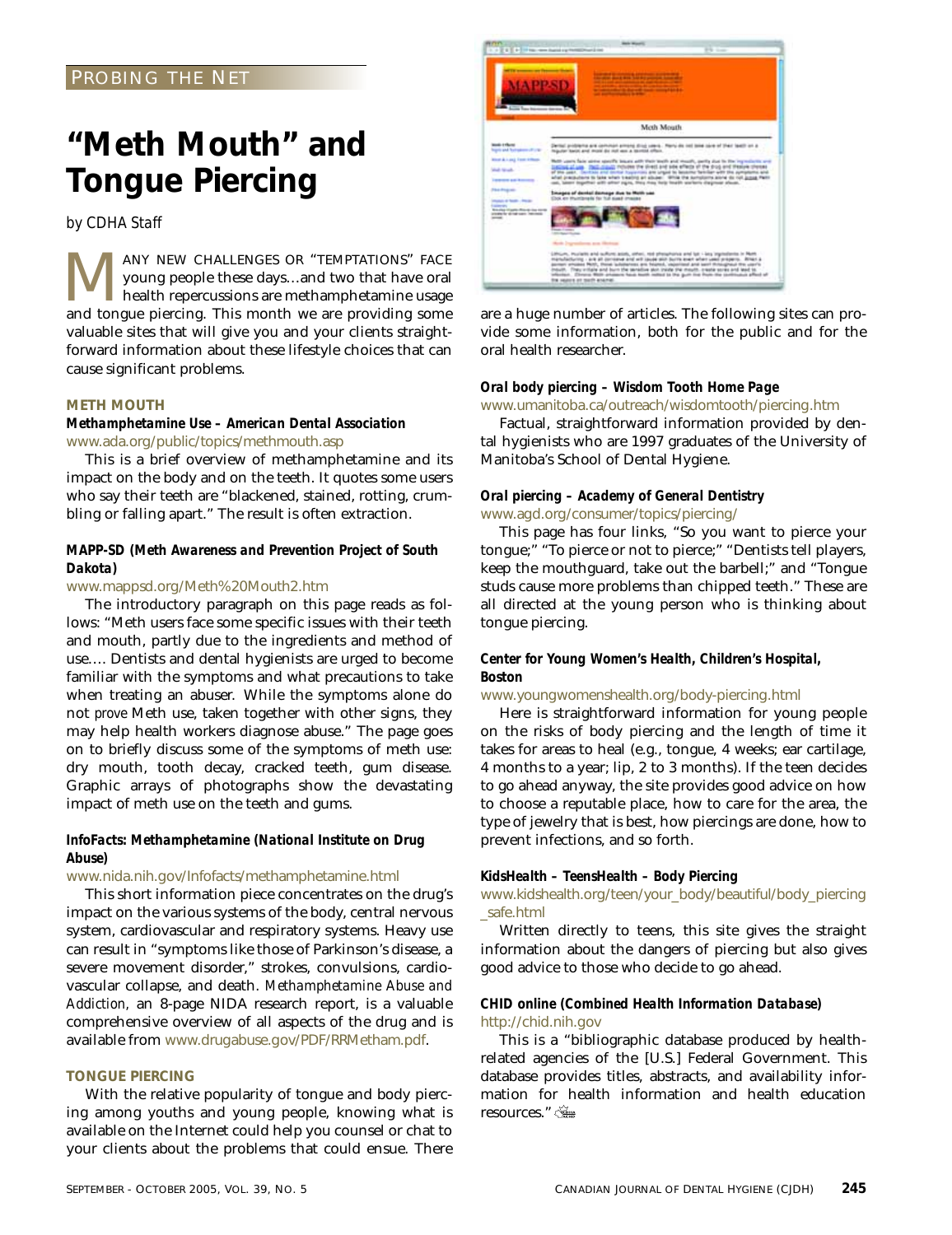## CLASSIFIED ADVERTISING

CDHA and *CJDH* take no responsibility for ads or their compliance with any federal or provincial/territorial legislation.

#### **BRITISH COLUMBIA**

**LANGLEY** We are a caring, established family practice seeking a part-time dental hygienist for two days per week. Apply to Dr. Terry Abel Inc. #307–20338 65th Ave., Langley, BC V2Y 2X3. Attn: Terry Abel. Tel: **604-532-8821**; fax: **604-532-8829**; e-mail: <**drterry@shawbiz.ca**>.

#### **ALBERTA**

**JASPER** Full-time hygienists required for a practice in the beautiful mountain town of Jasper, Alberta. If you are self-motivated, teamoriented, and love the outdoors, this could be the practice for you. Please fax résumé to **780-852-4048**.

**LLOYDMINSTER** Friendly and outgoing dental hygienists to work with our progressive dental team 2–4 days per week. Send/fax résumé to: Dr. Greg Tailleur, #201 – 5705 44th St., Lloydminster, Alberta T9V 2A1. Fax: **780-872-7428**.

**SUNDRE** Full-time position available for dental hygienist as of August 1st. Located in the foothills of the Rockies, just a little more than an hour from Calgary. An outdoor lover's paradise with an emphasis on horses. Easy-going, good-natured practice working 8 a.m.– 4:30 p.m. with no evenings or weekends. Solo practice; open to time off etc. Sundre Dental, Dr. Hoehne/Dorothy, Box 1188, Sundre, AB T0M 1X0. Fax: **403-638-3603**; tel: **403-636- 8889**. E-mail: <**khhoehne@shaw.ca**>.

**WHITECOURT** Looking for a hygienist for modern, high-grossing practice in Whitecourt, Alberta. Successful applicant will be fully booked from first day. Please call **780-779-5263** or fax **780-779- 5293**.

# **Advertisers' Index**

| Colgate-Palmolive Canada Inc. 196, 206, 234, 244 |
|--------------------------------------------------|
|                                                  |
|                                                  |
| Hu-Friedy Manufacturing Company Inc. OBC         |
| Johnson & Johnson Inc. 200, 203                  |
| Oral-B Laboratories 197, 198, 233, 239           |
| Philips Oral Healthcare Canada 240               |
| Sunstar Butler 194, 208, 218, 223                |

**Long-Term Disability (LTD) Claims** *(continued from page 224)*

number less than the monthly payment *times* the number of months until your 65th birthday. The sum is less because you would be receiving the funds now. There are also discount factors in this area that the actuary should be aware of and take into consideration. This amount would represent the maximum settlement.

2. The insurance company will in all probability come up with a different sum. Calculations in this area are as much an art as a science and there are contingencies that the insurance company would want to factor into

#### **PRINCE EDWARD ISLAND**

**SUMMERSIDE** Dental Public Health Dental Hygienist. The dental hygienist plans, coordinates, and provides preventive and oral health promotion services in extensive oral health programs, using a team approach. Good salary, excellent benefit package, including 3 weeks' paid vacation, pension plan, life and accident insurance, medical/dental plan. For more information, see our website at <**www.peidental.ca**>, the PEI government website at <**www.gov.pe.ca/jobs/**> or contact Dr. Barry Maze at **902-368- 4915** or <**dbmaze@ihis.org**>.

#### **NEWFOUNDLAND AND LABRADOR**

**BAY ROBERTS** Busy general dentistry practice requires the services of a motivated, hard-working dental hygienist. We currently have two full-time dental hygienists, working on a commission basis. Any new hygienist joining our team will walk into a fully booked situation. All interested individuals can fax or mail their letters of interest and résumés to Dr. Michelle Zwicker, P.O. Box 1560, Bay Roberts NL A0A 1G0. Fax: **709-786-0895**; e-mail: <**mdzwicker@nf.sympatico.ca**>.

#### **CONTINUING EDUCATION**

**WINNIPEG University of Manitoba, School of Dental Hygiene** will be offering a Local Anesthesia Continuing Education Program for Licensed Dental Hygienists on November 25–27, 2005, at the Faculty of Dentistry. Self-study portion six weeks in advance. **Registration deadline is October 8, 2005**. If you are interested in participating, you can obtain further information by contacting Lisa Chrusch, Administrative Assistant for The School of Dental Hygiene at **204-789-3683** or <**lisa\_chrusch@umanitoba.ca**>.

#### **CDHA CLASSIFIED ADS**

**Classified job ads** appear primarily on the CDHA's website (www.cdha.ca) in the Career Centre (*Members' Only* section). On-line advertisers may also have their ad (maximum of 70 words) listed in the journal *CJDH* for an additional \$50. If an advertiser wishes to advertise only in the print journal, the cost will be the same as an on-line ad. These classified ads reach over 11,000 CDHA members across Canada, ensuring that your message gets to the target audience promptly. Contact CDHA at **info@cdha.ca** or **613-224-5515** for more information.

any lump sum. However, the insurance company usually prefers to resolve the matter rather than having their employees continue to spend time on the case and possibly incur further costs with respect to future medical examinations.

In conclusion, it is important to make sure that you develop and tap into your support system when you are in this situation. Someone on disability is dealing with a number of medical and financial issues and often is under a great deal of stress. Take care of yourself as best you can and recognize that this is a challenging situation.  $\frac{1}{2}$